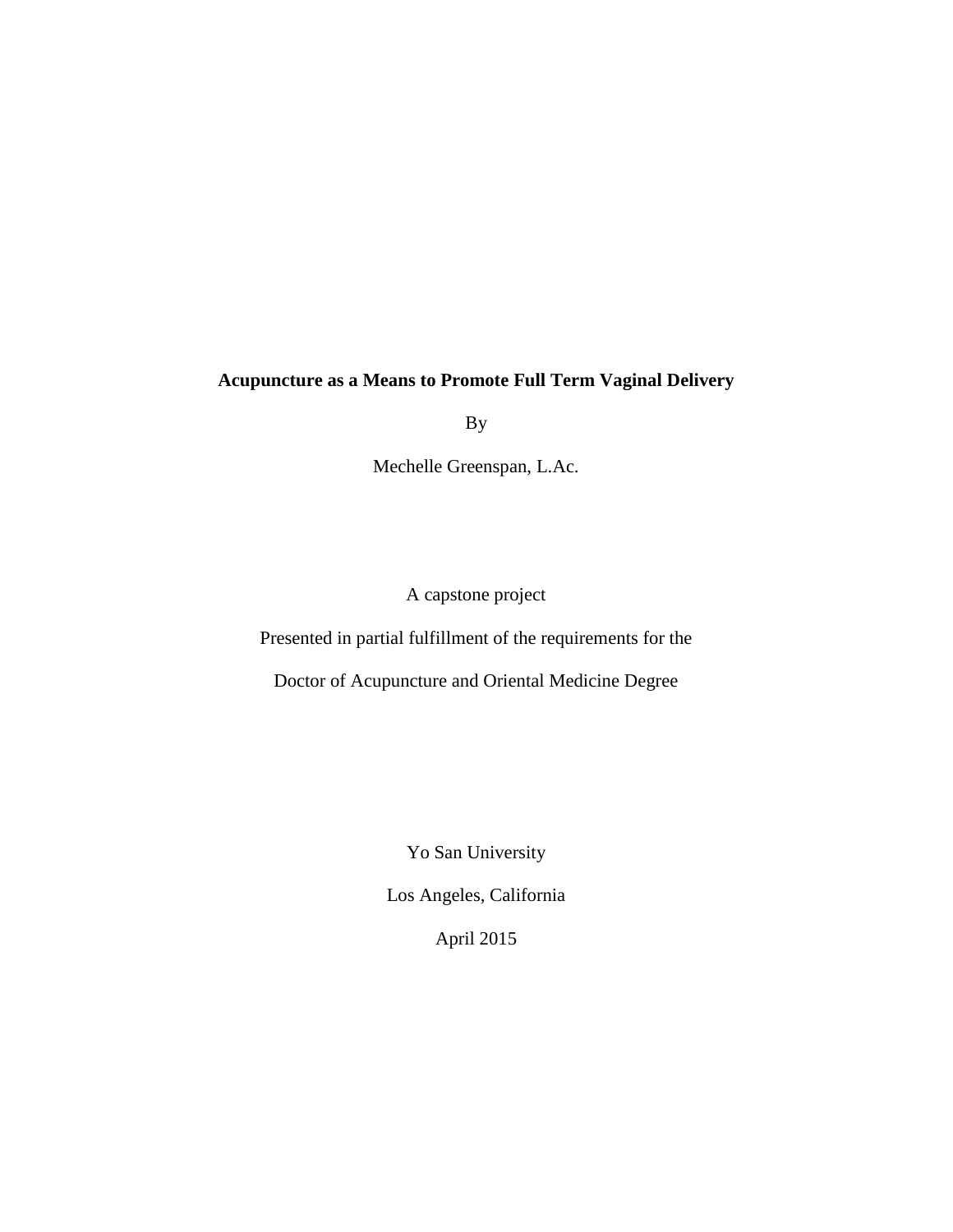## **Approvals Signatures Page**

This Capstone Project has been reviewed and approved by:

Marc Kalan, MD, Capstone Project Advisor Date

Daviday Di

Daoshing Ni, L.Ac., Specialty Chair Date

todes 8

Andrea Murchison, DAOM, L.Ac., Dean, Doctoral Program Date

2/18/15

2/18/15

2/18/15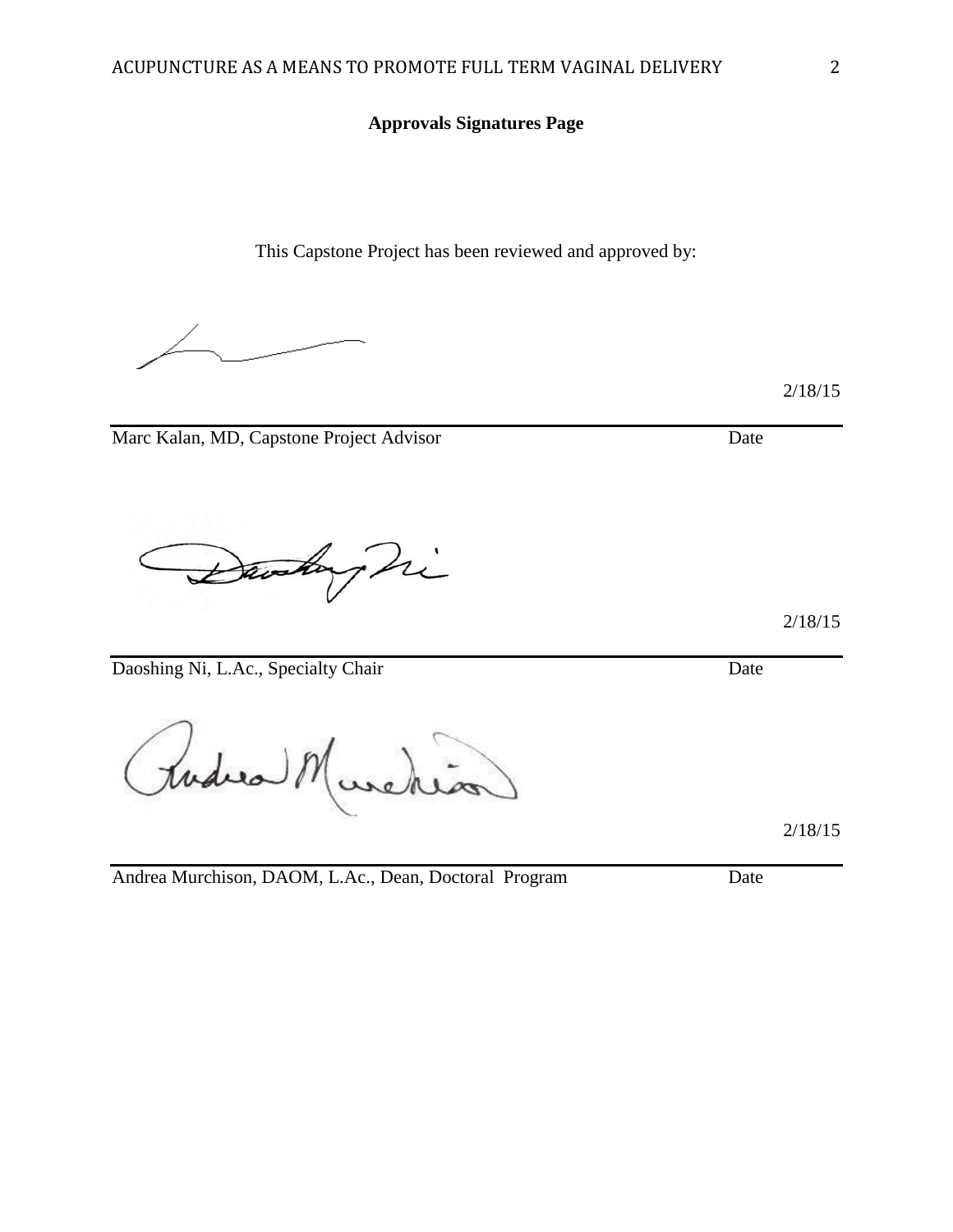## **Abstract**

With labor induction and cesarean surgery rates at a record high, a method to decrease the incidence of labor induction, decrease the rate of cesarean surgery and increase the success of labor induction when it does occur should be examined. The objective of this study is to explore the evidence through qualitative research analysis, the effects of acupuncture on labor, specifically the effect of acupuncture on shortening labor duration and how acupuncture may soften the cervix and reduce the need for medical intervention and associated risks. This review of the literature will define the obstacles of labor and shed light on the benefits of using acupuncture for this purpose making pre-birth acupuncture an accepted tool for preparing a woman for labor. This study can be of value to the acupuncture community, the Western medicine community, and their pregnant patients.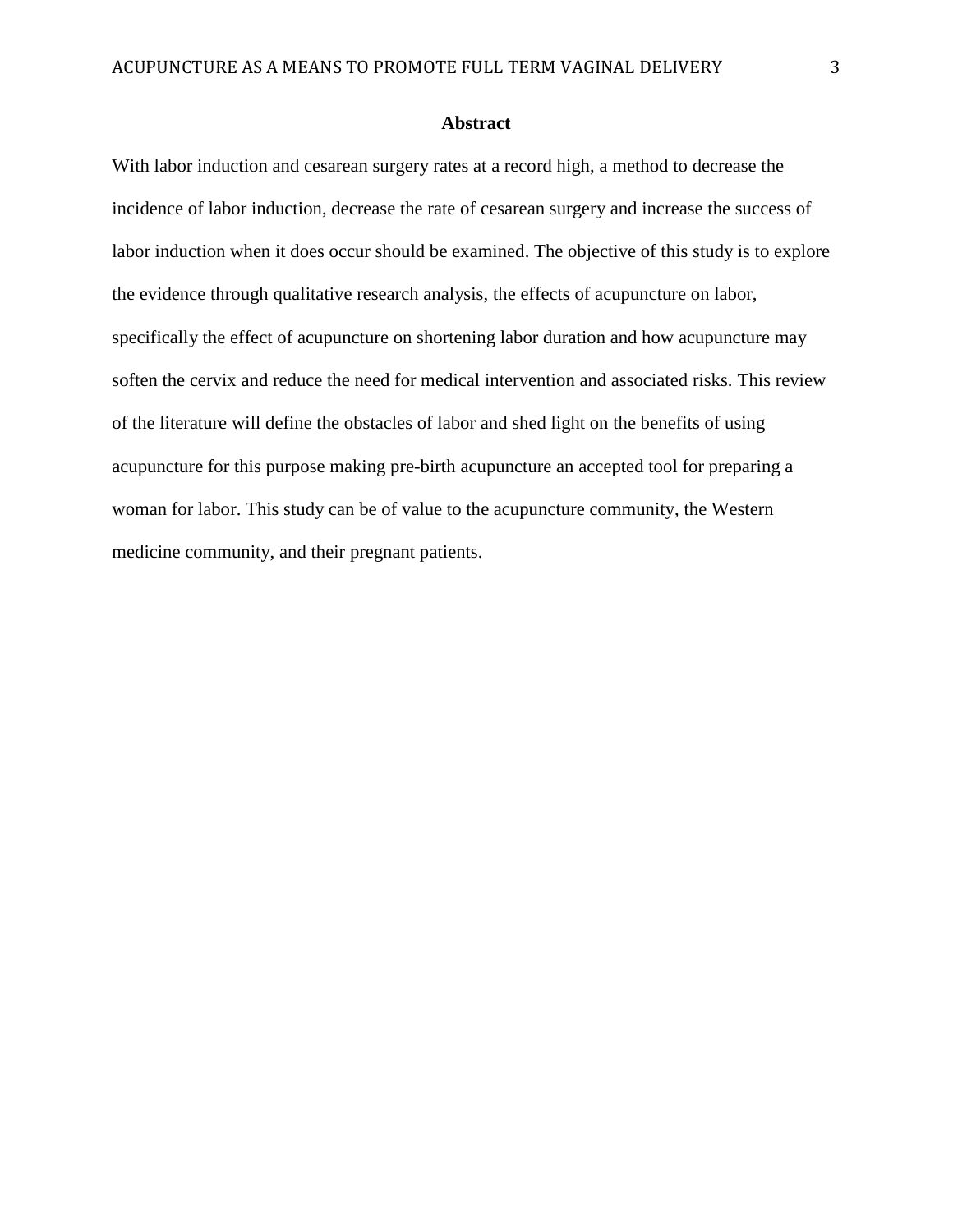## **Acknowledgements**

With deep appreciation, I would like express abundant gratitude to my advisor Dr. Marc Kalan for his immense dedication, guidance, and encouragement throughout this project. I would like to say thank you to the Yo San University Doctoral faculty, staff, and students for their instruction and inspiration. A special thank you to Yo San University Librarian Julie Hong for her infinite assistance in finding scholarly articles. I would like to offer a sincere thank you to Dr. Andrea Murchison for her kind leadership and never-ending devotion in creating a stimulating Doctoral program. A heartfelt thank you to my husband Adam Greenspan, family, and friends for their loving support.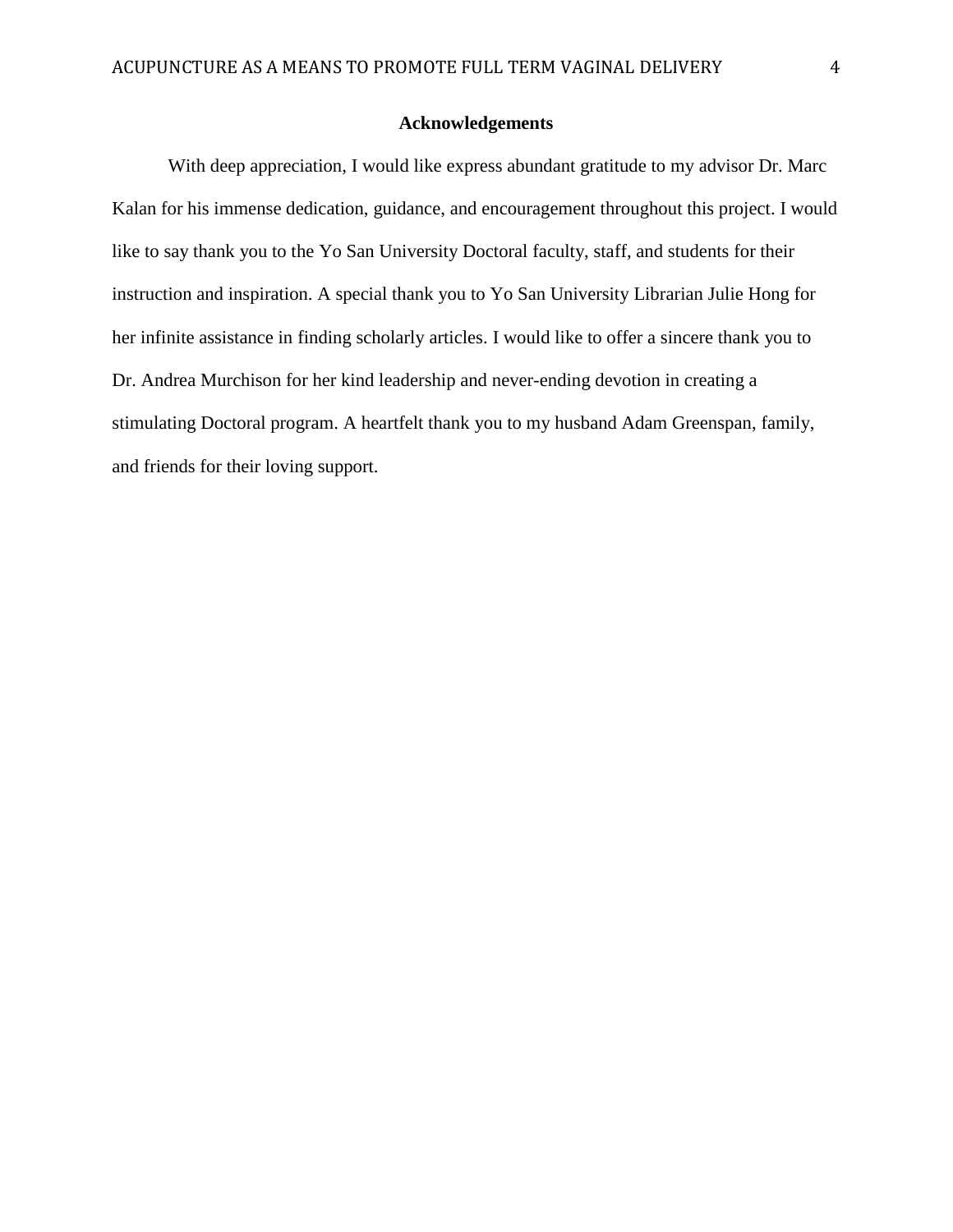# **Table of Contents**

| Does Acupuncture Shorten the Duration of Labor In Patients with PROM?26 |  |
|-------------------------------------------------------------------------|--|
|                                                                         |  |
|                                                                         |  |
| Does Acupuncture Reduce the Number of Cesarean Section Surgeries? 29    |  |
|                                                                         |  |
|                                                                         |  |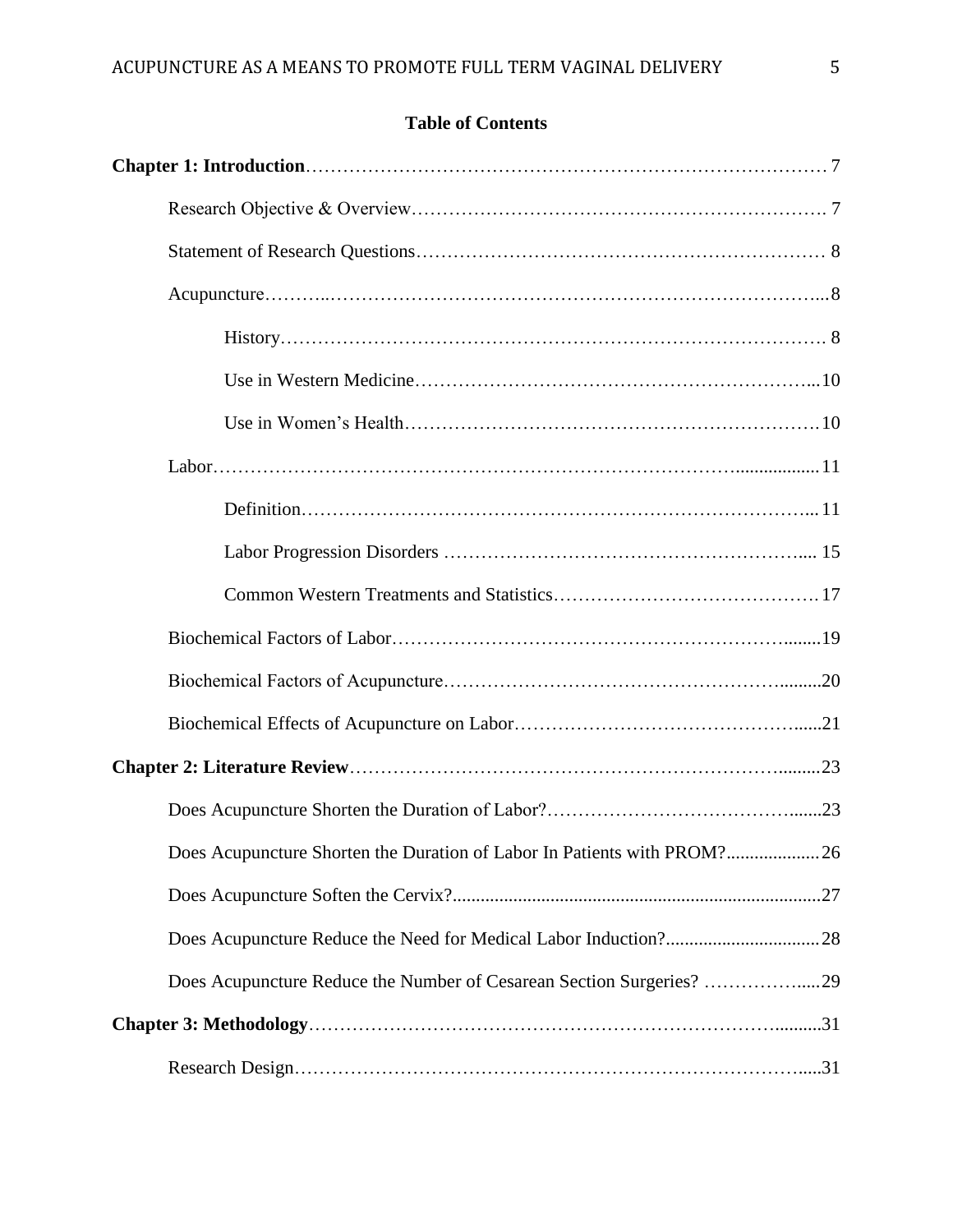| Effects of Acupuncture on Labor Duration In Patients with PROM37 |  |
|------------------------------------------------------------------|--|
|                                                                  |  |
|                                                                  |  |
|                                                                  |  |
|                                                                  |  |
|                                                                  |  |
|                                                                  |  |
|                                                                  |  |
|                                                                  |  |
|                                                                  |  |
|                                                                  |  |
|                                                                  |  |
|                                                                  |  |
|                                                                  |  |
|                                                                  |  |
|                                                                  |  |
|                                                                  |  |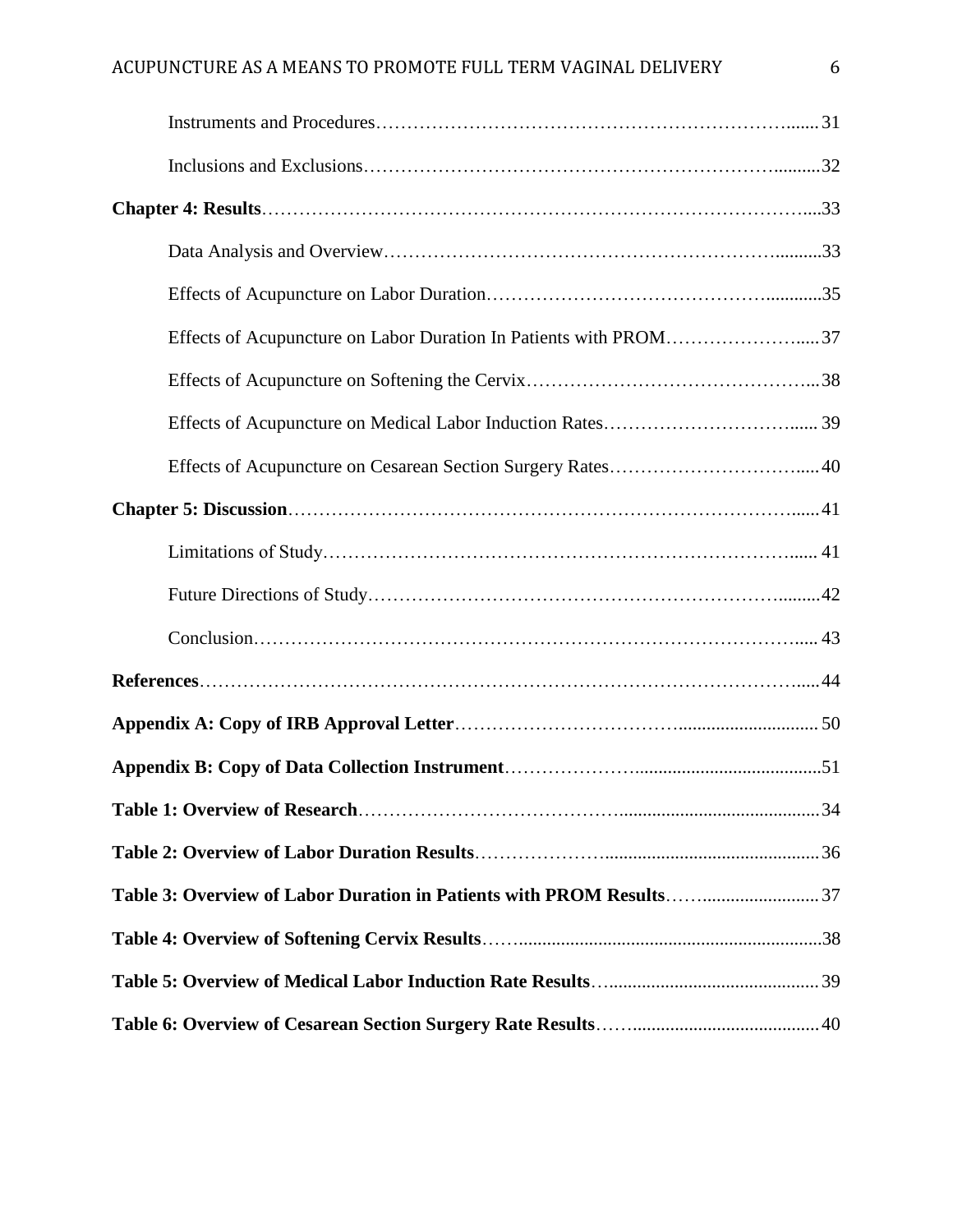## **Chapter One: Introduction**

For many women, the modern process of labor and delivery is vastly different than the process of natural labor experienced by their forbearers. Today, the cesarean delivery rate for all births in the United States is at a record high of 32%, a 60% increase from 1996 (Osterman & Martin, 2013). Further, some method of labor induction is utilized in 20%-25% of all pregnancies, with up to half of these failing (Marroquin, Tudorica, Salafia, Hecht, & Mikhail, 2013). This unprecedented iatrogenic influence on labor is due to a combination of factors including: patient preference (elective cesarean section surgery and induction), maternal obesity, poor prenatal care, and lack of public education (Osterman & Martin, 2013). Moreover, failed labor induction and cesarean section surgery (CS) are associated with a host of complications both for the current pregnancy and for a woman's future reproductive lifetime (Spong, Berghella, Wenstrom, Mercer, & Saade, 2012). For these reasons, a method to decrease the incidence of labor induction, decrease the rate of CS and increase the success of labor induction when it does occur would be welcome. Studies show that pre-birth acupuncture may accomplish these goals.

## **Research Objective & Overview**

Examining the effects of acupuncture on labor, specifically the effect of acupuncture on shortening the duration of labor is the focus of this study. The biochemical effects of acupuncture on labor will be explained and how pre-birth acupuncture may reduce the rate of CS and failed inductions in uncomplicated full term pregnancies. This review of the literature will also define the obstacles of labor and shed light on the benefits of using acupuncture for this purpose making pre-birth acupuncture an accepted tool for preparing a woman for labor. This research synthesis can be of value to pregnant women, as an alternative to current labor inducing medications that have associated risks. This study can also be of value to the acupuncture community to prepare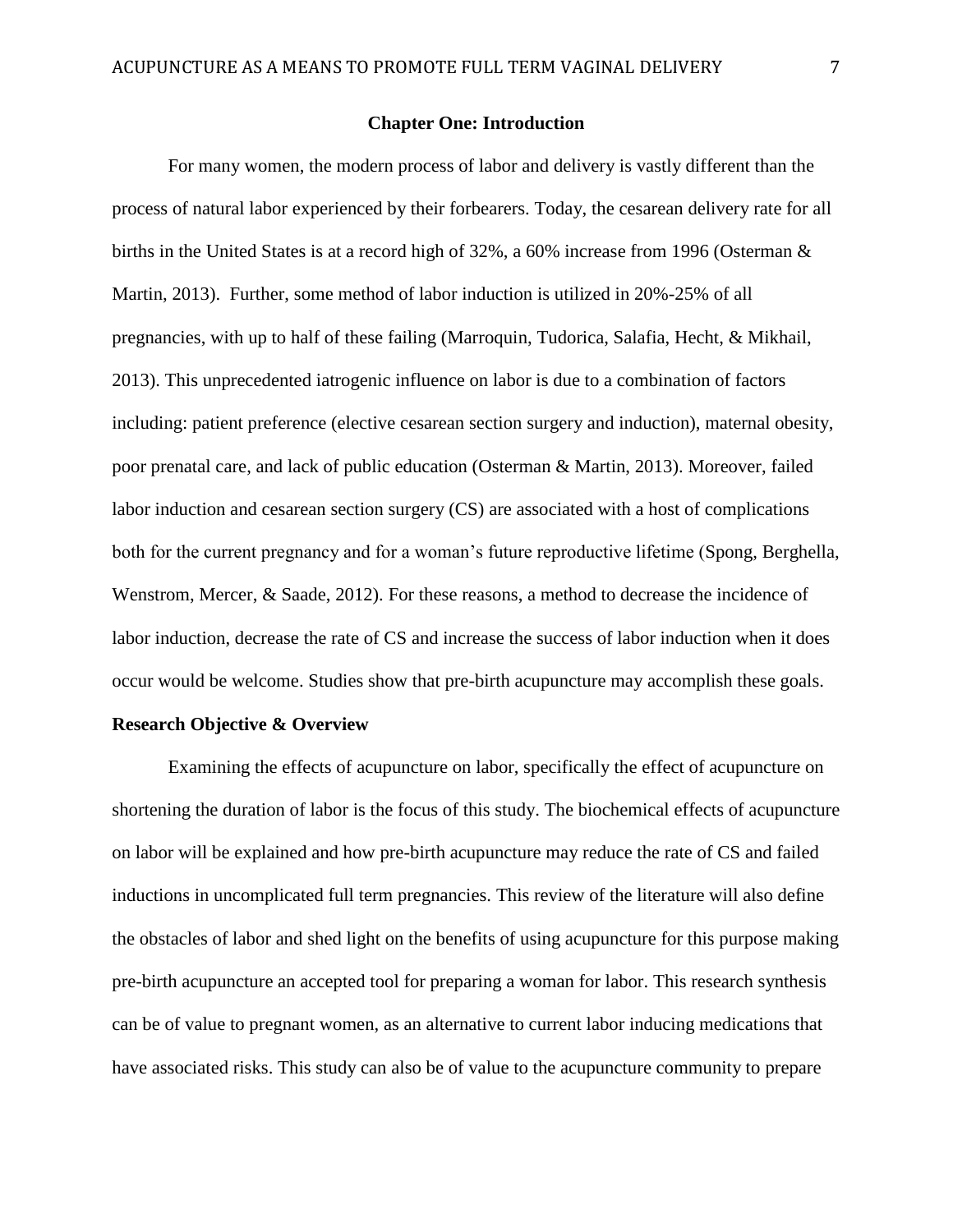pregnant patients for labor, and to the Western medicine community to work in conjunction with acupuncturists to prepare pregnant patients for labor, therefore lowering labor induction rates and the associated risks.

My personal goal for examining the research further is to encourage full term vaginal childbirth in order to reduce birth complications, reduce the rate of labor inductions and CS, and lower healthcare costs. As a Chinese medicine health care practitioner working at a birthing center, I am passionate about offering pregnant women the safe and effective option of acupuncture for labor preparation in hopes of improving labor outcomes. The need to share the valuable evidence found in the studies with my pregnant patients and other health care professionals has become essential as my practice grows. With further inspection of the research, I recognize a gap in the integration of Eastern and Western medicine when preparing women for labor. The evolution of integrated medicine will render patients exceptional care benefiting the mother, the baby, and their family.

#### **Statement of Research Questions**

- *1. Does acupuncture shorten the duration of labor?*
- *2. Does acupuncture shorten the duration of labor in patients with PROM?*
- *3. Does acupuncture soften the cervix?*
- *4. Does acupuncture reduce the need for medical labor induction?*
- *5. Does acupuncture reduce the number of cesarean section surgeries?*

## **Acupuncture**

#### **History**

Acupuncture, a key component of Traditional Chinese medicine (TCM), involves the insertion of thin needles at specific points on the body. Originally derived from Latin, the term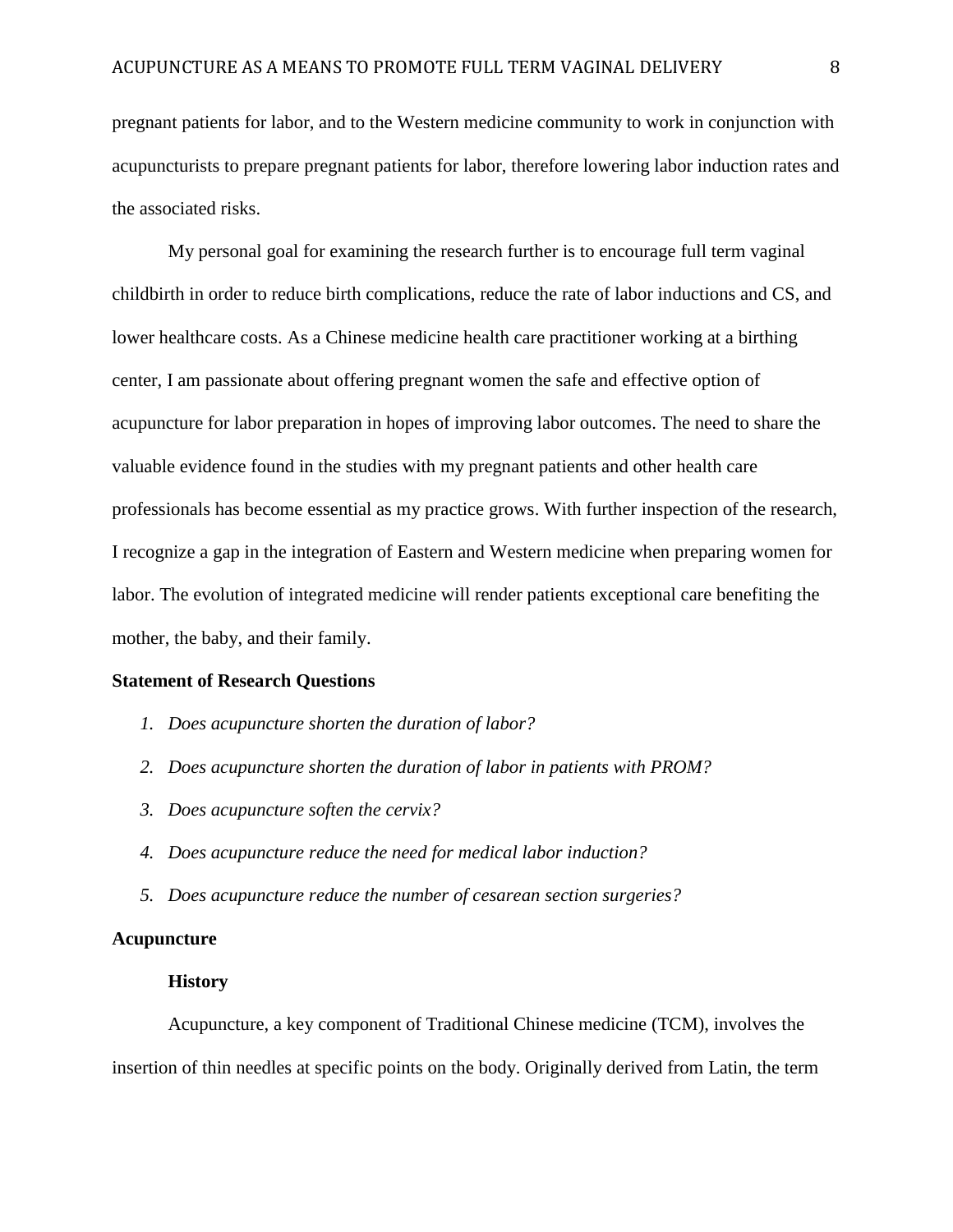acupuncture is a combination of *acus*, a needle, and *punctura*, a puncture. Acupuncture points correspond to neurological pathways connected to internal organs, called meridians. The balanced flow of Qi or energy through the meridians is the primary focus of TCM. Other modalities included in TCM are herbal prescriptions, moxibustion, cupping, gua sha, tui na, lifestyle and nutritional guidelines, and qi gong.

*The Yellow Emperors Classic of Internal Medicine* was the first text to illustrate the use of Chinese medicine. Dating between 100-300 BC, the ancient Chinese text unveiled the basic principles that constitute Chinese medicine; Taoist philosophy, Yin and Yang theory, the Four Seasons, and the Five Elements.

In 1237 A.D, *The Complete Book of Effective Prescriptions for Diseases of Women* was the first book published to examine the effects of Chinese medicine on gynecological disorders. The book included diagnosis and treatment for premenstrual syndrome, dysmenorrhea, abnormal uterine bleeding, uterine fibroids, chronic pelvic inflammation, endometriosis, and infertility. Image 1 is an example of a Chinese medicine obstetrics illustration found in ancient text.



 **Image 1: Ancient Illustration**



Popularity of Traditional Chinese Medicine grew in the United States after relations with China improved in 1971. This political progression along with the New York Times article about acupuncture for post appendectomy pain management increased TCM awareness around the world.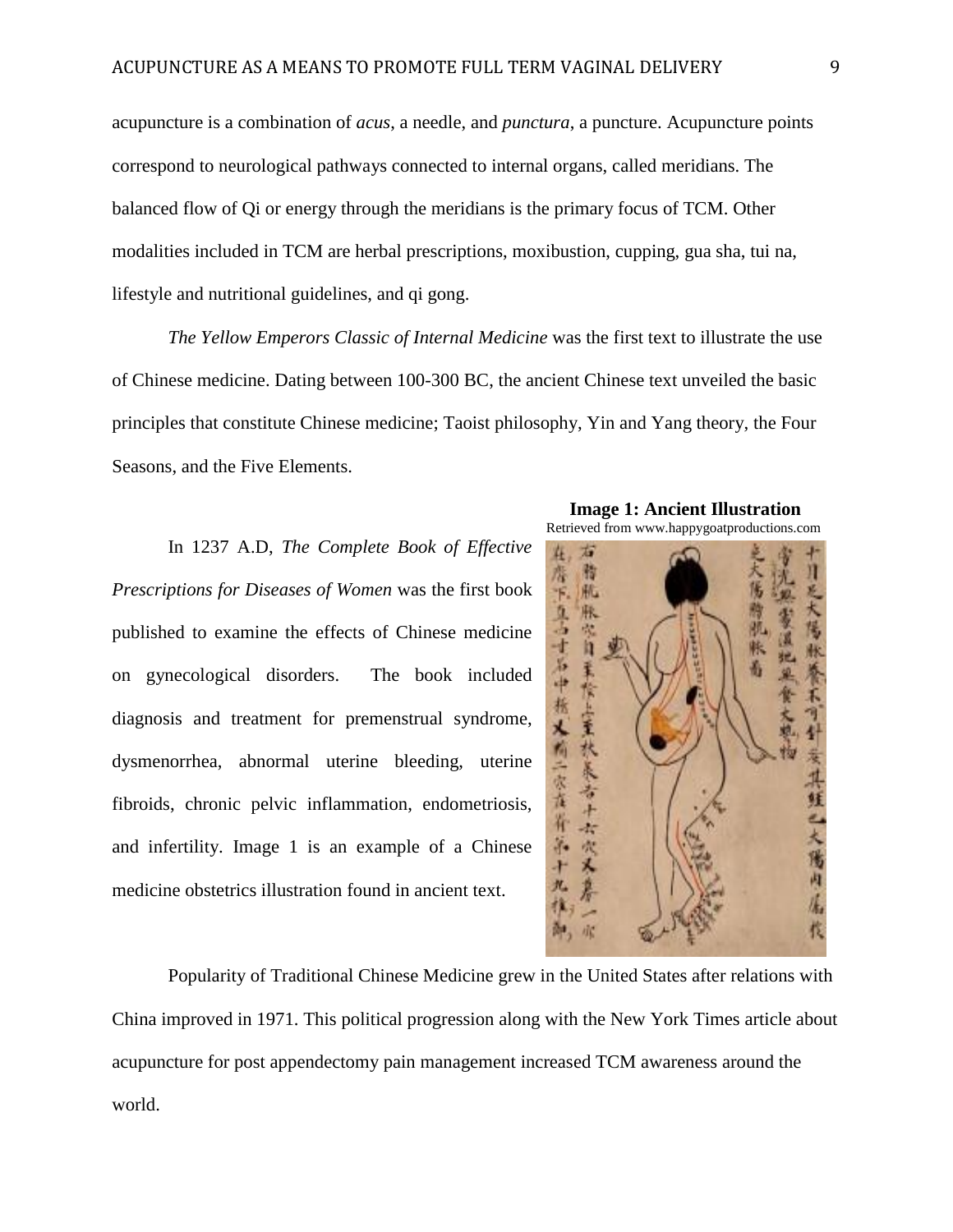## **Use in Western Medicine**

Acceptance of TCM in Western medicine is growing as new studies offer evidence of its effectiveness. Hundreds of medical journals provide detailed up to date research on the many uses of acupuncture in Western medicine. Research shows that acupuncture treatments induce changes to human physiology by instigating the release of endorphins and improving blood flow (Hsieh et al., 2001). Today, some Western physicians are using acupuncture to treat patients experiencing pain, while the United States military offers auricular acupuncture to treat soldiers with Post Traumatic Stress Disorder. Hospitals and medical offices now have the opportunity to offer both Eastern medicine and Western medicine creating an integrated system of health care for all patients.

The World Health Organization (WHO) lists diseases, symptoms, and conditions proven through clinical trials to be treated effectively by TCM and acupuncture. Some of these diseases include allergic rhinitis, arthritis, back pain, chemotherapy adverse reactions, depression, dysmenorrhea, headache, hypertension, induction of labor, malposition of fetus (breech presentation), morning sickness, neck pain, postoperative pain, sciatica, and stroke (World Health Organization [WHO], 1996).

#### **Use in Women's Heath**

Acupuncture benefits have been evaluated in multiple studies in treating gynecological issues, such as dysmenorrhea, menstrual irregularities, and ovulatory dysfunction. Iorno et al. (2008) found that dysmenorrhea, or pain during menstruation, was greatly reduced with acupuncture treatments while also reducing the need for NSAIDS and their associated side effects. Johansson and Stener-Victorian (2013) found that acupuncture showed benefits in regulating the menstrual cycle and inducing ovulation in women with Polycystic Ovarian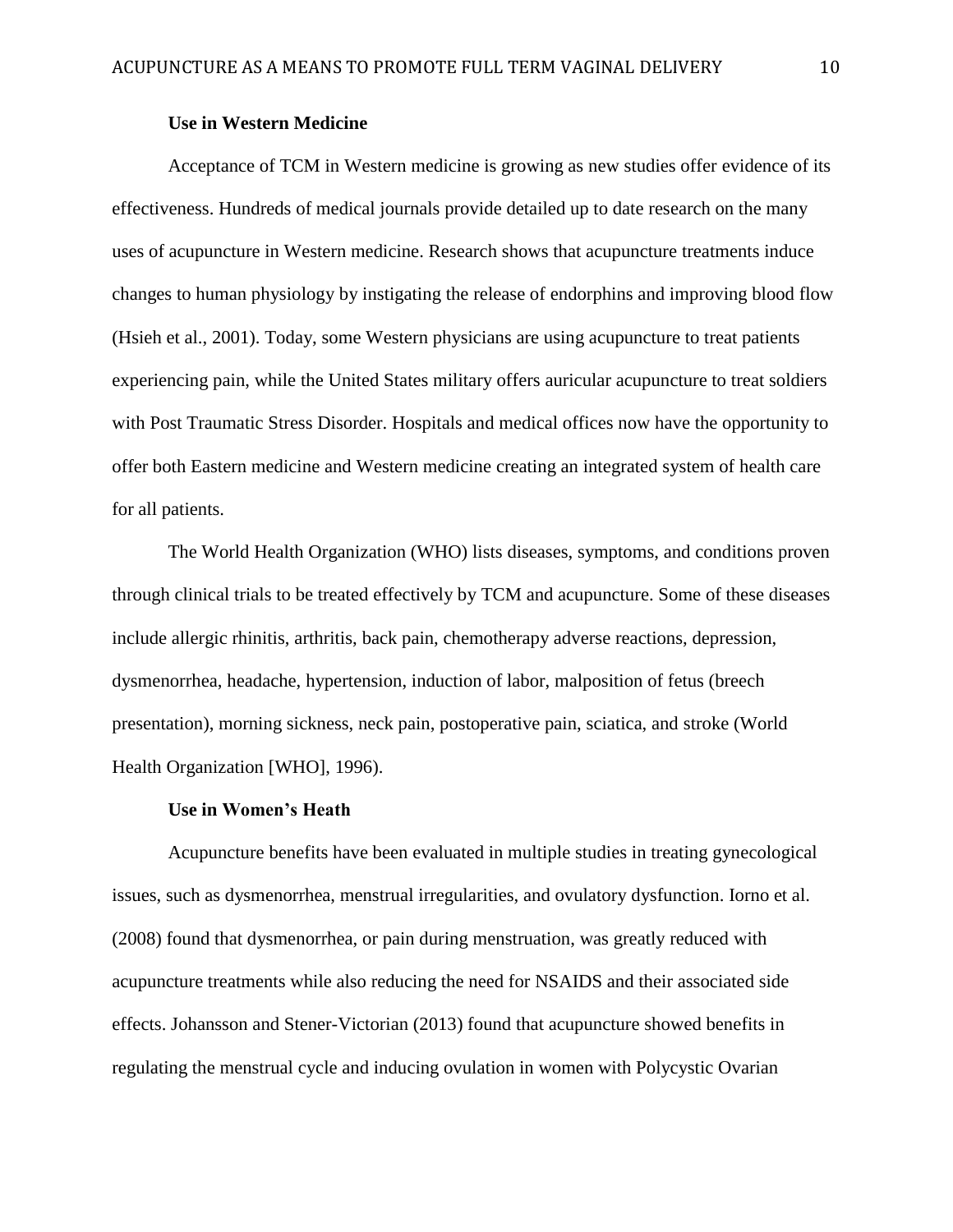Syndrome. According to WHO guidelines, acupuncture is safe, drug free option for pregnant women. Pre-birth acupuncture can prevent unnecessary interventions in normal pregnancy and labor and support the natural birthing process (WHO, 1996).

Today, pre-birth acupuncture is gaining validation as a form of labor preparation by various medical professionals. Debra Betts (2006), midwife, acupuncturist, and author of *Essential Guide to Acupuncture in Pregnancy and Childbirth*, encourages midwives and other labor support professionals to recommend acupuncture as a safe and effective treatment to promote natural labor. Recent interests in further utility of acupuncture in pregnancy have prompted investigation of acupuncture in preparing the uterus for labor. Along with Debra Betts, researchers are studying the various effects of acupuncture on labor in order to provide evaluated benefit to the medical world.

## **Labor**

## **Definition**

Labor is defined as regular rhythmic involuntary contractions of the uterus resulting in the softening and dilation of the cervix. In order for the natural mechanism of labor to begin, biochemical factors in the mother and baby must be congruent. This connection leads to a specific sequence of events allowing the baby to make its way through the birth canal to being born, also known as the pregnancy positive feedback loop. Image 2 illustrates the sequence of events that occur allowing the baby and mother to prepare for delivery.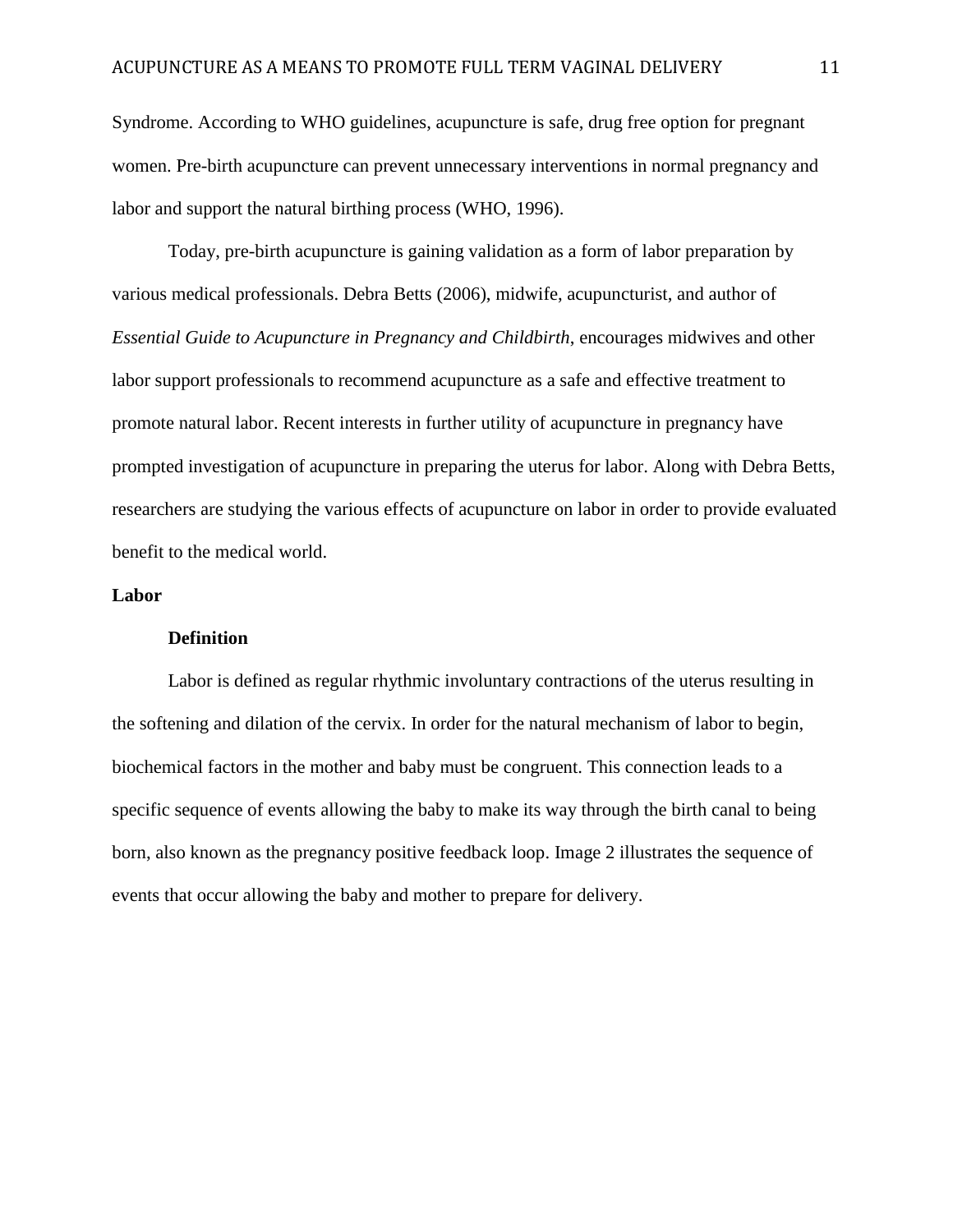

Although the exact cause of the onset of labor is still unknown, many potential factors have been studied. One of these factors is the decline in human chorionic gonadotropin (hCG), a hormone produced by the placenta as illustrated in Image 3 below.

#### **Image 3: Pregnancy Hormone Changes**

Retrieved from http://www.babytuneup.com/understanding-pregnancy-hormone-levels/

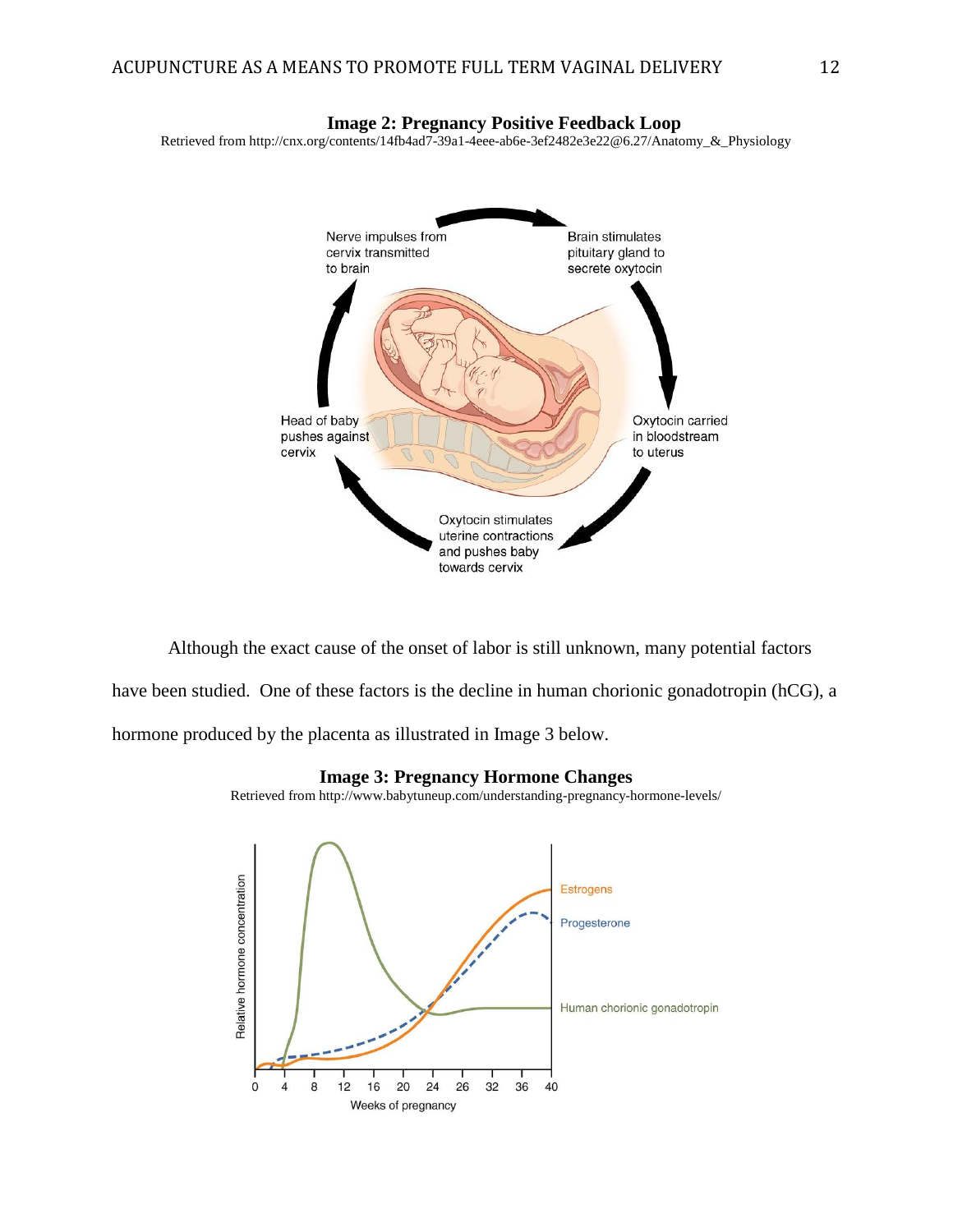Another factor that is required for the labor process to begin is the softening, effacement,

and dilation of the cervix prompted by pro-inflammatory biochemical events (Stjernholm-Vladic

et al., 2004). Image 4 provides a visual explanation of the softening of the cervix progression.



**Image 4: Cervical Effacement and Dilation Process**

Retrieved from http://www.med.umich.edu

The American College of Obstetrician and Gynecologists (ACOG) reports that a full term pregnancy with a single fetus lasts 40 weeks (280 days) from the first day of the last menstrual period. Labor beginning before week 37 is considered preterm labor. Labor beginning weeks 37- 41 is considered term labor. Any date past 41 weeks is considered post term labor (The American College of Obstetrician and Gynecologists [ACOG], 2004).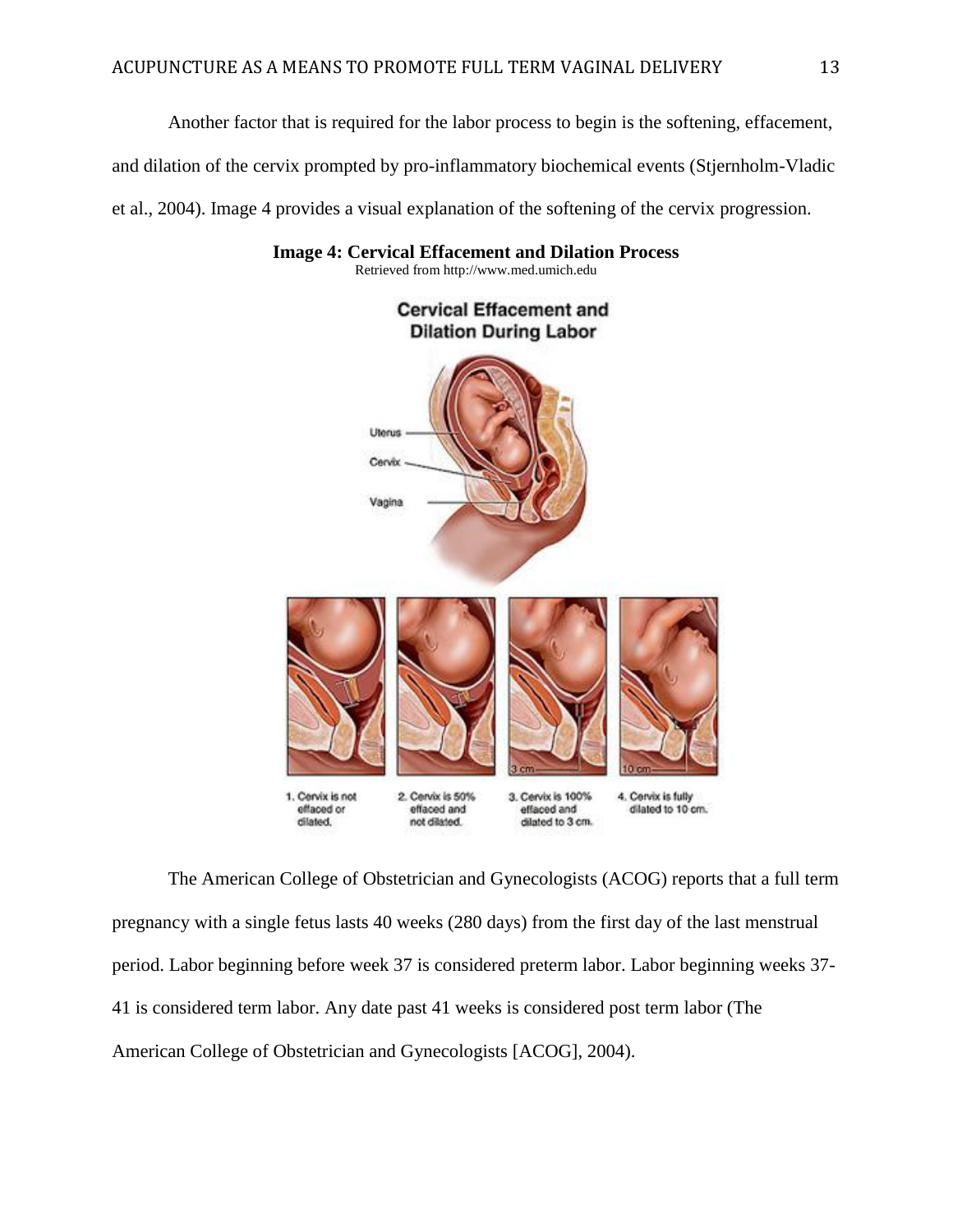Labor and childbirth consists of three stages as illustrated below in Image 5. The first stage includes latent and active labor. Latent labor begins with the effacement or softening of the cervix, leading to the dilation of the cervix. Contractions during this stage vary with intensity and pain. As the cervix begins to dilate more rapidly, active labor begins, contractions increase in regularity and intensity with the cervix dilating to 10 cm, allowing the descent of the baby into the birth canal. The second stage of labor begins with complete dilatation of the cervix and includes active pushing by the mother. This stage ends with the delivery of the baby. The third and final stage of labor consists of the detachment and delivery of the placenta. Both the mother and baby's physiology are responsible for promoting and maintaining efficient labor in all stages. Any disturbance in the stages of labor may lead to clinical problems requiring additional medical intervention.

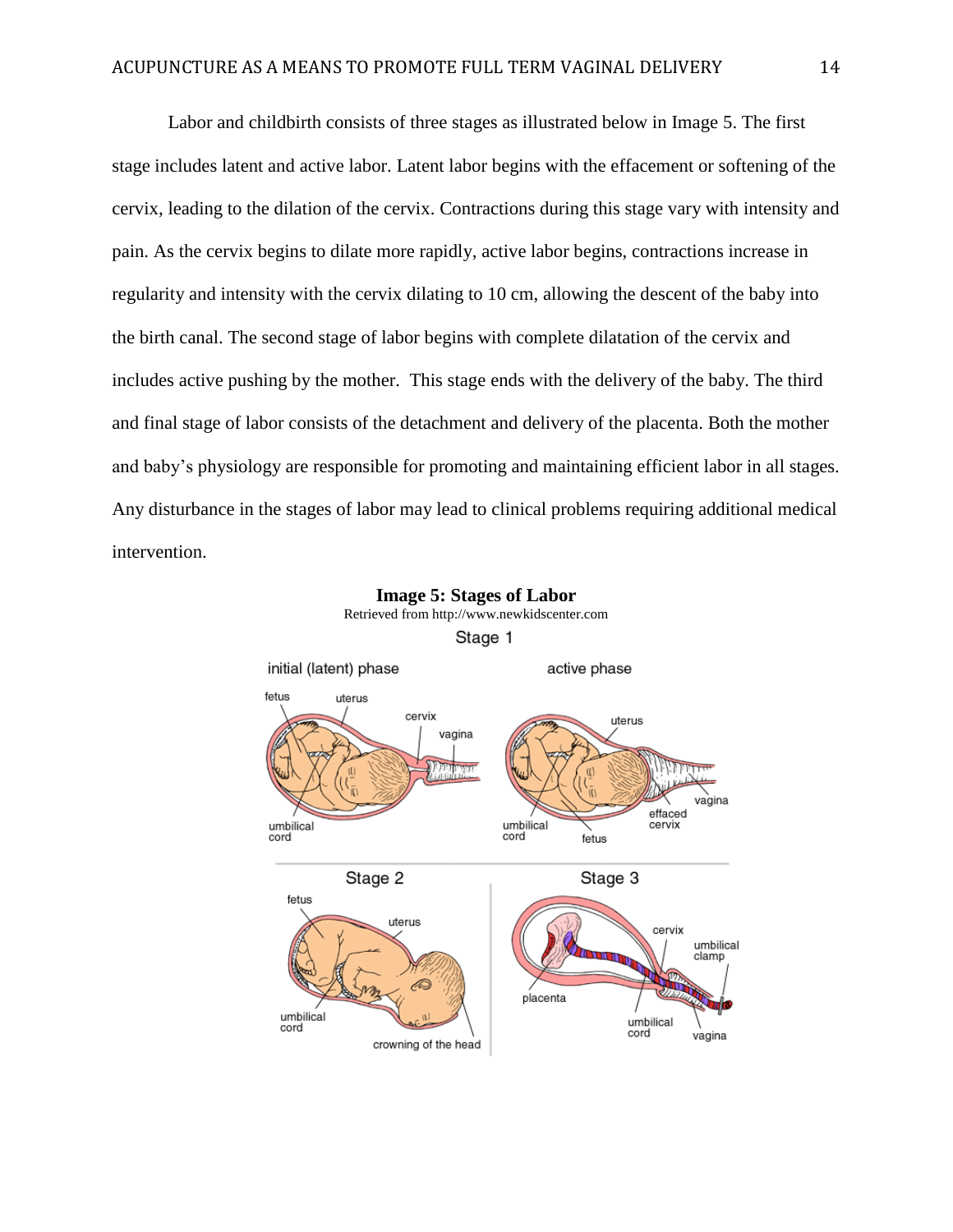## **Labor Progression Disorders**

Historically, the standard for the assessment of normal labor progression was the 'Friedman curve'. Established by Emanuel Friedman in the 1950's, the Friedman curve was developed after evaluating the course of labor of 500 pregnant women at a New York hospital. Based on his data, the transition from the latent phase to active phase of labor occurred at 3 to 4 cm cervical dilation, and the minimal rate of normal cervical dilation during the active phase was 1.2 cm/hr for nulliparous women and 1.5 cm/hr for multiparous women (Friedman, 1954), which can be seen in Image 6 below.





Retrieved from http://www.birthsource.com/scripts/article.asp?articleid=120

Recent studies have established new, longer thresholds due to changes in medical practices and patient characteristics. Zhang et al. (2010) now defines protraction disorder during the first stage of labor as labor with slower than normal progress, taking more than six hours to progress from 4 to 5 cm, and more than three hours to progress from 5 to 6 cm. Arrest disorder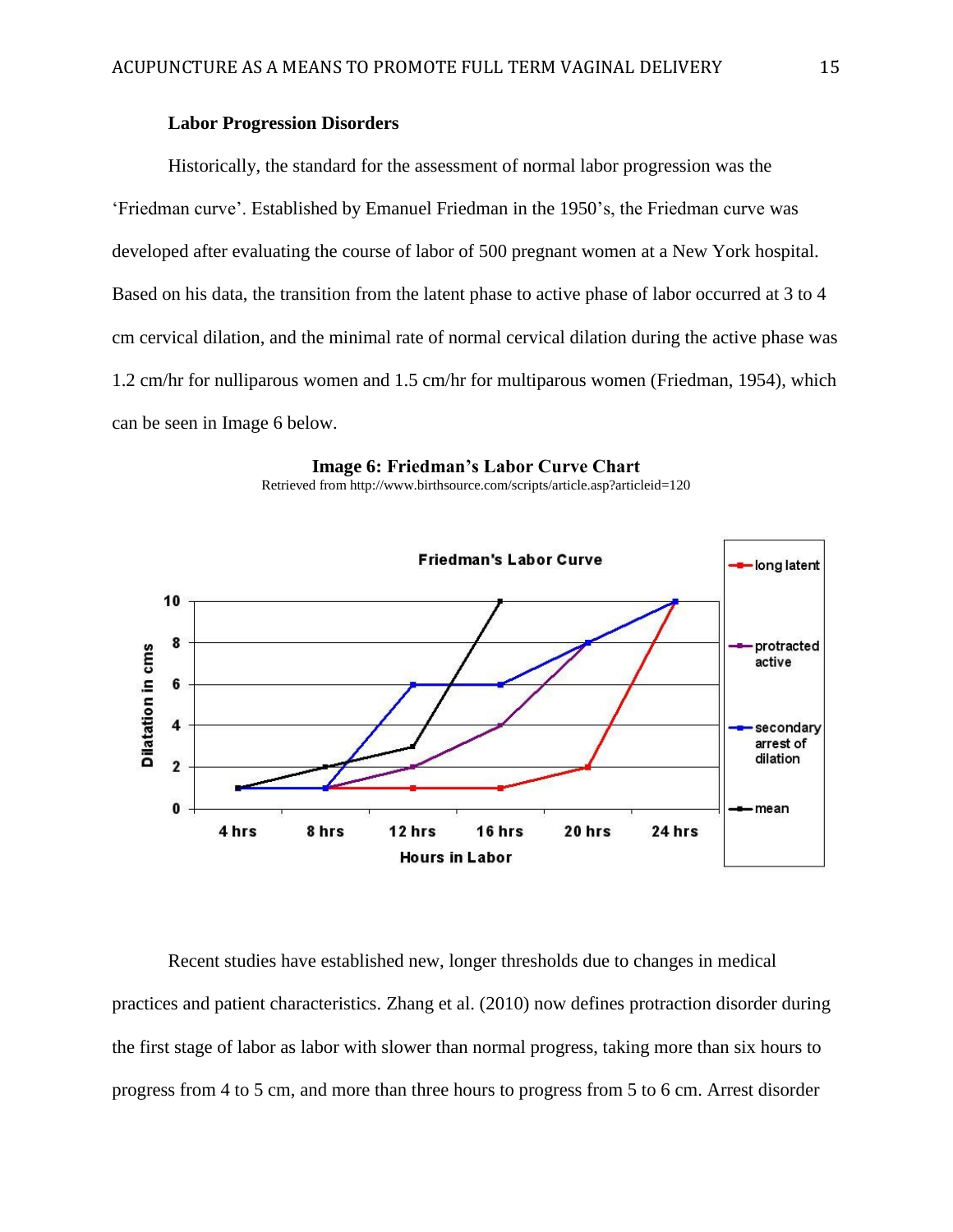during the first stage is defined as the complete cessation of labor progress, diagnosed at cervical dilation more than or equal to 6 cm dilation in a patient with ruptured membranes and no cervical change for more than or equal to 4 hours with regular contractions or no cervical change for more than or equal to 6 cm with irregular contractions. Poor labor progression is diagnosed after 6 cm dilation with monitoring another four hours if uterine contractions are adequate. Oxytocin, the only medication approved by the US Food and Drug Administration for labor stimulation in the active phase, is recommended for women with poor labor progression. If contractions are not adequate after six hours, operative delivery is indicated (Zhang et al., 2010).

During the second stage of labor, Zhang et al. (2010) found the median duration of labor in nulliparous women without anesthesia was 0.6 hours and 0.2 hours for multiparous women. Arrest disorder during the second stage of labor is defined as no progress of fetal station and descent or rotation more than or equal to three hours in nulliparous women and more than or equal to two hours in multiparous women. As long as there is progress and fetal heart rate is normal, no intervention is indicated.

Premature rupture of membranes (PROM) is the rupture of membranes prior to the spontaneous onset of labor at term. Ninety percent of women with PROM go into labor naturally within 48 hours, however, there is a risk of ascending intrauterine infection, requiring further medical intervention if labor does not occur (Gaudernack, Forbord, & Hole, 2006).

Post-term pregnancies, pregnancies beyond 41 weeks gestation, carry associated risks including increased infant mortality, perineal injury, obstructed labor, and an increase in the rate of medical inductions and cesarean deliveries (ACOG, 2004). Recent research shows that babies born at full term, between 39 weeks 0 days and 40 weeks 6 days gestation, have better health outcomes compared to babies born before or after this period (ACOG, 2004). Caughey and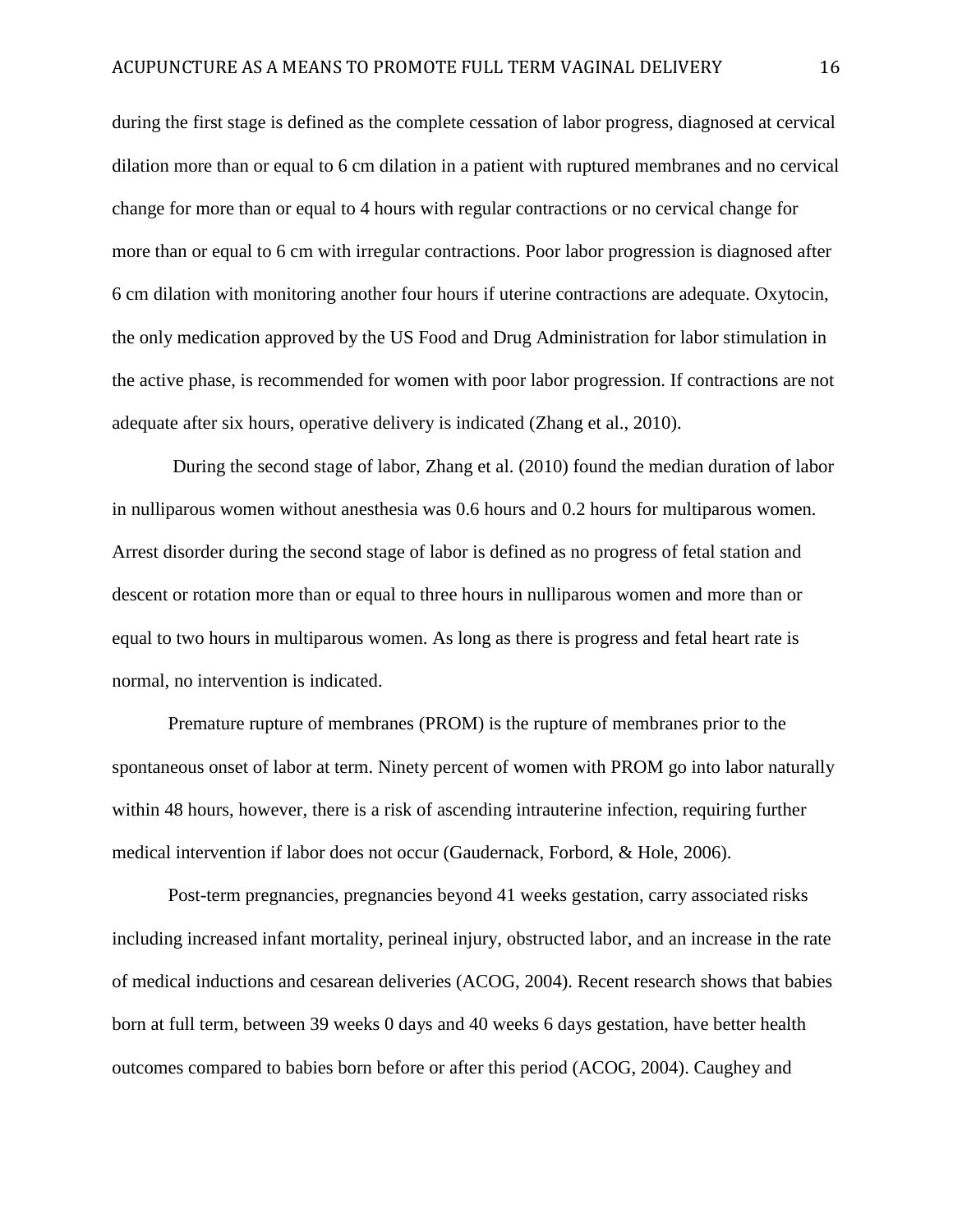Musci (2004) evaluated complications beyond 37 weeks and found that the rates of meconium and macrosomia increased beyond 38 weeks gestation, the rates of operative vaginal delivery, chrioamnionitis, and endomyometritis all increased beyond 40 weeks gestation, and rates of intrauterine fetal death and cesarean delivery increased beyond 41 weeks gestation.

## **Common Western Treatments and Statistics**

One of the most commonly performed obstetrical interventions in the United States is the induction of labor (IOL). In 2012, the Centers for Disease Control (CDC) reported 23% of all live births in the U.S. were the result of labor induction, a twofold increase from 1990 (Martin et al., 2013). Labor induction is any technique used for stimulating uterine contractions prior to the onset of spontaneous labor. Intravaginal prostaglandins, intravenous oxytocin, artificial rupture of membranes (AROM), and mechanical dilation of the cervix with cervical balloon are all induction treatments used in various combinations and in compliance with ACOG guidelines. Of these, oxytocin infusion or vaginal prostaglandins are the most conventional treatments (Gaudernack et al., 2006). Successful IOL's are often linked to tall stature (over 5 ft 5 in), increasing gestational age, non-obese maternal weight, infant birth weight less than 8lbs, white race, higher education, early initiation of prenatal care, and a favorable cervix (Martin et al., 2009).

The method of labor induction is most frequently determined by the Bishop score, a system commonly used to evaluate the cervix on a scale from 0 to 10 points (Gaudernack et al., 2006). This system is based on four characteristics of the cervix: dilation, effacement, consistency, and position (Crane, 2006) as seen in Image 7 below. A high Bishop score (equal to six or more) is predictive that the cervix will respond to induction methods and result in vaginal delivery. Laughon et al. (2012) found that vaginal delivery rates were higher for women who had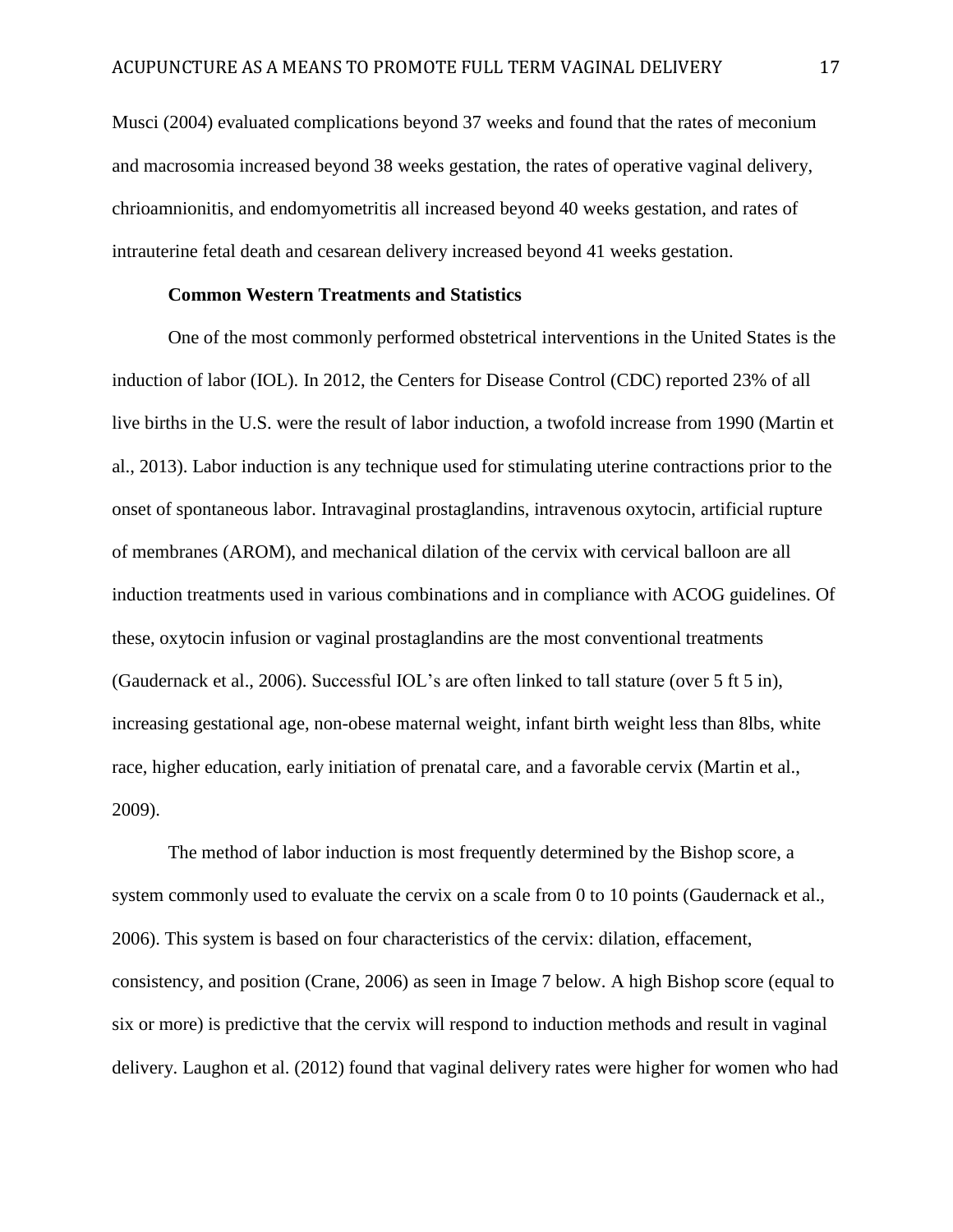a favorable cervix compared to women who had an unfavorable cervix for all methods of induction. If a Bishop score is low (equal to or less than five), inductions are more likely to fail and result in cesarean delivery (Spong et al., 2013).

| Cervix         | Score     |              |                |          |
|----------------|-----------|--------------|----------------|----------|
|                | 0         |              | $\overline{2}$ | 3        |
| Position       | Posterior | Mid-position | Anterior       |          |
| Consistency    | Firm      | Medium       | Soft           | $\sim$   |
| Effacement     | $0 - 30%$ | 40-50%       | 60-70%         | $>80\%$  |
| Dilation       | Closed    | $1-2cm$      | $3-4cm$        | >5cm     |
| Baby's Station | $-3$      | $-2$         | $-1$           | $+1, +2$ |

## **Image 7: Bishop Score Scale**

Retrieved from http://www.community.babycenter.com

Cesarean section surgeries (CS) have been part of human culture since ancient times. Greek mythology, European folklore, and Chinese etchings first introduced the procedure. Julius Caesar later decreed under Roman law that all pregnant women ready for childbirth must be cut open. Over time, CS use in clinical practice became a life saving procedure for both the mother and baby. Indications and global trends for CS have varied over the years (Sewell, 1993). According to the World Health Report, CS recent patterns show underuse in low-income settings and adequate or even unnecessary use in middle and high-income settings (Gibbons et al., 2010). Today, one in three pregnancies are delivered by cesarean section in the United States. This high rate makes CS the single most commonly performed surgery in the US with over one million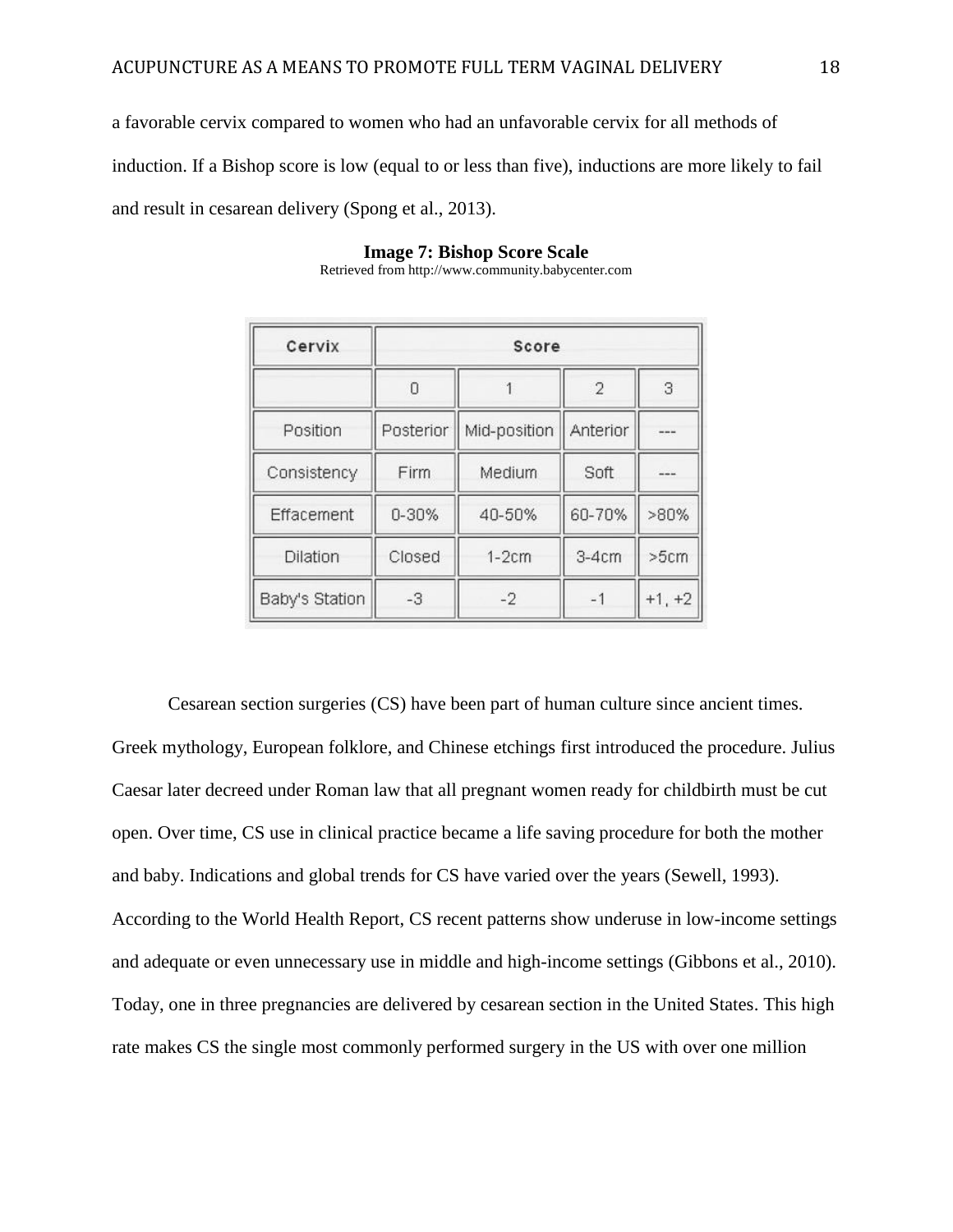procedures performed each year (Spong et al., 2013). Image 8 provides CS delivery rates in the

United States recorded by the CDC from 1996-2011.

#### **Image 8: Cesarean Delivery Rates in the United States 1996-2011**

Retrieved from http://www.cdc.gov/nchs/data/databriefs/db124.htm



NOTES: Singletons only. Thirty-seven and 38 weeks are considered early term; 39 and 40 weeks are considered full term. Access data table for Figure 2 at: /data/databriefs/db124 tables.pdf#1 http://www.cdc.gov/nchs/data/databriefs/db124\_tables.<br>SOURCE: CDC/NCHS, National Vital Statistics System

In post term pregnancies, an elective IOL is commonly offered to pregnant women at week 41 to avoid undesirable outcomes affiliated with prolonged pregnancy. Marroquin et al. (2013) performed a study to determine the rate and factors associated with successful IOL in nulliparous patients with a low Bishop score undergoing scheduled IOL at 41 weeks gestational age. Patients with younger age, lower BMI, and lower maternal weight had better outcomes. Researchers also found the use of cervical balloon and oxytocin were more often associated with failed IOL leading to further complications (Marroquin et al., 2013).

## **Biochemical Factors of Labor**

Although the exact mechanism of parturition remains elusive, the onset of labor has been found to be the result of coordinated endocrine changes in both the mother and the fetus. The pain and stress of labor causes an endocrine response by the pituitary gland, placenta and various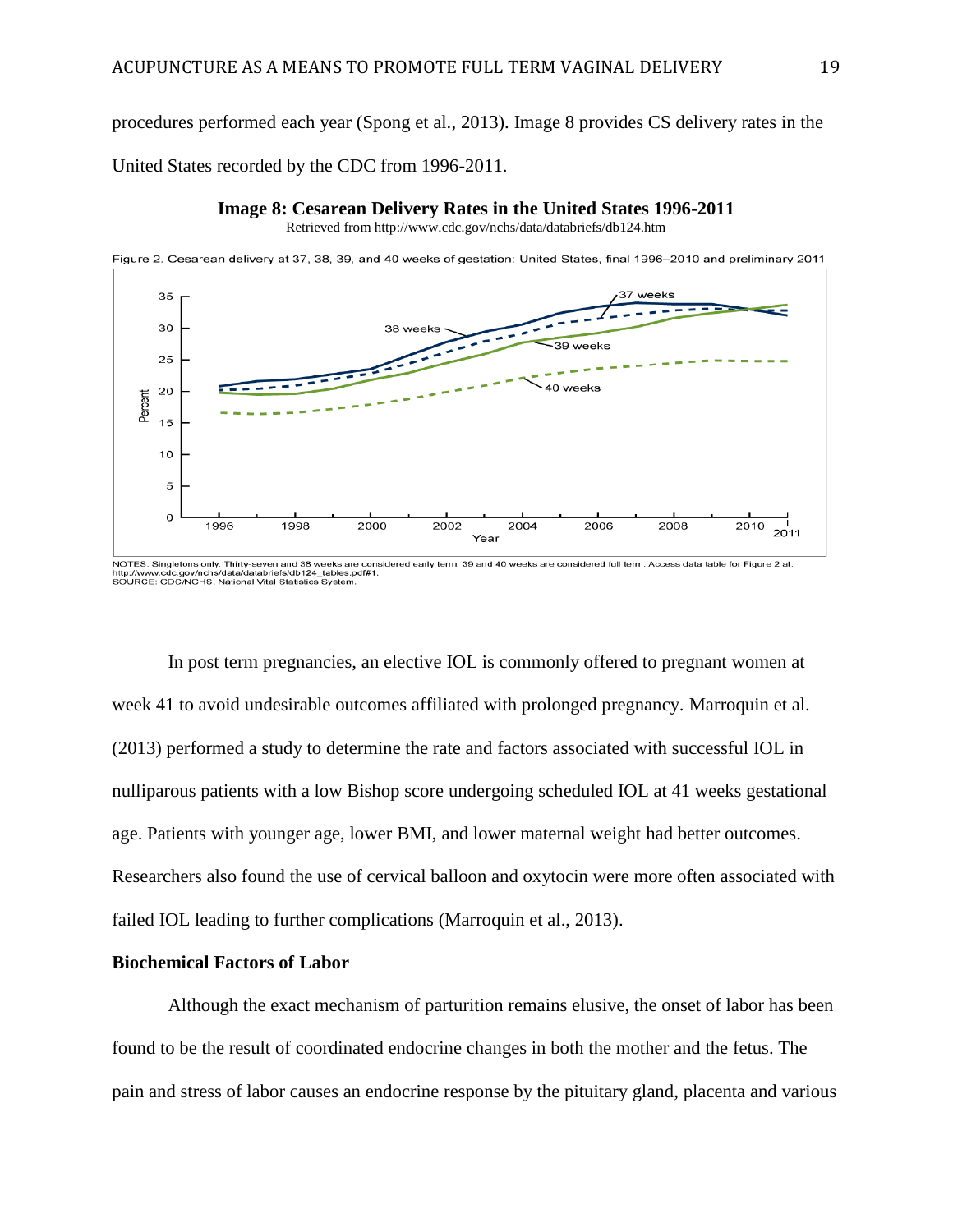other organs with the secretion of B-endorphins (Bacigalupo, Riese, Rosendahl, & Saling, 1990). Bassett and Thorburn (1969) found labor activation to be driven by fetal pituitary adrenal axis, increased fetal cortisol secretion, and the induction of placental enzymes that instigate steroid conversion. These fetal changes cause the maternal progesterone levels to fall and estradiol levels to rise prompting an increase in intrauterine production of prostaglandins, cervical softening, and the onset of myometrial contractions in the uterus (Bassett & Thorburn, 1969). Dong, Gangula, Fang, and Yallampalli (1996) found that the expression of cyclooxygenase-2 (COX-2), the isoform responsible for the synthesis of prostaglandins, increased during pregnancy but decreased immediately after labor in rats. According to Sennstrom et al. (2000), cervical ripening is similar to an inflammatory process brought about by cytokines such as interlukin (IL)-8, IL-6, and granulocyte colony-stimulating factor (G-CSF) while, Bernal (2003) states that uterine contractibility is prompted by the interaction between actin and myosin in myometrial smooth muscle cells.

#### **Biochemical Factors of Acupuncture**

The biochemical influence of acupuncture has been evaluated in multiple studies throughout a variety of organ systems. In the hypothalamus and limbic system, Liao et al. (1979), found that the stimulation of acupuncture points increased the unloading of thalamic nuclei in the hypothalamic anterior pituitary system. Sato, A., Sato, Y., and Suzuki (1994) found that acupuncture stimulation produced reflex responses in visceral functions, such as gastric motility and bladder contraction in anesthetized animals. Pomeranz (1995) proposed that acupuncture stimulation activates the release of neurotransmitters, serotonin, dopamine, and norepinephrine into the spinal cord leading to the inhibition and suppression of pain, acupuncture-induced analgesia. Hsieh et al. (2001) confirmed Pomeranz's theory by establishing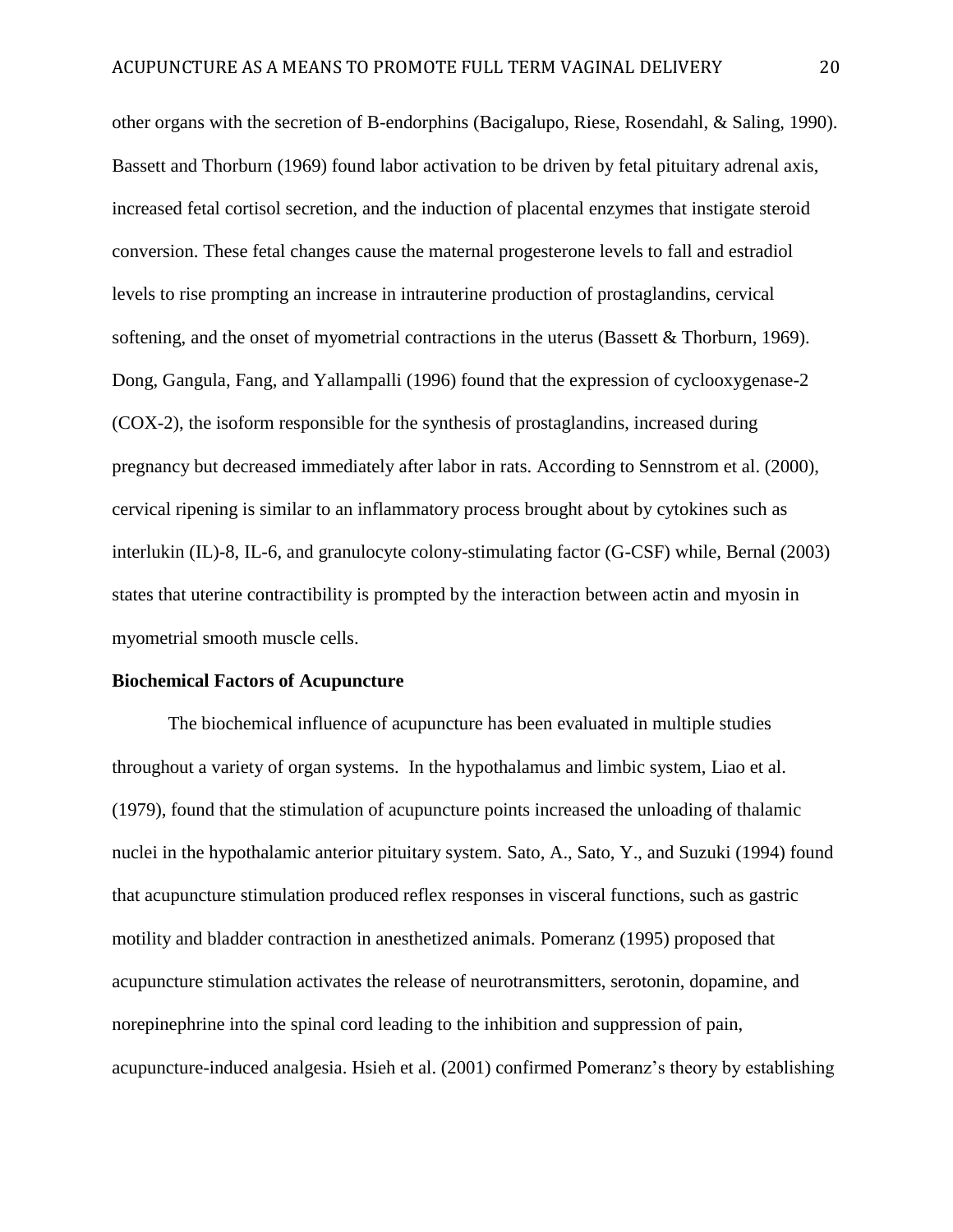that acupuncture performed at the classical point LI 4 increased cerebral blood flow and brain activity in the hypothalamus releasing endorphins that cause an analgesic effect throughout the body. Kim et al. (2003) found that that the expression of COX-2 was significantly reduced with acupuncture at point SP 6 in pregnant rats showing a link between the acupuncture point and uterine motility while also suggesting the possible benefit of controlling preterm labor. Uchida and Hotta (2007) reviewed several studies and found that uterine blood flow was increased after cutaneous stimulation of the hind paw and perineal area in anesthetized animals.

## **Biochemical Effects of Acupuncture on Labor**

Zeisler, Rabl, Joura, and Husslein (2000) compared 40 pregnant women who received prenatal acupuncture to 40 pregnant women who received usual care to evaluate the effect of prenatal acupuncture on serum levels of prostaglandin E2 during labor. The women in the prenatal acupuncture treatment group received one treatment a week beginning in the  $36<sup>th</sup>$  week of gestation with a minimum of four sessions. Blood samples were obtained from the women in both groups at the end of the first stage of labor. Researchers measured the serum levels of prostaglandin E2 with an enzyme immunoassay. Results showed a statistically significant increase in serum levels of prostaglandin E2 in the women who received prenatal acupuncture compared to the non-acupuncture group  $(p=0.04)$  (Zeisler, Rabl, Joura, & Husslein, 2000).

Tempfer et al. (1998) performed a matched pair study dividing 80 pregnant women into a pre-natal acupuncture group and a non-acupuncture group to measure the serum levels of substances active in cervical ripening and dilation. The acupuncture group received acupuncture treatment once a week for four consecutive weeks starting from the 35<sup>th</sup> week of gestation. Maternal blood was collected from both groups within five minutes after the end of the third stage of labor, the placental delivery. Serum levels of IL-8, PGF, and B-endorphin were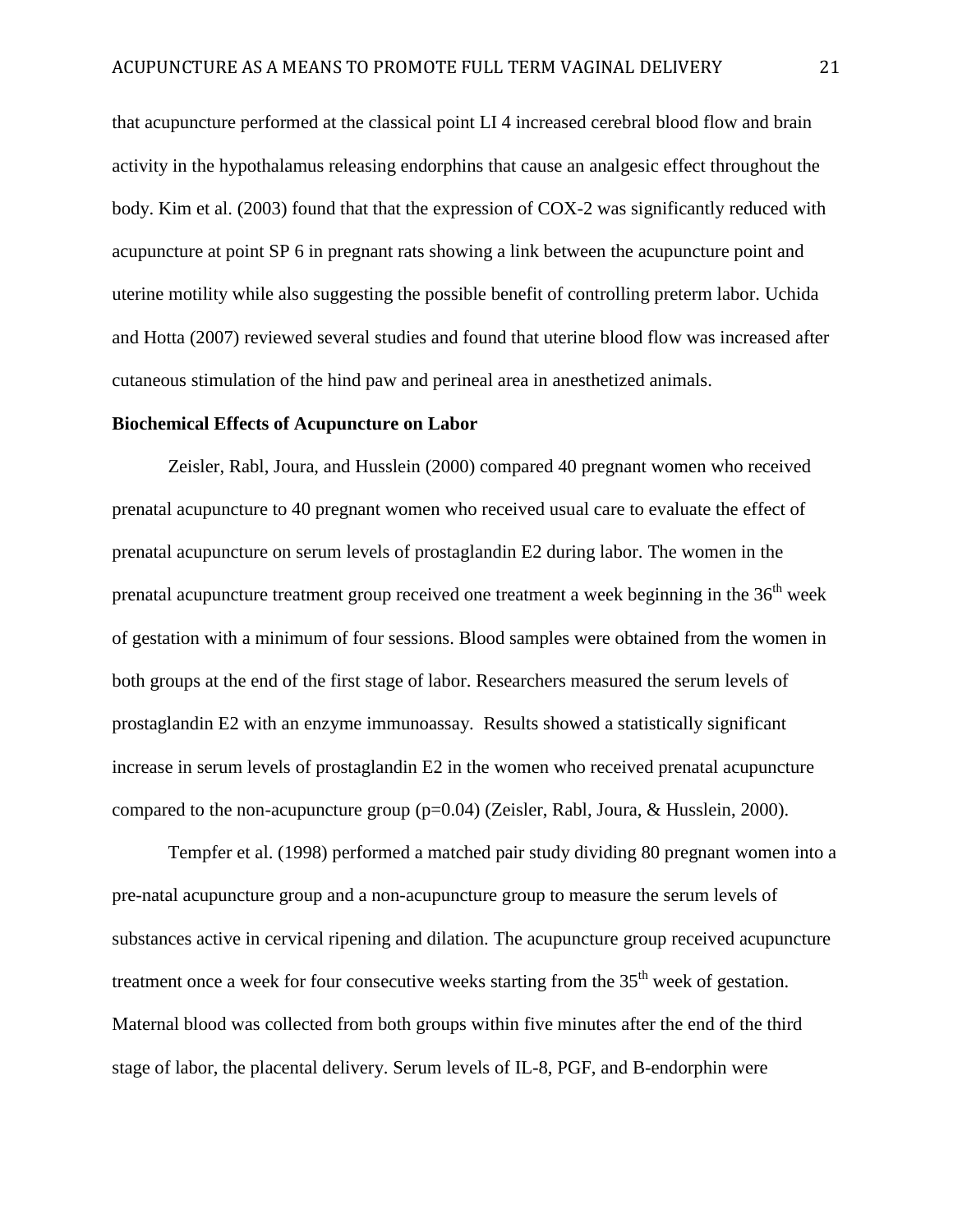measured by use of enzyme-linked immunosorbent assay, enzyme immunoassay, and immunoradiometric assay. Results showed no statistically significant differences between the two groups however, it is unclear whether or not the timing of the blood collection may have affected the results (Tempfer et al., 1998).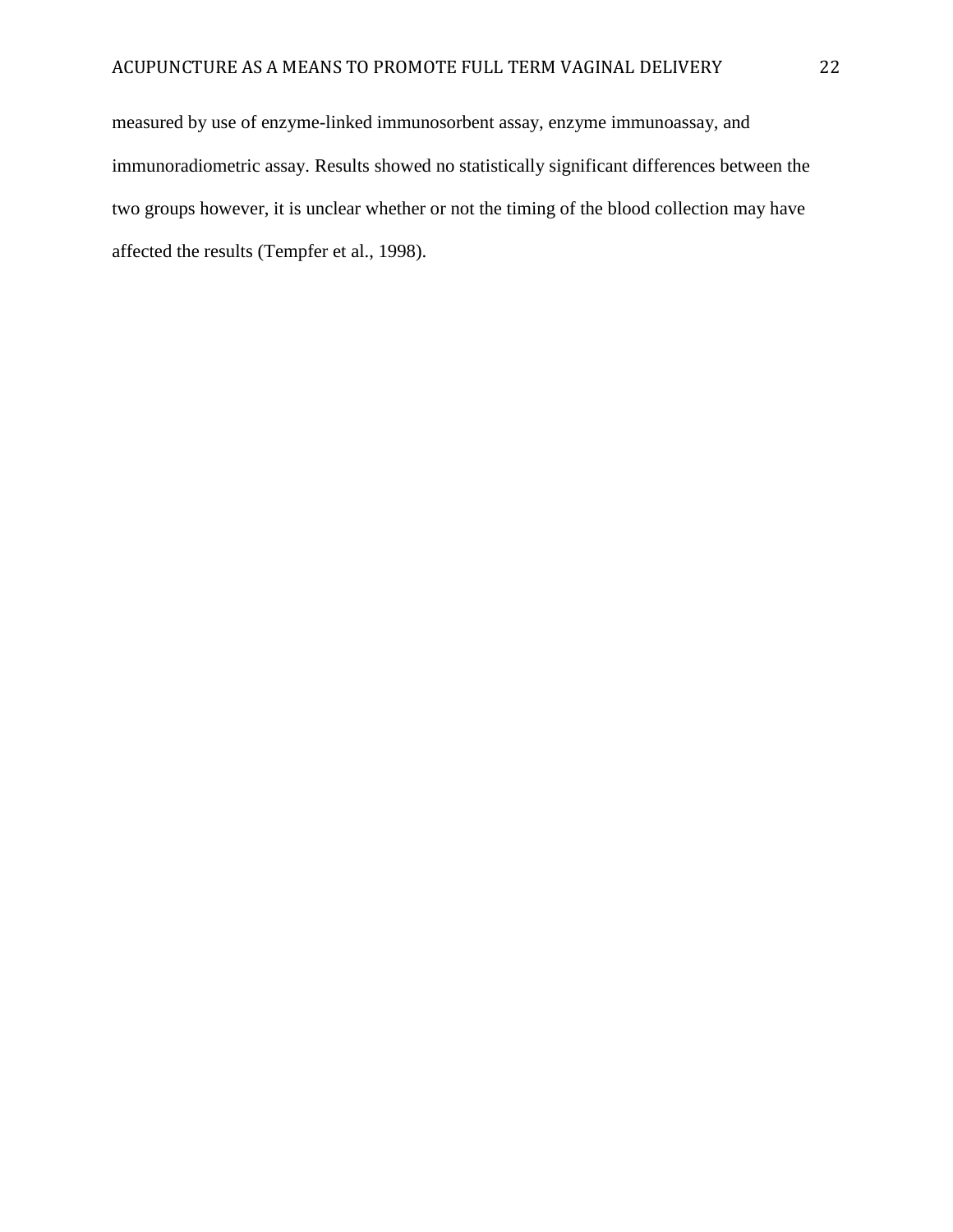## **Chapter Two: Literature Review**

## **Does Acupuncture Shorten the Duration of Labor?**

Hantoushadeh, Alhusseini, and Lebaschi (2007) examined the effects of acupuncture on nulliparous women during labor with respect to pain, labor duration, and maternal acceptability. Researchers randomly assigned 144 participants in spontaneous active phase of labor to an acupuncture group or a sham acupuncture group. Point selection varied in the acupuncture group depending on the patient's symptoms and TCM diagnosis. Needles were retained until delivery or patient's request. Results showed statistically significant differences in the acupuncture group compared to the sham acupuncture group. The acupuncture group had less pain, shorter duration of active phase  $(p=0.001)$ , less oxytocin units administered  $(p=0.001)$ , and a greater willingness to receive acupuncture again (p=0.001). Researchers found no adverse effects of the acupuncture treatment on the mother or baby (Hantoushadeh, Alhusseini, & Lebaschi, 2007).

Jaiying et al. (2008) evaluated the benefits of electro-stimulation acupuncture at point LI 4 in addition to oxytocin for hastening uterine contraction. The researchers randomly divided 276 participants into a acupuncture plus oxytocin group  $(A+M)$  and a oxytocin group  $(M)$ . Jaiying et al. found that acupuncture in addition to oxytocin had a 97% effective rate with 79% showing statistically significant effect in the A+M group compared to the M group ( $p<0.01$ ). Lee, Chang, and Kang (2004) found similar results when observing the effects of SP6 acupressure group compared to SP 6 touch control group. The acupressure group delivered 2.86 hours sooner than the control group  $(p=0.006)$ .

While measuring the serum levels of IL-8, PGF, and B-endorphin in pregnant women as previously mentioned, Tempfer et al. (1998) also examined the effect of acupuncture on labor duration. Participants in the acupuncture group received treatment one time a week for four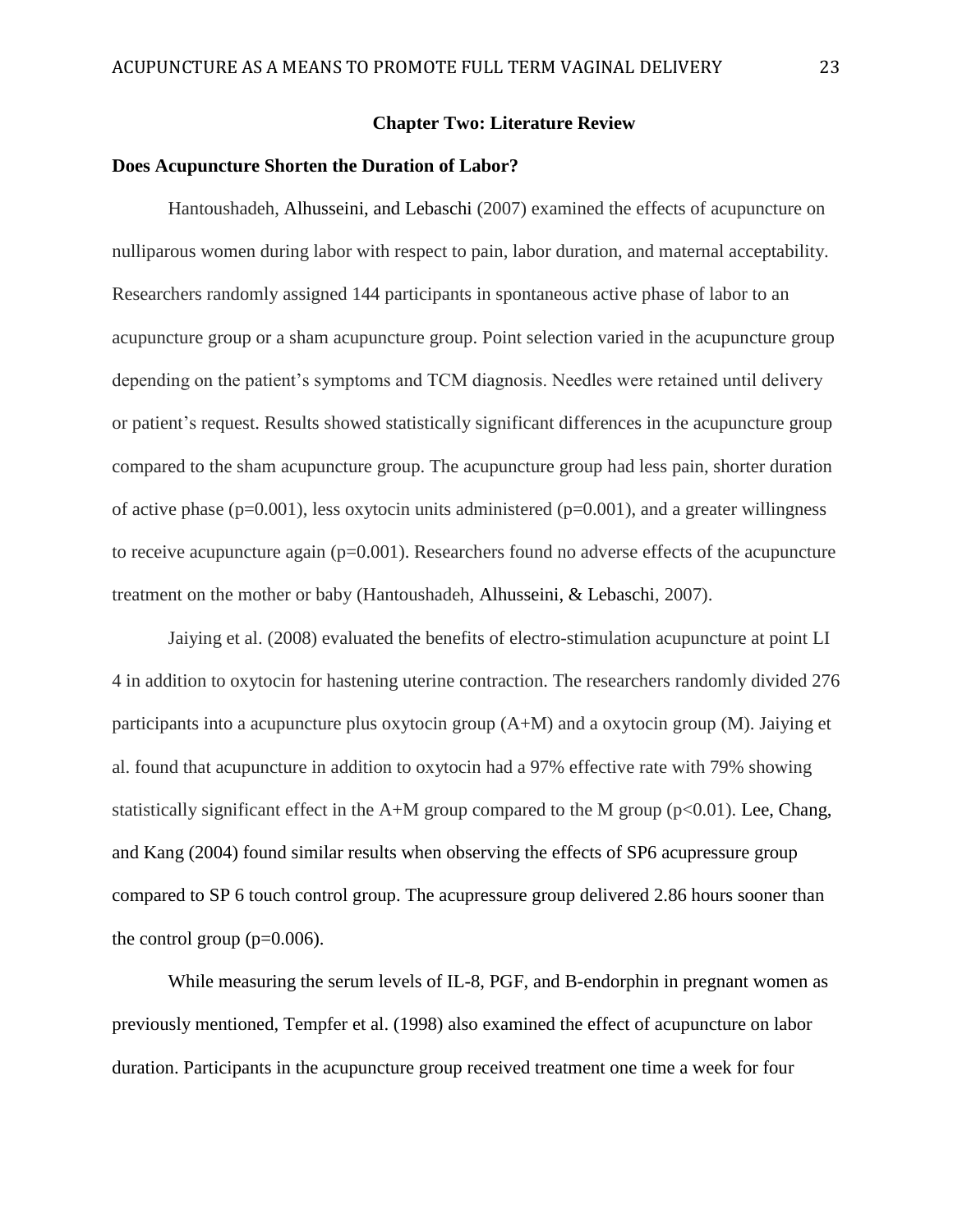weeks starting at 35 weeks gestation. Acupuncture points (DU 20, HT 7, PC6) were inserted bilaterally and retained for 20 minutes during each session. Researchers found the acupuncture group had a significant reduction in labor duration compared to the non-acupuncture group  $(p=0.001)$ . Mean difference of total duration of labor between matched pairs with and without acupuncture was -136.5 minutes (Tempfer et al., 1998).

In addition to evaluating the effects of acupuncture on serum prostaglandin E2 levels as previously mentioned, Zeisler et al. (2000) also examined the effects prenatal acupuncture on labor duration. The 40 women in the acupuncture group received the same acupuncture treatment, which included bilateral acupuncture points (DU 20, HT 7, PC 6), one time a week, for four consecutive weeks, with treatment lasting 20 minutes. Researchers found that the pregnant women who received prenatal acupuncture in their study showed a significantly shorter duration of labor, specifically during the first stage  $(p < 0.01)$  (Zeisler et al., 2000). These findings were in agreement with an earlier study performed by Zeisler, Tempfer, Mayerhofer, Barrada, and Husslein (1998) that examined the effects of acupuncture beginning at 36 weeks gestation.

Ajori, Nazeri, and Eliaspour (2013) conducted a double-blind randomized controlled trial of 80 pregnant women, 38-42 weeks gestation, to evaluate whether the use of acupuncture could initiate labor at term and reduce post-term induction. Participants were randomly allocated to an acupuncture group or a sham acupuncture group. Acupuncture points (SP 6, LI 4, BL 67) were inserted bilaterally and maintained for 30 minutes in the acupuncture group. The sham acupuncture group received shallow needling at the designated sham points for the same duration. Needling was administered in both groups up to two times over a one-week period. Although the results showed no significant difference, time to delivery from enrollment was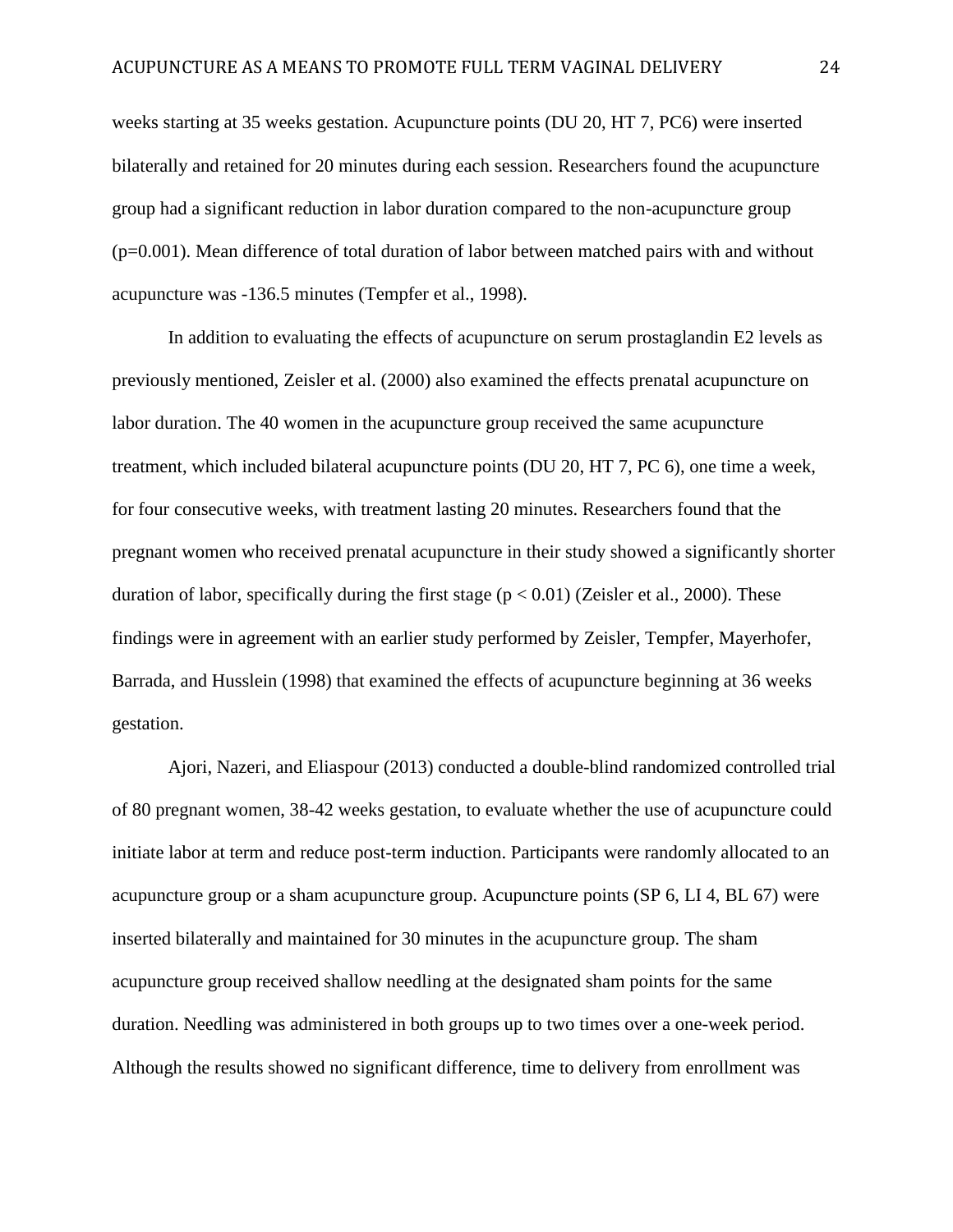shorter for the acupuncture group compared to the sham acupuncture group ( $p= 0.06$ ) (Ajori, Nazeri, & Eliaspour, 2013). Similarly, a study by Gaudet, Dyzak, Aung, and Smith (2008) showed a trend towards shorter duration of labor with the acupuncture group delivering 94 hours sooner than the sham acupuncture group.

Smith, Crowther, Collins, and Coyle (2008) randomly assigned 364 women at 41 weeks gestation into two groups to estimate the clinical effectiveness of acupuncture to induce labor. Healthy participants who were scheduled for a post term induction were included in the study. Two days before scheduled induction, one group received two acupuncture sessions while the other group received two sham acupuncture sessions. Various acupuncture points were selected and retained for 30-40 minute duration in both groups. Smith et al. (2008) did not find a significant difference in the duration of labor or need for induction in the two groups, however, the sham acupuncture point locations reported in the study were near the same location as the acupuncture group points which raises the question of reliability of sham acupuncture use in this study (Smith, Crowther, Collins, & Coyle, 2008).

Ramnero, Hanson, and Kihlgren (2002) investigated the effects of acupuncture treatment during labor with respects to pain intensity, degree of relaxation and outcome of delivery. The researchers randomly selected forty-six parturients in spontaneous labor to receive acupuncture treatment as a compliment, or alternative to conventional analgesia. Each acupuncture treatment was specialized for each patient. Needles were left in place and then removed one to three hours later. A protocol to assess pain intensity and degree of relaxation throughout labor was created and used during the study. Ramnero et al. concluded that acupuncture during labor significantly reduced the need for epidural analgesia (12% versus 22%) and patients in the acupuncture group had a significantly better degree of relaxation compared to the non-acupuncture group (mean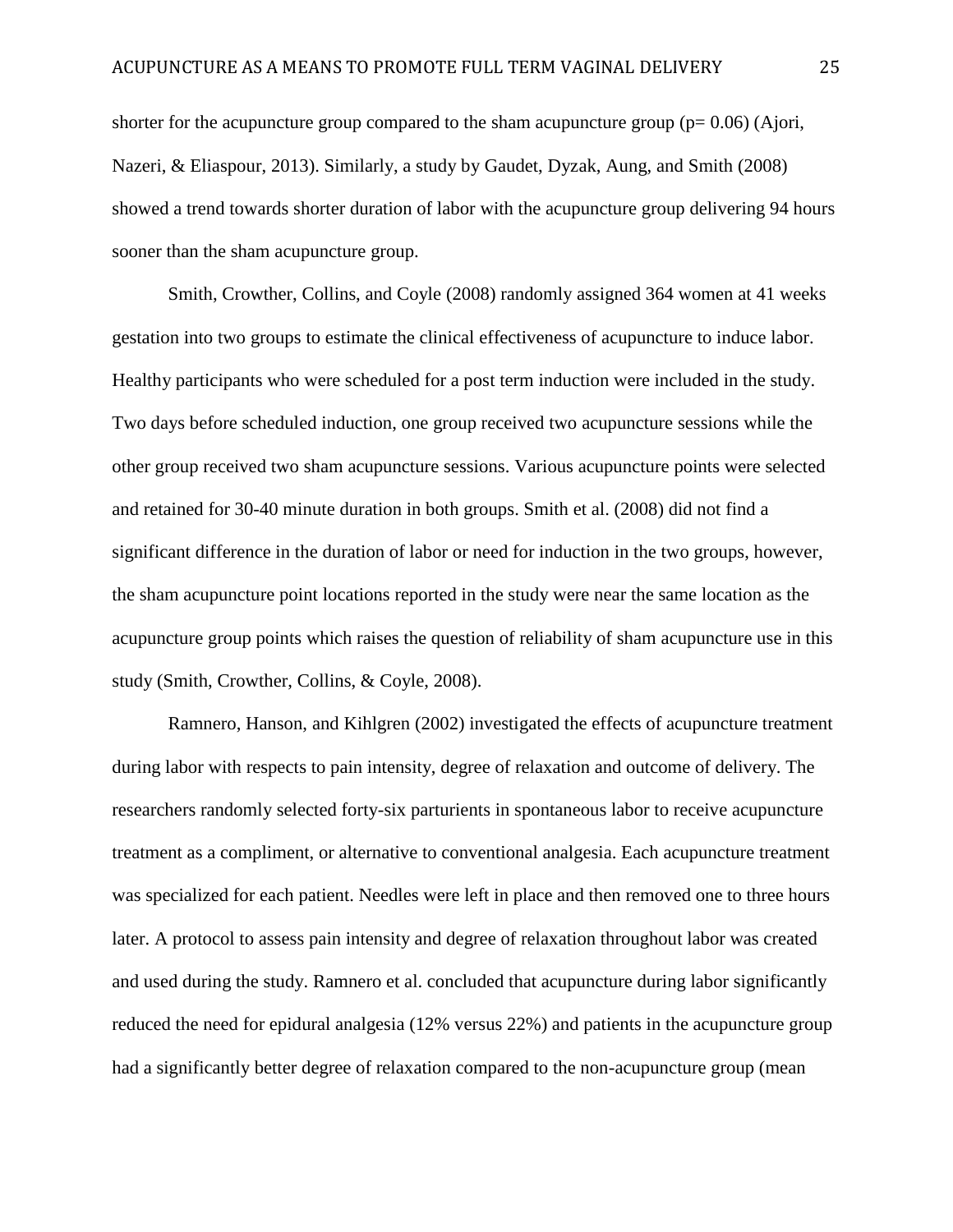difference -0.93). Labor duration results were similar in both groups, AG 5.3 h compared to the CG 5.6 h, however no negative effects were found in delivery outcomes (Ramnero, Hanson, & Kihlgren, 2002).

### **Does Acupuncture Shorten the Duration of Labor In Patients with PROM?**

Gaudernack et al. (2006) performed a randomized controlled trial on 100 healthy parturients to investigate whether acupuncture would shorten the duration of labor after PROM at term. Nulli- and multiparas subjects were divided into an acupuncture group and a nonacupuncture group. The acupuncture group received one treatment, which included various points according to the patient's TCM diagnosis. If labor did not occur within 24 hours, medical induction occurred. Results showed a significant reduction in both the duration of labor (mean difference of 1.7h,  $p=0.03$ ) and the need for oxytocin infusion to induce labor ( $p=0.018$ ) in the acupuncture group compared to the non-acupuncture group. Findings also showed that although some of the patients in the acupuncture group needed the oxytocin infusion for induction, they still showed a significantly shorter duration of active phase of labor than the ones in the nonacupuncture group (mean difference 3.6h, p=0.002) (Gaudernack et al., 2006).

Selmer-Olsen, Lydersen, and Morkved (2007) conducted a randomized controlled trial to assess if acupuncture influences the onset of labor and the need for induction after PROM in 106 nulliparous women and to investigate the effect on the mother's wellbeing. Inclusion criteria included women with a healthy pregnancy between 37-42 weeks gestation and confirmed rupture of membranes without contractions of the uterus. Various acupuncture points were used in the acupuncture group according to the patient's diagnosis. Needles were retained for 30 minutes and a second treatment was given the following day to participants not in labor. Although the researchers found no statistically significant difference between the acupuncture and non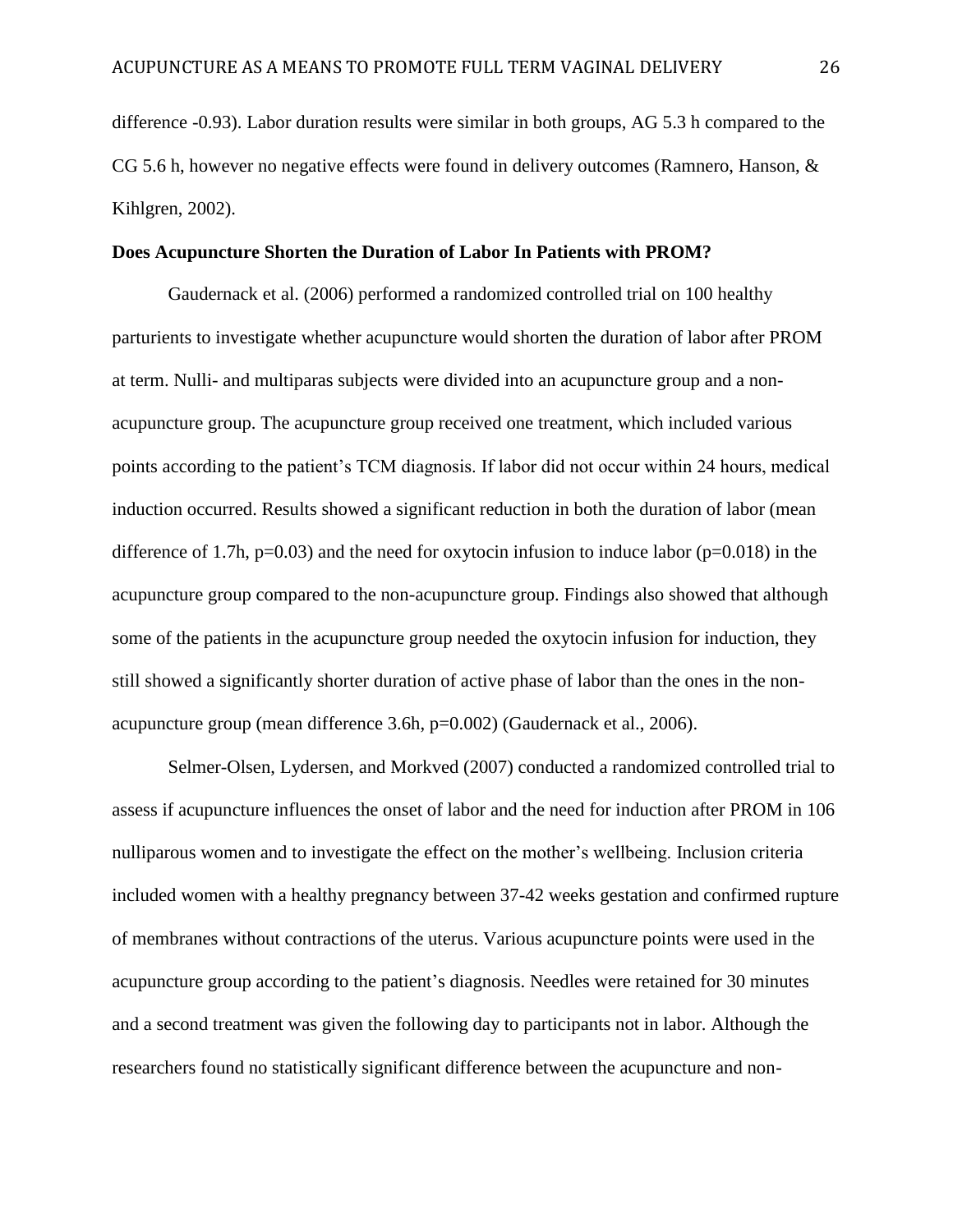acupuncture groups regarding time from PROM to active phase of labor, the median time showed a shorter duration in the acupuncture group compared to the non-acupuncture group (15 hours versus 20.5 hours, p=0.34). Researchers also found that women receiving acupuncture considered their treatment to be more positive than the non-acupuncture group  $(p=0.003)$ (Selmer-Olsen, Lydersen, & Morkved, 2007).

## **Does Acupuncture Soften the Cervix?**

In addition to the Zeisler and Tempfer studies, Rabl, Ahner, Bitschnau, Zeisler, and Husslein (2001) and Gaudet et al. (2008) also looked at the effects of acupuncture on the cervix. Rabl et al. (2001) evaluated whether acupuncture at term can influence cervical ripening, induce labor, and reduce the need for postdates induction. The single-blind randomized controlled trial included 45 primiparous women divided into an acupuncture group and a non-acupuncture group. In the acupuncture group, acupuncture points (LI 4, SP 6) were needled every second day beginning at the woman's estimated date of conception (EDC). Cervical length measurements in the acupuncture group showed a significant shortening compared to the control group on day 6 and 8 after EDC ( $p=0.04$  for both). The acupuncture group also showed a significant reduction in the time period from EDC to delivery of 5.0 days, compared to the control group of 7.9 days ( $p=$ 0.03). In conclusion, Rabl et al. found acupuncture effective in ripening the cervix and shortening the duration between EDC and delivery (Rabl, Ahner, Bitschnau, Zeisler, & Husslein, 2001).

Gaudet et al. (2008) randomly assigned 16 pregnant women to an acupuncture group or sham acupuncture group to assess the effectiveness of acupuncture for the initiation of labor in women at term. The primary outcome was time from first acupuncture treatment to delivery. Secondary outcomes included the need for standard induction methods, duration of active labor,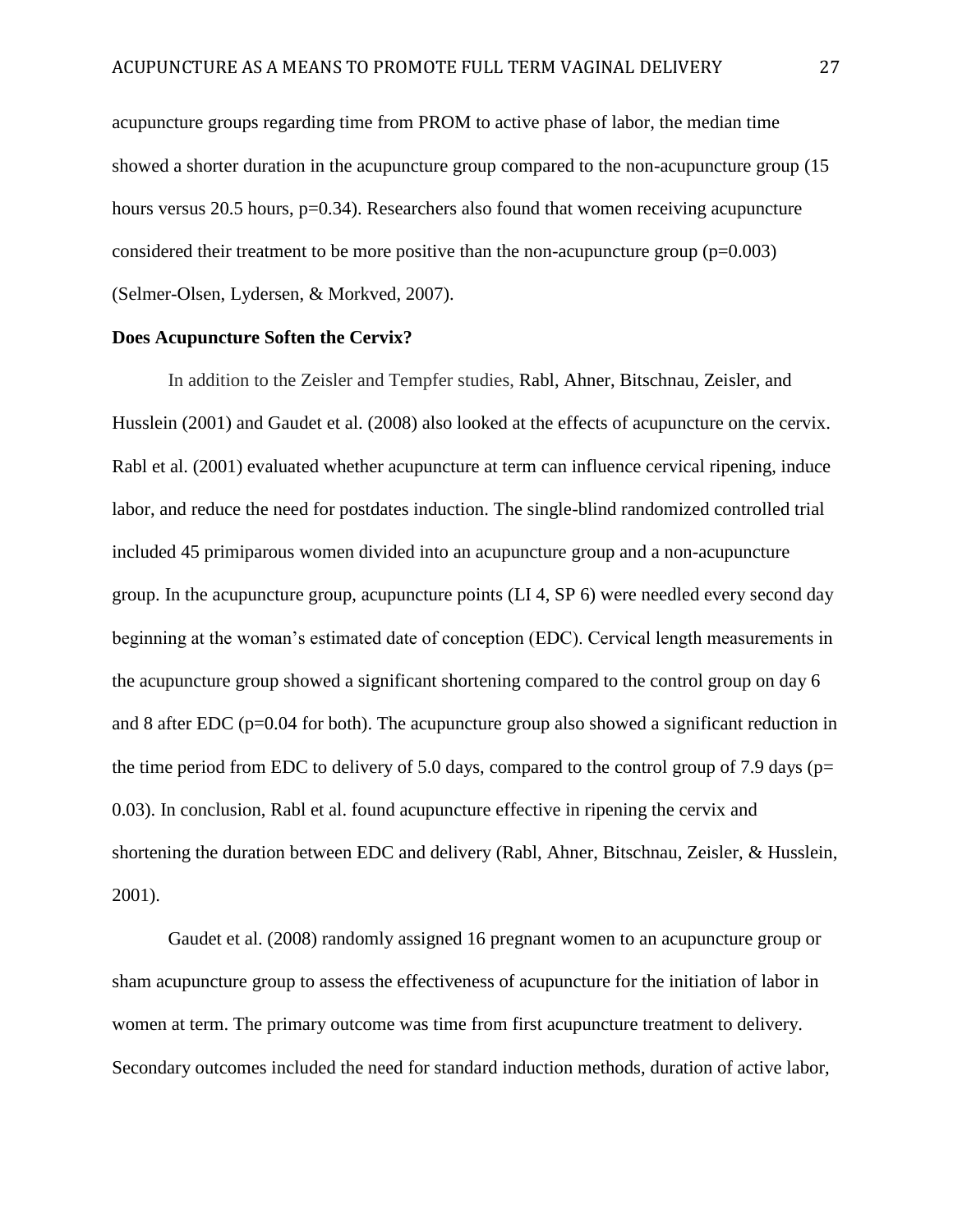the need for standard pain relief, and the safety of the infant. The acupuncture group received electrical stimulation to the four assigned bilateral acupuncture points (SP 6, ST 43, BL 60, LI 4) for 30 to 45 minutes. Needles were inserted in the same order, with each group receiving one to two treatments within the week of the study. Participants in both groups were instructed to apply acupressure to the selected points between treatments. The women in the acupuncture group, who labored spontaneously, delivered 94 hours sooner than those who had sham acupuncture. The acupuncture group also had a mean improvement in Bishop score of 6 points compared with no change in the sham acupuncture group. Researchers also noted acupuncture to be safe for the mothers and infants (Gaudet et al., 2008).

## **Does Acupuncture Reduce the Need for Medical Labor Induction?**

In addition to evaluating the influence of acupuncture on the duration of labor on 116 women, Zeisler et al. (1998) evaluated how acupuncture may reduce the need to medical labor induction. The acupuncture group received weekly treatments beginning in the  $36<sup>th</sup>$  week of gestation. Twenty minute weekly sessions included points (DU 20, HT 7, PC 6) inserted bilaterally with a minimum of four treatments. Results showed a significant decrease in the first stage of labor in the acupuncture group compared to the non-acupuncture group (mean difference 2.1h, p=0.0001). Zeisler et al (1998) also found that the non-acupuncture group received oxytocin significantly more often during the first stage of labor compared to the acupuncture group  $(p=0.01)$ . Higher oxytocin use in the non-acupuncture group persisted into the second stage of labor as well (p=0.03). The study also showed a significant increase in PROM post acupuncture treatment showing a significance in pre-birth acupuncture treatment group 66.7% compared to the control group 33.3%, (p=0.02) (Zeisler et al., 1998).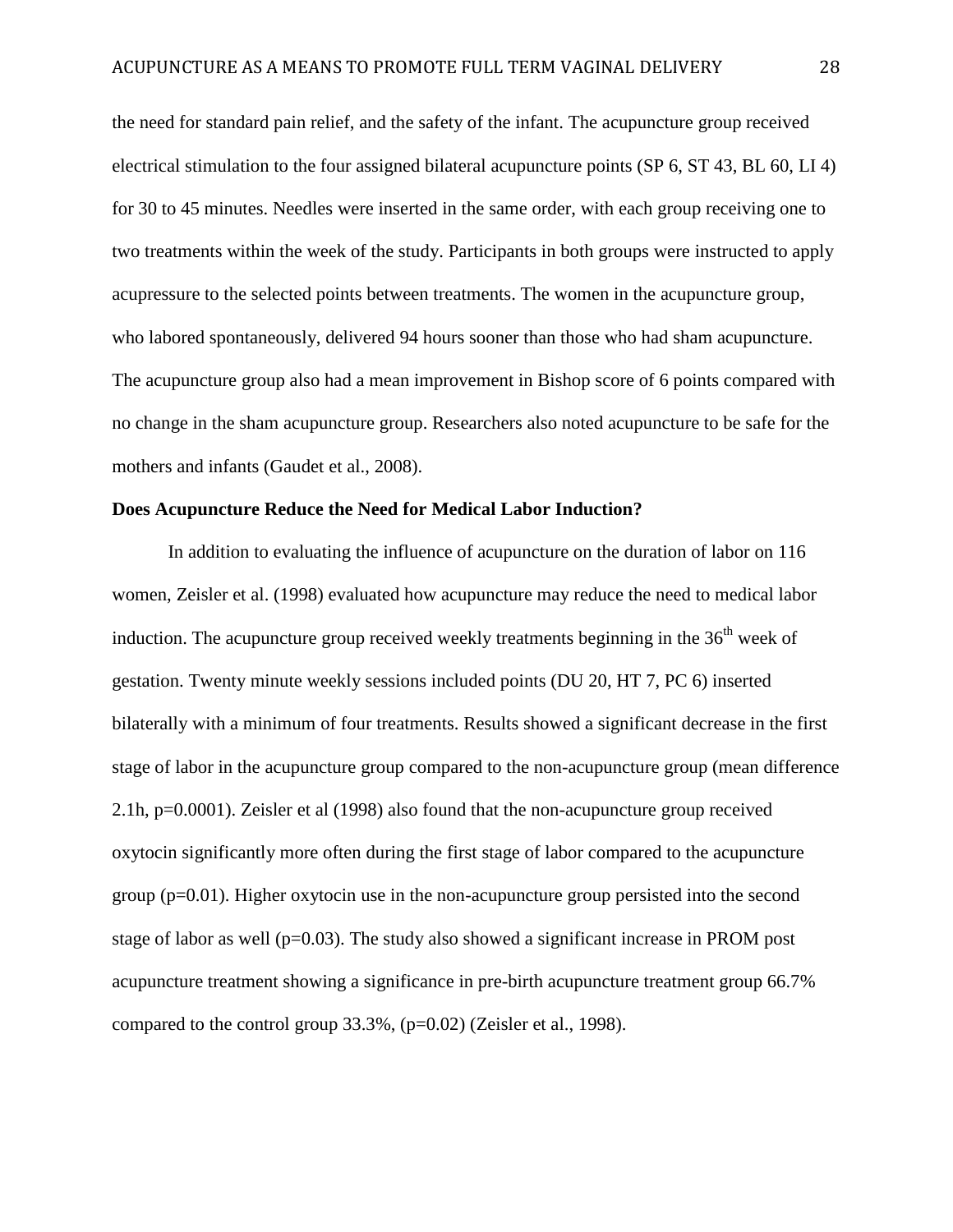Zeisler's findings were supported by Gaudernack and Hantoushzadeh's studies previously mentioned, showing a significant reduction in oxytocin usage in the acupuncture groups compared to the control groups (Gaudernack et al., 2006, Hantoushadeh et al., 2007), while Rabl and Selmer-Olsen studies showed a trend towards a reduction in medical inductions in acupuncture groups compared to control groups (Rabl et al., 2001, Selmer-Olsen et al., 2007).

## **Does Acupuncture Reduce the Number of Cesarean Section Surgeries?**

Harper et al. (2006) evaluated the utility of outpatient acupuncture for labor stimulation. Fifty-six primiparous women at 39.5 weeks gestation or greater were randomized into usual medical care versus usual care plus three outpatient acupuncture treatments. Acupuncture treatments (LI 4, SP 6, UB 31, UB 32) that included electrical stimulation were administered on three out of four consecutive days for 30 minute sessions. Subjects in the acupuncture group demonstrated mean time delivery 21 hours earlier than those without acupuncture. Women in the acupuncture group were more likely to enter labor spontaneously (70% vs. 50%) and less likely to deliver by cesarean section (39% vs. 17%) when compared to the non-acupuncture group. The study concluded that acupuncture is well tolerated among full-term primiparous women and holds promise in reducing interventions that occur in post-term pregnancies (Harper et al., 2006).

Citkovitz et al. (2009) compared a control group of 45 pregnant women receiving acupuncture to 127 historical controls matched for maternal age and gestational age to assess clinical effects and logistical feasibility of acupuncture during labor and delivery in a U.S. hospital setting. During the study, five licensed acupuncturists utilized a standard approach choosing some of the same points on each patient and adding additional points according to symptoms. The study showed that the acupuncture patients underwent fewer cesarean sections (7% vs. 20%) than the non-acupuncture group. Furthermore, 78% of the nurses reported an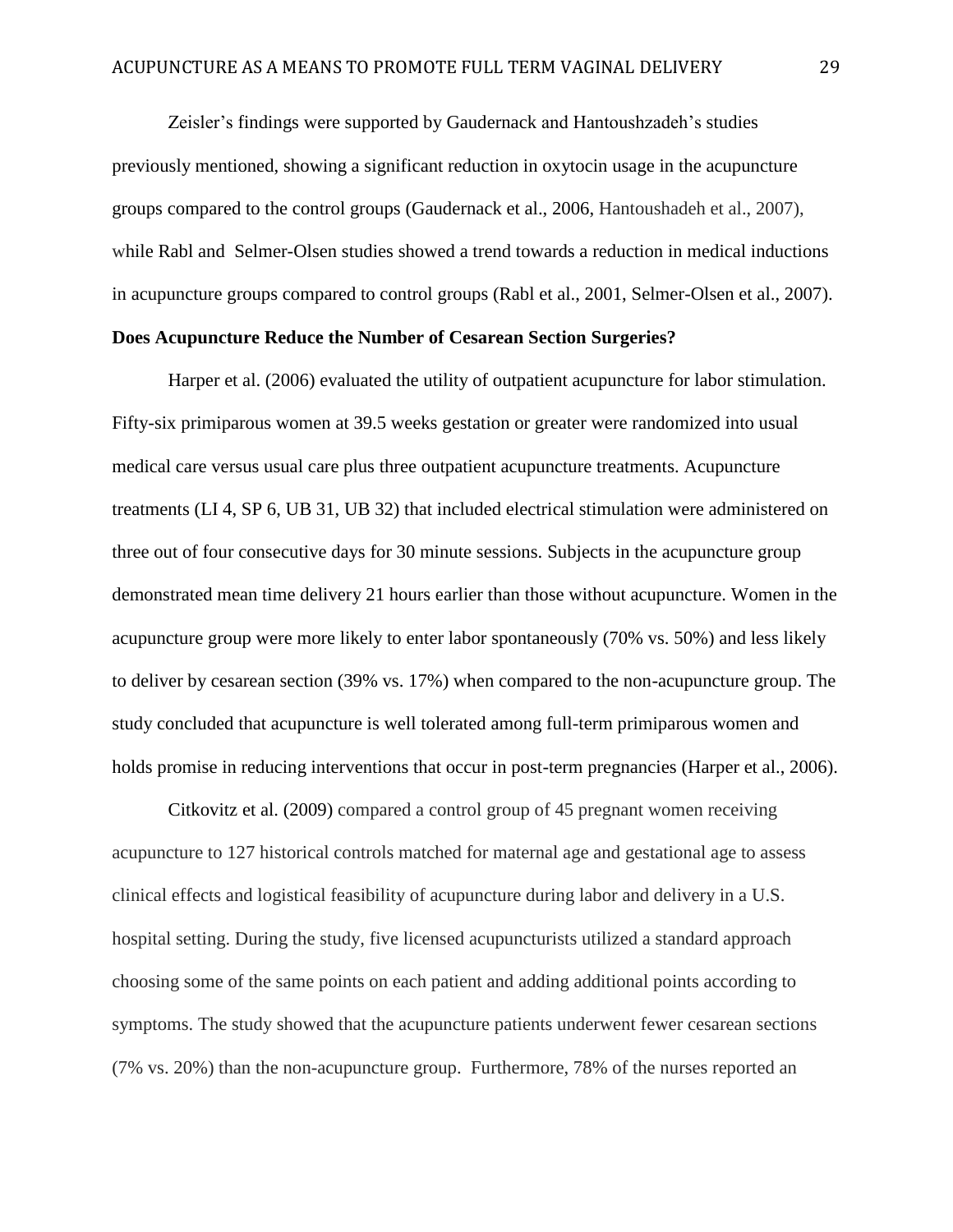improvement in patient's comfort with acupuncture, while 83% reported that the acupuncturist did not interfere with the hospital staff's work. In addition, 87% of the patients reported that acupuncture had increased their comfort level (Citkovitz et al., 2009).

Researchers Gribel, Coca-Velarde, and Moreira de Sa (2011) examined the effects of electro acupuncture compared to misoprostol use in inducing labor in patients with a Bishop score of < 7 and observed labor outcomes in both methods. Sixty-seven patients with a Bishop score of <7 were divided into two groups, electro acupuncture group (AC) and misoprostol group (M). Patients in group AC were bilaterally electro-stimulated through needles at acupuncture points (LI 4, ST 36, LR 3, SP 6, BL 23, BL 32) for 30 minutes. Electro-acupuncture sessions were performed every seven hours up to three identical sessions within a 24-hour time period. Group M results showed significantly higher cesarean section rate  $(p=0.014)$  and a higher frequency of obstetric complications than group AC. No obstetric complications where found in the acupuncture group  $(p=0.036)$  and results showed a higher patient satisfaction in the AC patients than the M patients (p=0.046). In contrast to Rabl, Gribel et al. observed longer labor duration and no change in cervical softening for patients in the AC group compared to the M group (p=0.0362) however, the longer duration did not have clinical significance (Gribel, Coca-Velarde, & Moreira de Sa, 2011).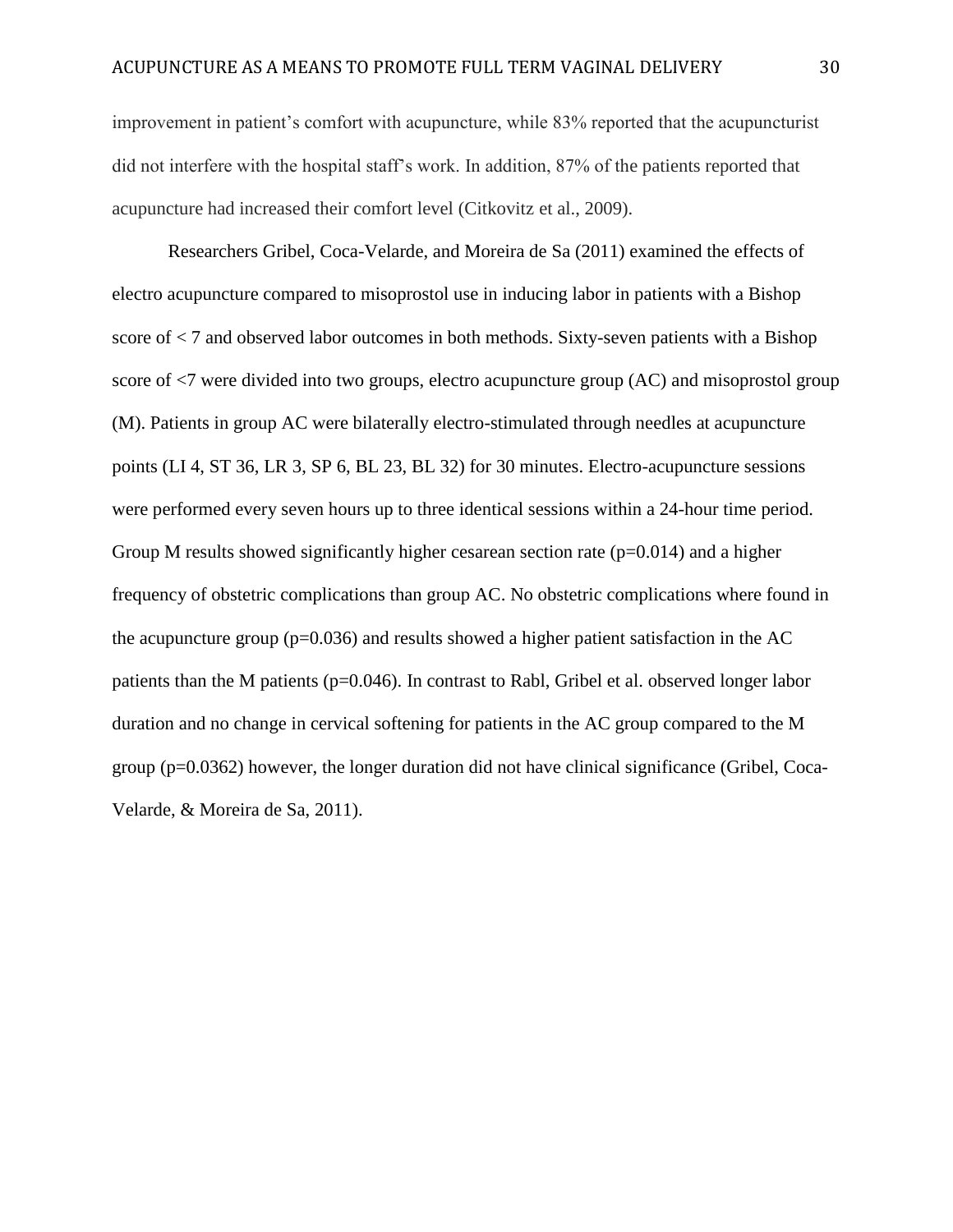## **Chapter Three: Methodology**

The objective of this study is to explore the evidence through qualitative research analysis, the effects of acupuncture on labor, specifically the effect of acupuncture on shortening labor duration and how acupuncture may soften the cervix and reduce the need for medical intervention and associated risks. This chapter will include the research method and discuss the process used to gather information leading to this objective.

## **Research Design**

The Research Synthesis data was compiled through the online search of 101 peerreviewed articles in medical journals found on Pubmed and Google Scholar, and articles accessed through the Yo San University Library using the following key words: acupuncture and labor, labor preparation, pre-birth acupuncture, cervical ripening, labor induction, prenatal acupuncture, labor duration, delivery, prostaglandins, hCG, uterus, maternal serum, hypothalamus, pituitary, Spleen 6, Large Intestine 4, contraindicated points, cesarean section, rupture of membranes, biomechanics of labor, and softening cervix.

#### **Instruments and Procedures**

The research synthesis data was collected and analyzed using an article abstraction forms created by the researcher beginning on April  $1<sup>st</sup>$ , 2014 and ended on April  $1<sup>st</sup>$ , 2015. Data collected from each article was then organized and used to chart findings. A summary of findings was generated to show the effects of acupuncture on labor outcomes such as labor duration, softening of the cervix, cesarean section rate, western treatment intervention, and patient satisfaction. Point combinations, duration of treatment, number of treatments, electrostimulation, and sham points were also categorized to give the researcher an overview of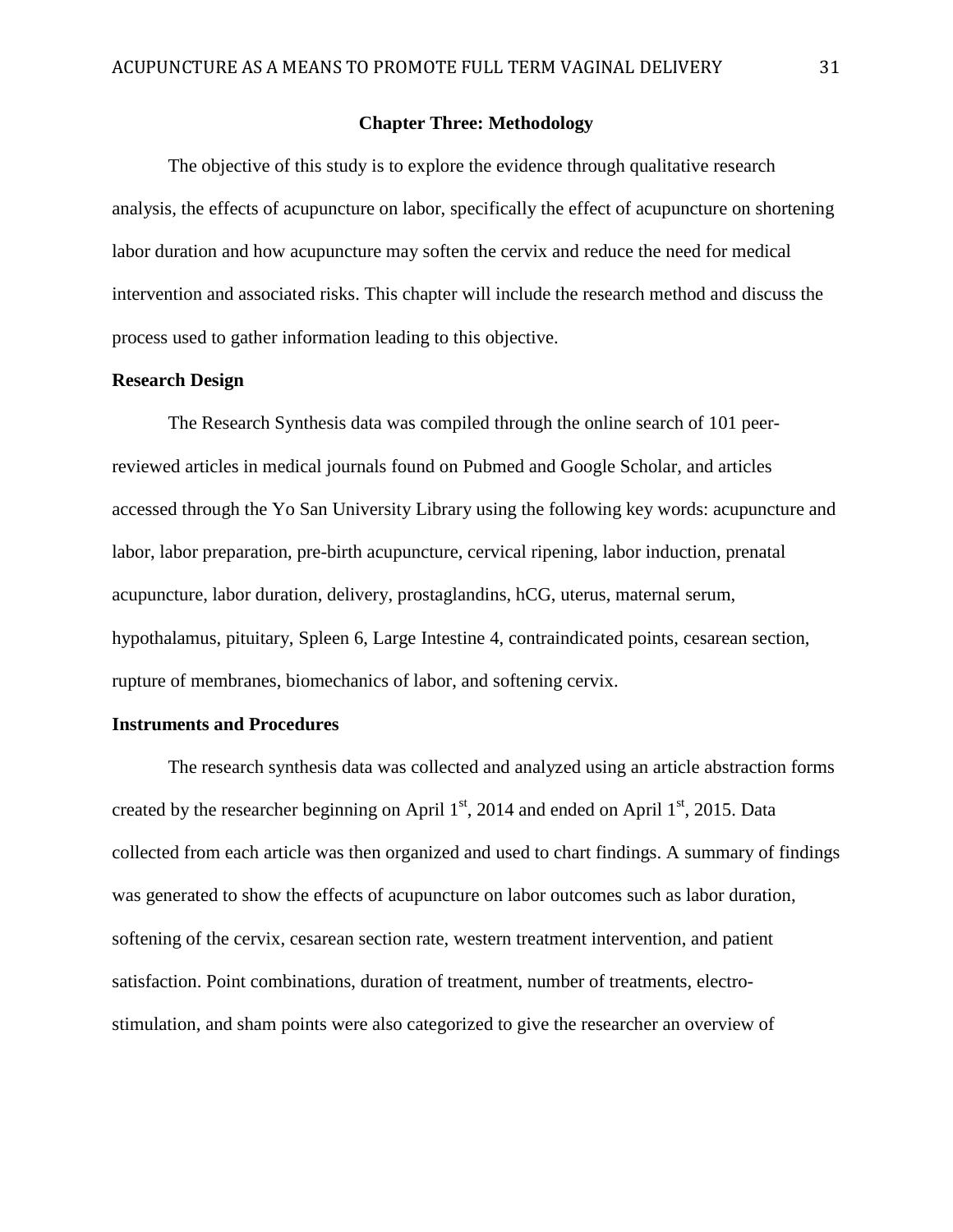methods used. The study was conducted on the researcher's personal computer and took place in the researcher's home and at the Yo San library.

## **Inclusions and Exclusions**

To be included, studies needed to be published in English, in peer reviewed journals before 1970 and include pregnant women between weeks 35-42 gestation receiving acupuncture for labor preparation. Studies were excluded if they used patients that were considered high-risk with conditions such as breech presentation, preeclampsia, or gestational diabetes. Additionally, studies which did not properly document methodology or which acupuncture points were used were excluded.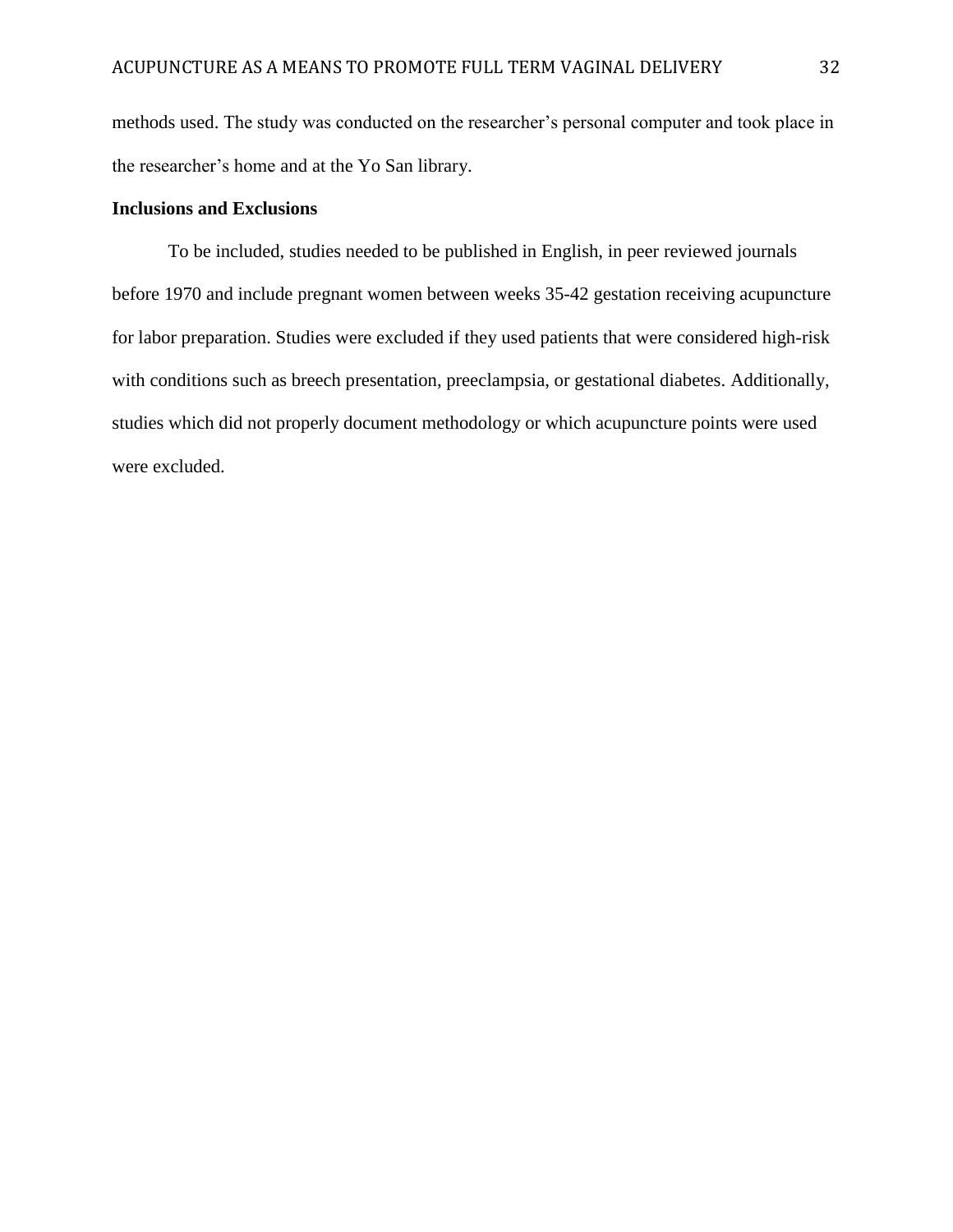## **Chapter Four: Results**

#### **Data Analysis and Overview**

101 peer-reviewed articles were identified for use in determining the effects of acupuncture on labor duration. Of these, 85 were rejected because they were unavailable for public use, not published in English, or did not did not properly document methodology or which acupuncture points were used. Of the remaining 16 studies, 14 were conducted in countries other than the United States. All 16 studies took pace in a hospital or university setting. The oldest used study was published in1998, the newest in 2013. Study size in articles reviewed ranged from 16-364 participants. All treatments began between 35 and 42 weeks gestation. Several different acupuncture point combinations were used in the studies with duration and number of treatments varying. The most common acupuncture points used were LI 4 and SP 6. The average treatment duration reported was 30 minutes and number of treatments varied between 1-5 treatments. Four of the studies utilized electro-stimulation acupuncture as the study group, four studies used sham acupuncture as the control group, two of the studies utilized acupressure techniques in addition to the acupuncture treatments provided by the practitioner, and one study only used acupressure as the study group. Two of the 16 studies included multiparous participants in addition to primiparous participants. There were no negative effects to the mother or baby's health found in the acupuncture study groups. Acupuncture was also well tolerated by patients and the hospital staff. The data is summarized in Table 1 below.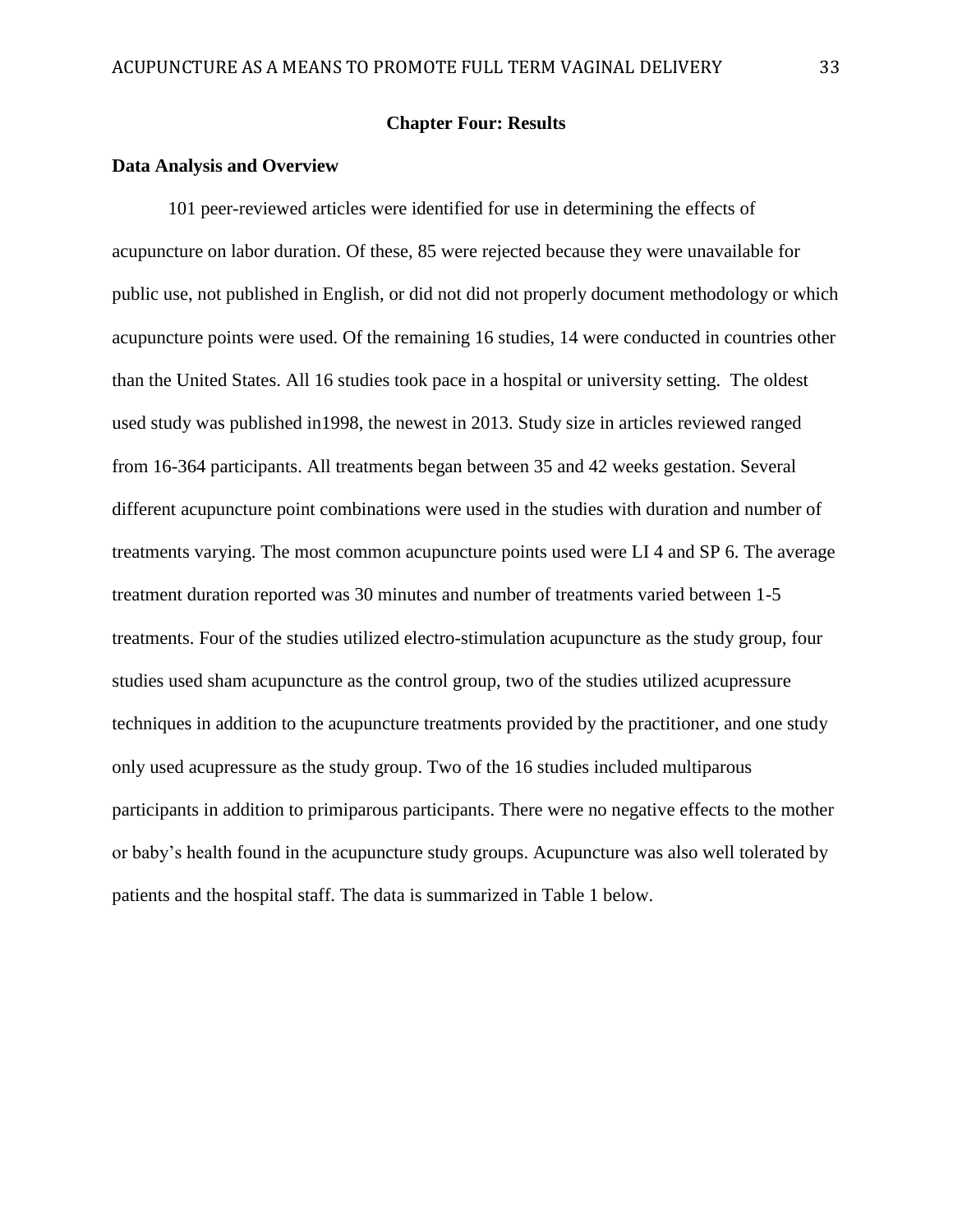| (La A-Little summation Acapanciale, OC-Osaal Care, Ari – Acapiessare, DA-Diagnosis) |                            |                           |                                   |                                       |                                        |                                     |
|-------------------------------------------------------------------------------------|----------------------------|---------------------------|-----------------------------------|---------------------------------------|----------------------------------------|-------------------------------------|
| <b>Study</b>                                                                        | <b>Participants</b><br>(N) | <b>Gestational</b><br>Age | <b>Treatment</b><br><b>Method</b> | <b>Number of</b><br><b>Treatments</b> | <b>Points</b><br><b>Used</b>           | <b>Treatment</b><br><b>Duration</b> |
| Gaudet, 2008                                                                        | 16                         | 39-40                     | Acu/Sham                          | $2x, 1$ week                          | LI4, SP6,<br>$+AP$                     | 30-45 min                           |
| Ajori, 2013                                                                         | 80                         | 38-42                     | Acu/Sham                          | $\overline{2}$                        | LI4, SP6,<br><b>UB67</b>               | 30 min                              |
| <b>Harper</b> , 2006                                                                | 56                         | 39-41                     | Usual Care/<br>$UC+EA$            | 3                                     | LI4, SP6,<br>UB31,<br><b>UB32</b>      | 30 min                              |
| <b>Gribel</b> , 2010                                                                | 67                         | 39-41                     | EA/<br>Misoprostol                | $1-3x, 24h$                           | LI4, SP6,<br>LV3, UB31,<br><b>UB32</b> | 30 min                              |
| Gaudernack,<br>2006                                                                 | 100                        | 39-40                     | Acu/NoAcu                         | $\mathbf{1}$                          | ST36, LV3,<br>$CV4, +DX$               | 20 min                              |
| Zeisler, 1998                                                                       | 116                        | 36                        | Acu/NoAcu                         | 1 x week,<br>4 weeks                  | DU20,<br>PC6, HT7                      | $20 \text{ min}$                    |
| Ramnero, 2002                                                                       | 90                         | $>37$                     | Acu/NoAcu                         | $\mathbf{1}$                          | Varied                                 | 1-3 hours                           |
| <b>Smith</b> , 2008                                                                 | 364                        | 41                        | Acu/Sham                          | $\mathfrak{2}$                        | Varied                                 | 30-40 min                           |
| Citkovitz, 2009                                                                     | 45                         | 37-41                     | EA/<br>NoAcu                      | $\mathbf{1}$                          | Varied                                 | Varied                              |
| Selmer-Olsen,<br>2007                                                               | 106                        | 37-42                     | Acu/NoAcu                         | $1-2$                                 | Varied                                 | 30 min                              |
| Hantoushzadeh,<br>2007                                                              | 140                        | 39-40                     | Acu/Sham                          | $\mathbf{1}$                          | Varied                                 | Varied                              |
| Tempfer, 1998                                                                       | 80                         | 35                        | Acu/NoAcu                         | 1 x week,<br>4 weeks                  | DU 20,<br>HT7, PC6                     | 20 min                              |
| Rabl, 2001                                                                          | 45                         | 36                        | Acu/NoAcu                         | $\overline{4}$                        | LI4, SP6                               | Not stated                          |
| Lee, 2004                                                                           | 75                         | >37                       | AP/<br>Touch                      | $\mathbf{1}$                          | SP <sub>6</sub>                        | 30 min                              |
| Zeisler, 2000                                                                       | 80                         | 36                        | Acu/NoAcu                         | 1 x week,<br>4 weeks                  | DU 20,<br>HT7, PC6                     | $20 \text{ min}$                    |
| Jaiyang, 2008                                                                       | 276                        | 37-42                     | $EA/EA+$<br>Oxytocin              | $\mathbf{1}$                          | LI4                                    | 30 min                              |

## **Table 1: Overview of Research**

(EA=Electro-stimulation Acupuncture, UC=Usual Care, AP=Acupressure, DX=Diagnosis)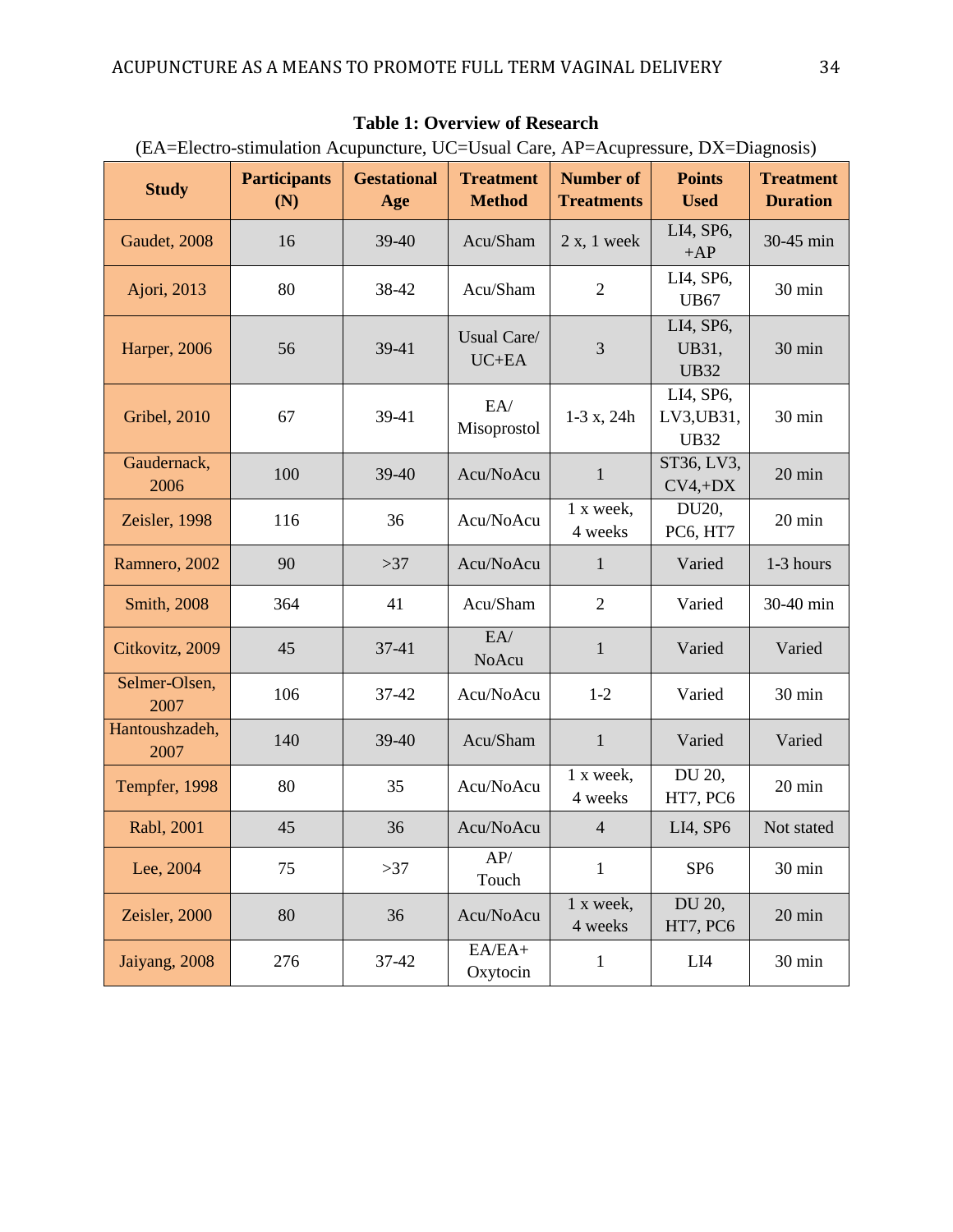## **Effects of Acupuncture on Labor Duration**

Fifteen of the 16 studies reviewed for this paper examined whether acupuncture shortens the duration of labor. Fourteen of these showed a shorter duration in the acupuncture group. Eight of these studies showed statistically significant shorter labor duration. Three of the eight studies showing significant shorter labor duration initiated weekly acupuncture treatments beginning 35-36 weeks gestation. One study showed the acupuncture group to have a longer duration of labor compared to the control group, however this did not negatively affect clinical outcomes in the acupuncture group. A summary of findings is listed below in Table 2.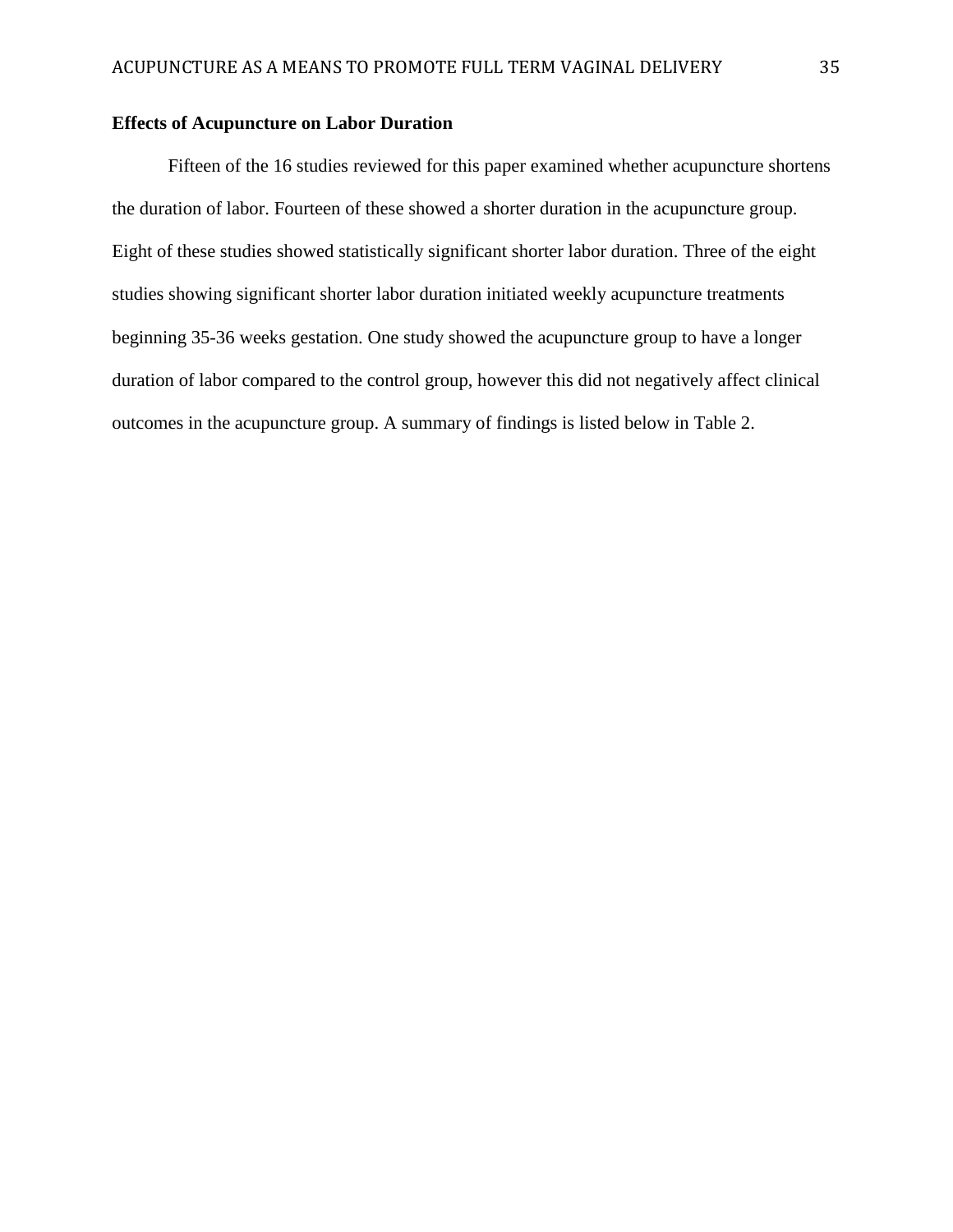| <b>Study</b>           | <b>Statistically</b><br><b>Shorter Duration</b> | <b>Shorter</b><br><b>Duration</b>        | Longer<br><b>Duration</b> | <b>Pre-birth</b><br><b>Acupuncture</b> |
|------------------------|-------------------------------------------------|------------------------------------------|---------------------------|----------------------------------------|
| Gaudet, 2008           |                                                 | AG 9.42 h,<br>CG11.78 h;<br>(2 h 20 min) |                           |                                        |
| Ajori, 2013            |                                                 | AG 94.7%,<br>CG 89.2%;<br>$(p=0.06)$     |                           |                                        |
| Harper, 2006           |                                                 | AG 124, CG 145;<br>21 h, $(p=0.36)$      |                           |                                        |
| <b>Gribel</b> , 2010   |                                                 |                                          | $(p=0.03)$                |                                        |
| Gaudernack, 2006       | AG 4 h 28 min,<br>CG6 h 5 min;<br>$(p=0.02)$    |                                          |                           |                                        |
| Zeisler, 1998          | AG 196 min,<br>CG 321 min;<br>$(p=0.0001)$      |                                          |                           | X                                      |
| Ramnero, 2002          |                                                 | AG 5.3 h,<br>CG 5.6 h                    |                           |                                        |
| Smith, 2008            |                                                 | AG 5.9 h, CG 6.5 h;<br>$(p=0.5)$         |                           |                                        |
| Selmer-Olsen, 2007     |                                                 | AG 14 h,<br>CG 20.5 h;<br>$(p=0.12)$     |                           |                                        |
| Hantoushzadeh,<br>2007 | AG 3.41 h,<br>CG 4.45 h;<br>$(p=0.001)$         |                                          |                           |                                        |
| Tempfer, 1998          | $-136.5$ min,<br>$(p=0.001)$                    |                                          |                           | $\mathbf X$                            |
| Rabl, 2001             | AG 5 days,<br>CG 7.9 days;<br>$(p=0.03)$        |                                          |                           |                                        |
| Lee, 2004              | $-2.864$ , (p=0.006)                            |                                          |                           |                                        |
| Zeisler, 2000          | AG 226 min,<br>CG 348 min;<br>$(p=0.01)$        |                                          |                           | $\mathbf X$                            |
| Jaiyang, 2008          | AG 97%, CG 70%;<br>$(p=0.01)$                   |                                          |                           |                                        |

# **Table 2: Overview of Labor Duration Results**

(AG=Acupuncture Group, CG=Control Group, h=Hours)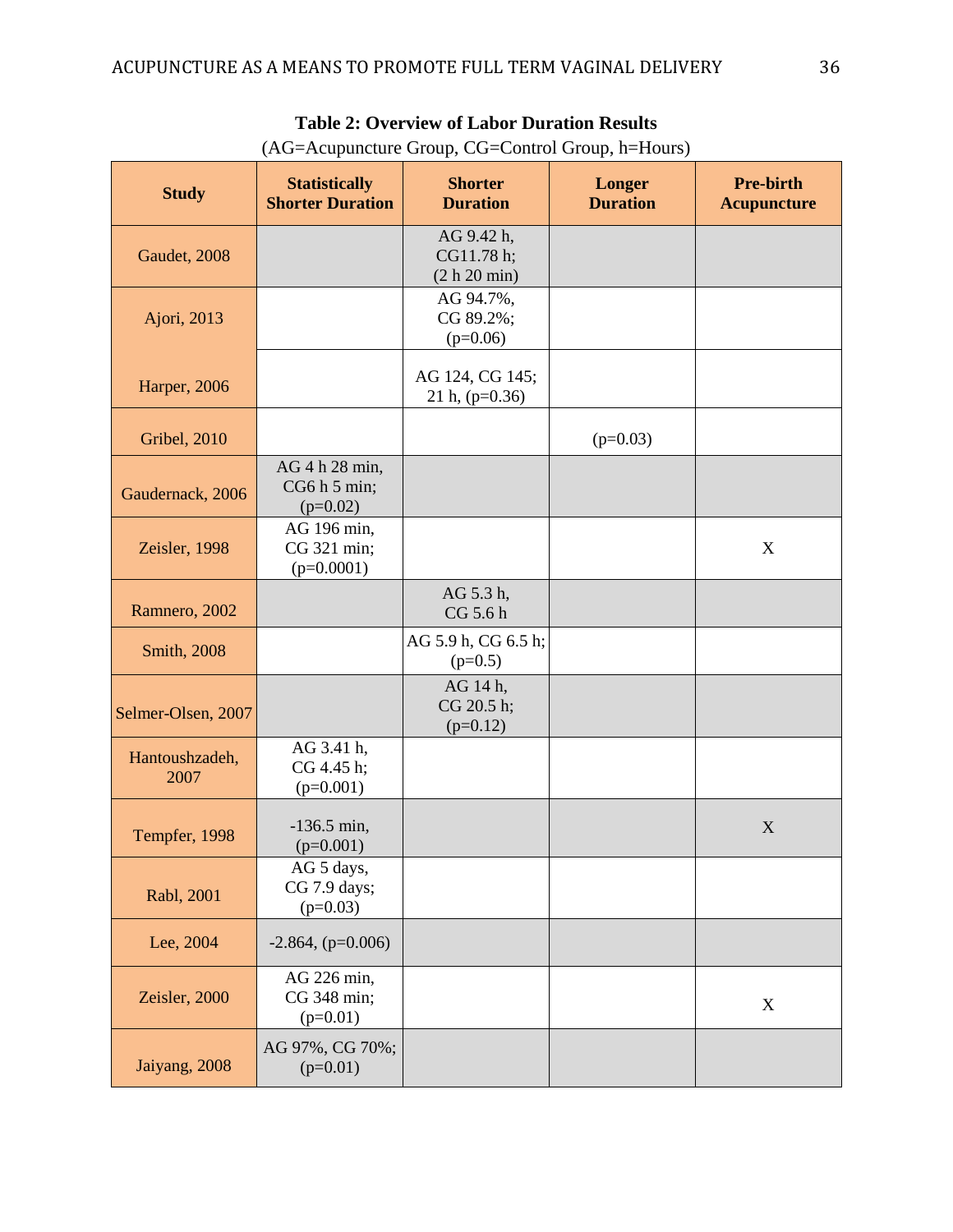## **Effects of Acupuncture on Labor Duration in Patients with PROM**

In addition to labor duration, two of the studies specifically examined if acupuncture shortens the duration of labor in patients with premature rupture of membranes (PROM). One study showed statistical significance in shorter duration in women in the acupuncture group, a significant reduction in the need for medical induction of oxytocin infusion to augment labor, as well as a significantly shorter duration of labor in those who had an induction. This study also showed significantly shorter duration in acupuncture group participants with induction with active phase of birth recorded as half the time compared to those in the control group. The second study showed a trend towards shorter duration of labor in the acupuncture group compared to the non-acupuncture group in the active phase of labor with less need for medical induction, and those who had induction also had shorter labor duration. An overview of labor duration in patients with PROM results is shown below in Table 3.

| <b>Study (PROM)</b> | <b>Shorter</b><br><b>Duration w/o</b><br><b>Induction</b> | <b>Shorter Duration</b><br>w/Induction | <b>Medical Induction</b> |
|---------------------|-----------------------------------------------------------|----------------------------------------|--------------------------|
| Gaudernack, 2006    | AG 4 h 28 min,                                            | AG 3.46 h,                             | Significant reduction    |
|                     | CG 6 h 5 min;                                             | CG 7.06 h;                             | in oxytocin in AG,       |
|                     | $(p=0.02)$                                                | $(p=0.002)$                            | $(p=0.018)$              |
| Selmer-Olsen, 2007  | AG 14 h,                                                  | AG 5.6 h,                              | AG 12.5%,                |
|                     | CG 20.5 h;                                                | CG 7.1 h;                              | CG 17%;                  |
|                     | $(p=0.12)$                                                | $(p=0.92)$                             | $(p=0.53)$               |

**Table 3: Overview of Labor Duration in Patients with PROM Results** (AG=Acupuncture Group, CG= Control Group, h=Hours)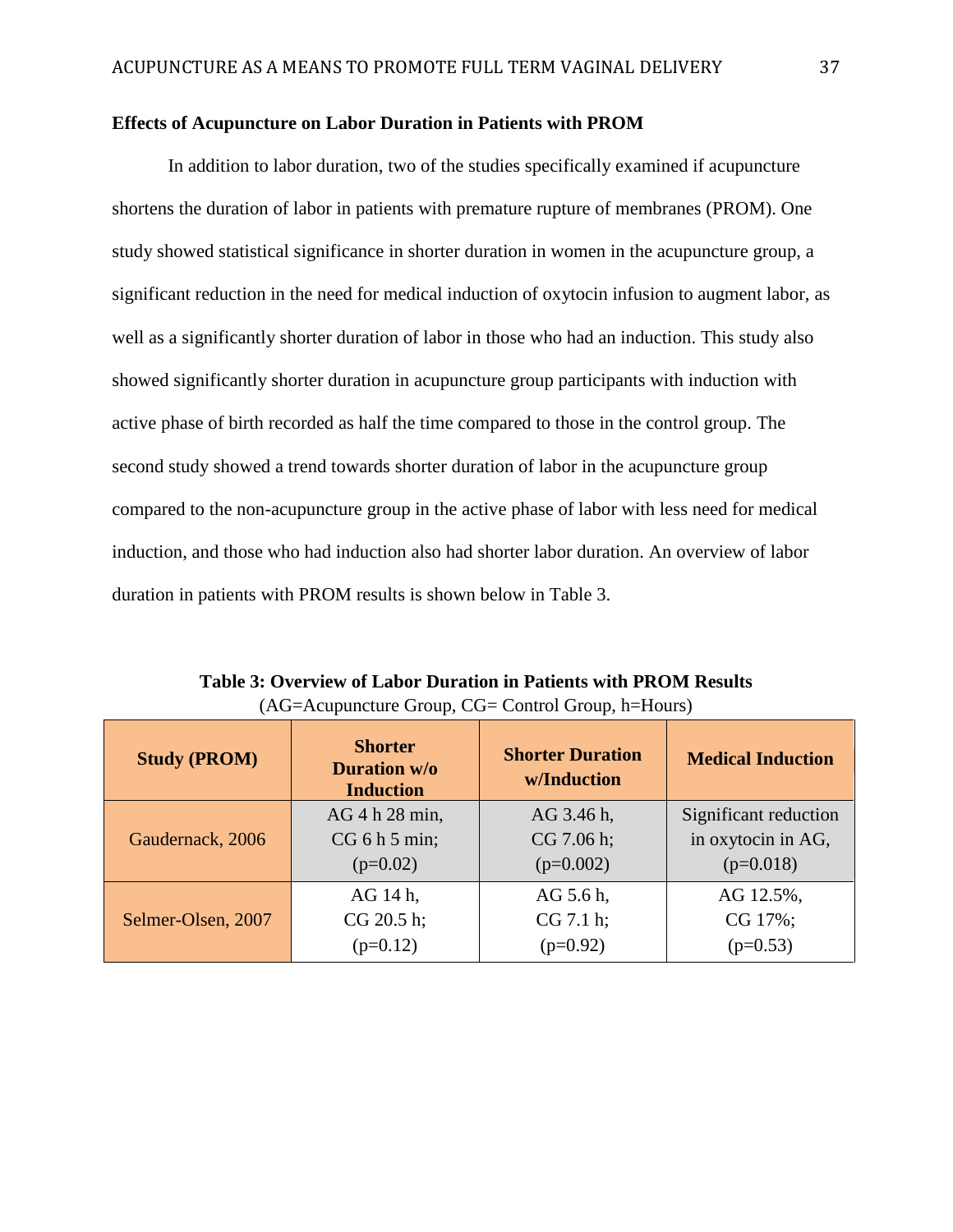## **Effects of Acupuncture on Softening the Cervix**

Five studies were reviewed that evaluated the effects of acupuncture on the cervix. One study showed significant softening of the cervix. One study showed significant increase in serum levels responsible for softening the cervix in the acupuncture group compared to the control group. Both of these studies included four acupuncture treatments during their evaluation. Another study that utilized four acupuncture treatments showed no significant change in serum levels in the acupuncture group compared to the control group however, the serum was collected after delivery in contrast to the study previously mentioned showing significant change. One study showed a 6 point improvement in Bishop score in the acupuncture group compared to no change in the control group. Results are detailed below in Table 4.

| <b>Study</b>         | <b>Bishop Score</b><br><b>Improvement</b>                      | <b>Serum Levels</b>                           | <b>Treatment</b><br><b>Method</b> | <b>Number of</b><br><b>Treatments</b> |
|----------------------|----------------------------------------------------------------|-----------------------------------------------|-----------------------------------|---------------------------------------|
| Gaudet, 2008         | AG 6 points,<br>CG no change                                   |                                               | Acu/Sham                          | 2 x, 1 week                           |
| <b>Gribel</b> , 2010 | No significant<br>difference                                   |                                               | EA/<br>Misoprostol                | $1-3$ , $24h$                         |
| Tempfer, 1998        |                                                                | No significant<br>difference                  | Acu/NoAcu                         | $\overline{4}$                        |
| Rabl, 2001           | Significant<br>shorter cervical<br>length in AG,<br>$(p=0.04)$ |                                               | Acu/NoAcu                         | 4                                     |
| Zeisler, 2000        |                                                                | AG 31.4 pg/ml,<br>CG 6.3 pg/ml;<br>$(p=0.04)$ | Acu/NoAcu                         | $\overline{4}$                        |

**Table 4: Overview of Softening Cervix Results** (AG=Acupuncture Group, CG= Control Group, EA= Electro-stimulation Acupuncture)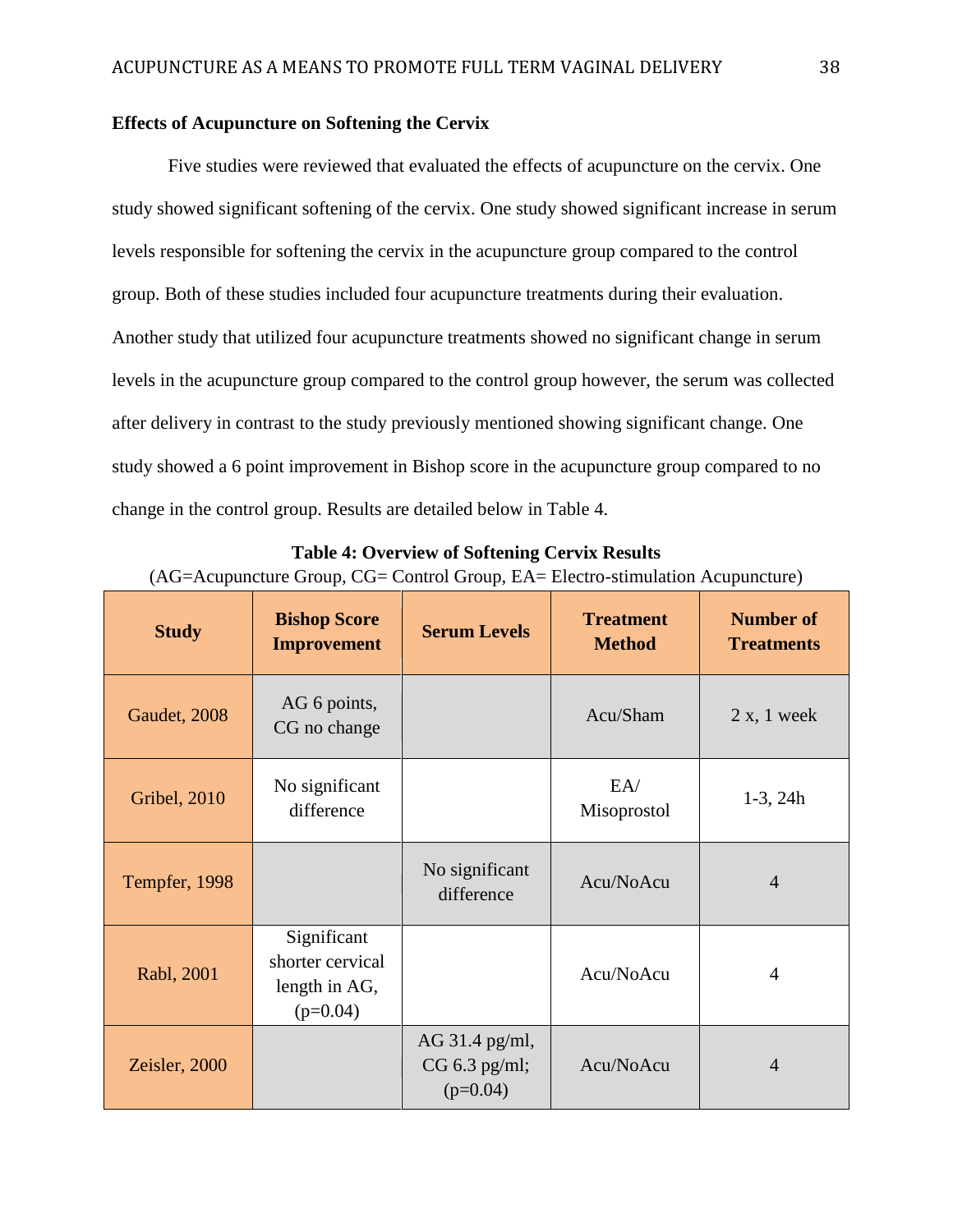## **Effects of Acupuncture on Medical Labor Induction Rates**

Seven of the 16 studies reviewed examined the effects of acupuncture on medical labor induction rates. Three of these studies showed a significant reduction in oxytocin administration in the acupuncture group compared to the non-acupuncture group with one also showing a higher rate of PROM in the acupuncture group post treatment. One showed a trend towards less oxytocin usage and a significant reduction in medical induction rates when comparing the acupuncture group to the control group. Two studies showed no significant difference between the groups however they did show a significant reduction in cesarean section surgery rates in the acupuncture group compared to the control group. Table 5 below provides a detailed summery of findings.

| <b>Study</b>           | <b>Oxytocin</b>                  | <b>Medical Induction</b>        | <b>Frequency of</b><br><b>Ceserean Section</b> | <b>PROM</b><br>(post treatment)     |
|------------------------|----------------------------------|---------------------------------|------------------------------------------------|-------------------------------------|
| <b>Gribel</b> , 2010   |                                  | No significant<br>difference    | AG 11, CG 21;<br>$(p=0.014)$                   |                                     |
| Gaudernack, 2006       | AG 9, CG 21;<br>$(p=0.018)$      |                                 |                                                |                                     |
| Zeisler, 1998          | AG 2, CG 11;<br>$(p=0.01)$       |                                 |                                                | AG 66.7%,<br>CG 33.3%; ( $p=0.02$ ) |
| Citkovitz, 2009        |                                  | No significant<br>difference    | AG 7%, CG 20%;<br>$(p=0.004)$                  |                                     |
| Selmer-Olsen, 2007     |                                  | AG 12.5%, CG 17%;<br>$(p=0.53)$ |                                                |                                     |
| Hantoushzadeh,<br>2007 | AG 5.63, CG 7.81;<br>$(p=0.001)$ |                                 |                                                |                                     |
| Rabl, 2001             | AG 56%, CG 65%;<br>$(p=0.54)$    | AG 20%, CG 35%;<br>$(p=0.3)$    |                                                |                                     |

**Table 5: Overview of Medical Labor Induction Rate Results** (AG=Acupuncture Group, CG= Control Group)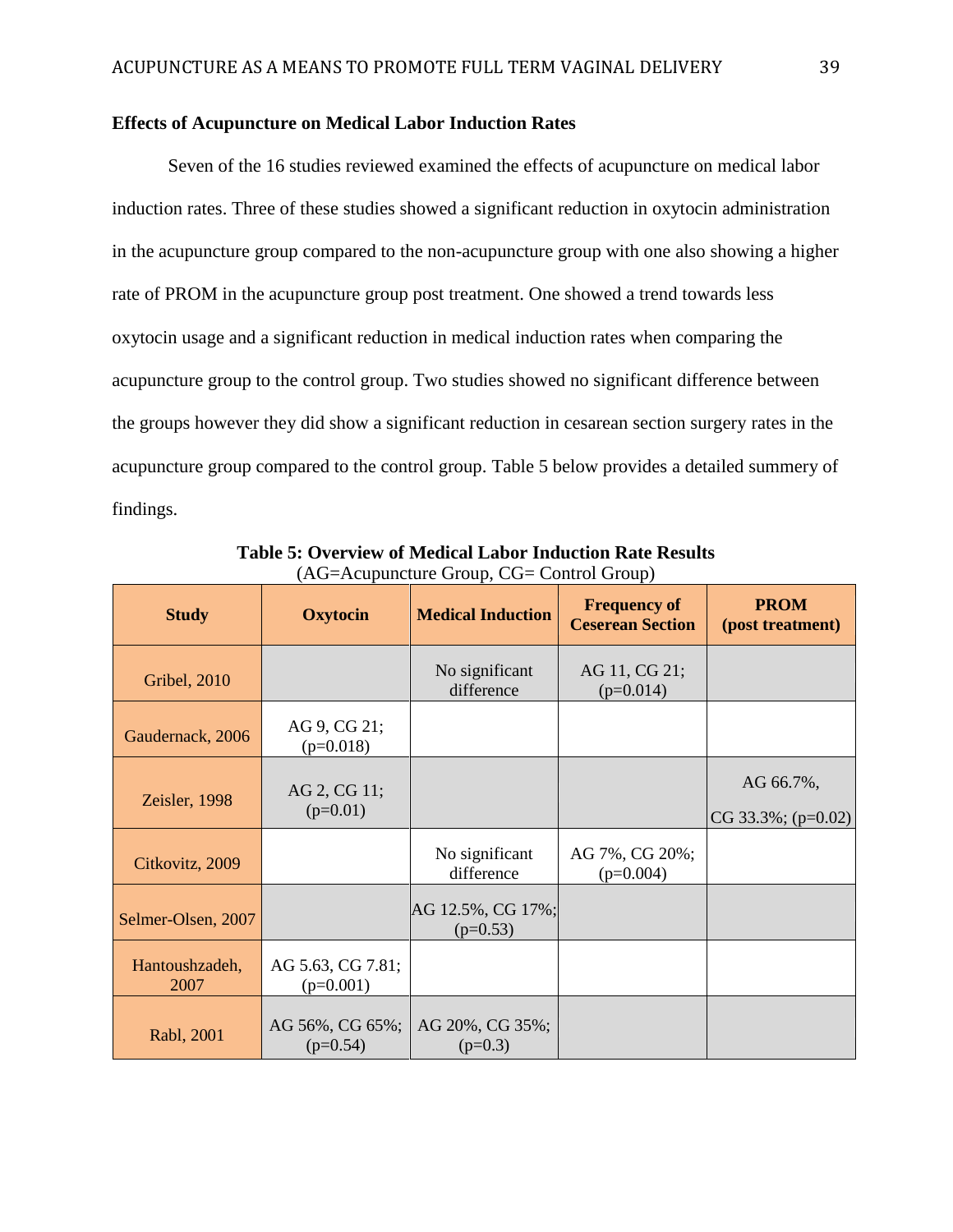## **Effects of Acupuncture on Cesarean Section Surgery Rates**

Five out of the 16 studies examined cesarean section surgery (CS) rates. Three of these studies demonstrated a lower CS rate, while the other 2 showed no difference between the groups. The 3 studies that showed lower CS rates in the acupuncture groups compared electrostimulation acupuncture to non-acupuncture. Two studies showed no difference between the control and study groups. In these studies, sham acupuncture was used as the control. The lack of difference may reflect how sham acupuncture actually effect's study outcomes, rather than the lack of effectiveness of the acupuncture. An overview of findings is provided below in Table 6.

| <b>Study</b>           | <b>Cesarean Section</b><br><b>Surgery Rate</b> | <b>Electro-stimulation</b><br><b>Acupuncture</b> | <b>Sham Acupuncture</b> |
|------------------------|------------------------------------------------|--------------------------------------------------|-------------------------|
| Gaudet, 2008           | No Difference                                  |                                                  | X                       |
| Harper, 2006           | AG 17%,<br>CG 39%;<br>$(p=0.07)$               | X                                                |                         |
| <b>Gribel</b> , 2010   | AG 11,<br>CG 21;<br>$(p=0.014)$                | X                                                |                         |
| Citkovitz, 2009        | AG 7%,<br>CG 20%;<br>$(p=0.004)$               | X                                                |                         |
| Hantoushzadeh,<br>2007 | No Difference                                  |                                                  | X                       |

**Table 6: Overview of Cesarean Section Surgery Rate Results** (AG=Acupuncture Group, CG= Control Group)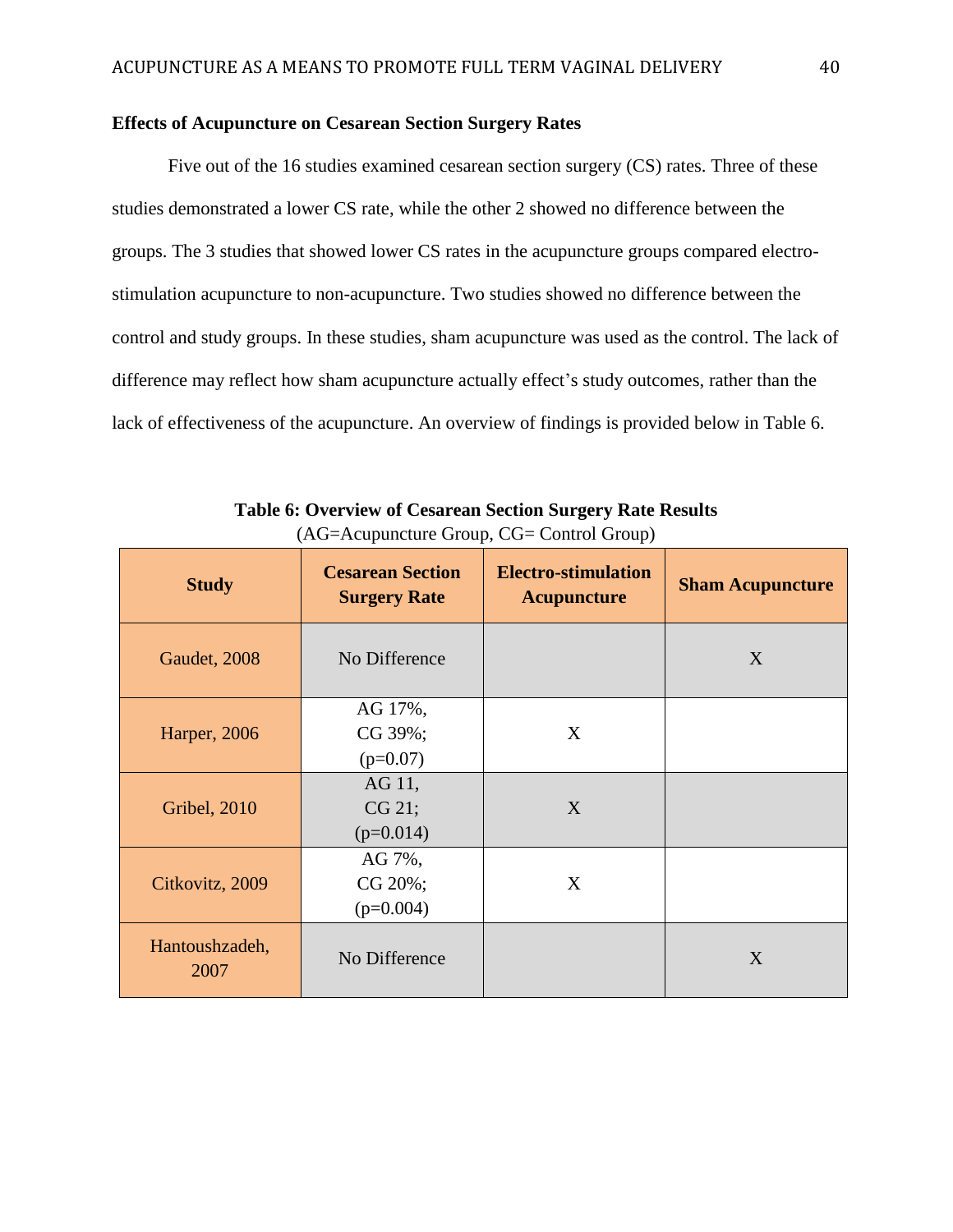## **Chapter Five: Discussion**

The evidence found through qualitative research analysis was evaluated to show the effects of acupuncture on labor, specifically the effect of acupuncture on shortening labor duration and how acupuncture may soften the cervix and reduce the need for medical intervention and associated risks. The contribution of this study is to support previous statements that acupuncture shortens the duration of labor and may reduce medical intervention rates. The present study findings show that shorter labor duration is achieved with acupuncture treatment. Pre-birth acupuncture specifically proved to be effective in shortening labor duration and should be examined further. This study also showed a reduction in medical induction rates and CS rates in acupuncture groups. Acupuncture shows a trend towards improving Bishop score and softening the cervix however, more studies should examine this further in order to confirm effectiveness.

## **Limitations of Study**

The current research analyzed showed several limitations. Sample size was one of those limitations. A larger sample size would have given this study more credibility. Groups within each study were also small. Many studies began with a larger number of participants but ended with a smaller number due to the following variables; misplacement of files, violation of protocols, randomization at wrong gestational age, sham tube difficult to adhere to skin, patient compliance, timing of treatment, use of acupuncture before study began, labor failure to progress, undiagnosed breech presentation, delivery before treatment began. Many of the studies found for this research synthesis did not utilize rigorous scientific methods and statistical analysis. A variety of acupuncture points were used and the studies did not follow a specific protocol. Each study utilized their own method of collecting participants, choosing points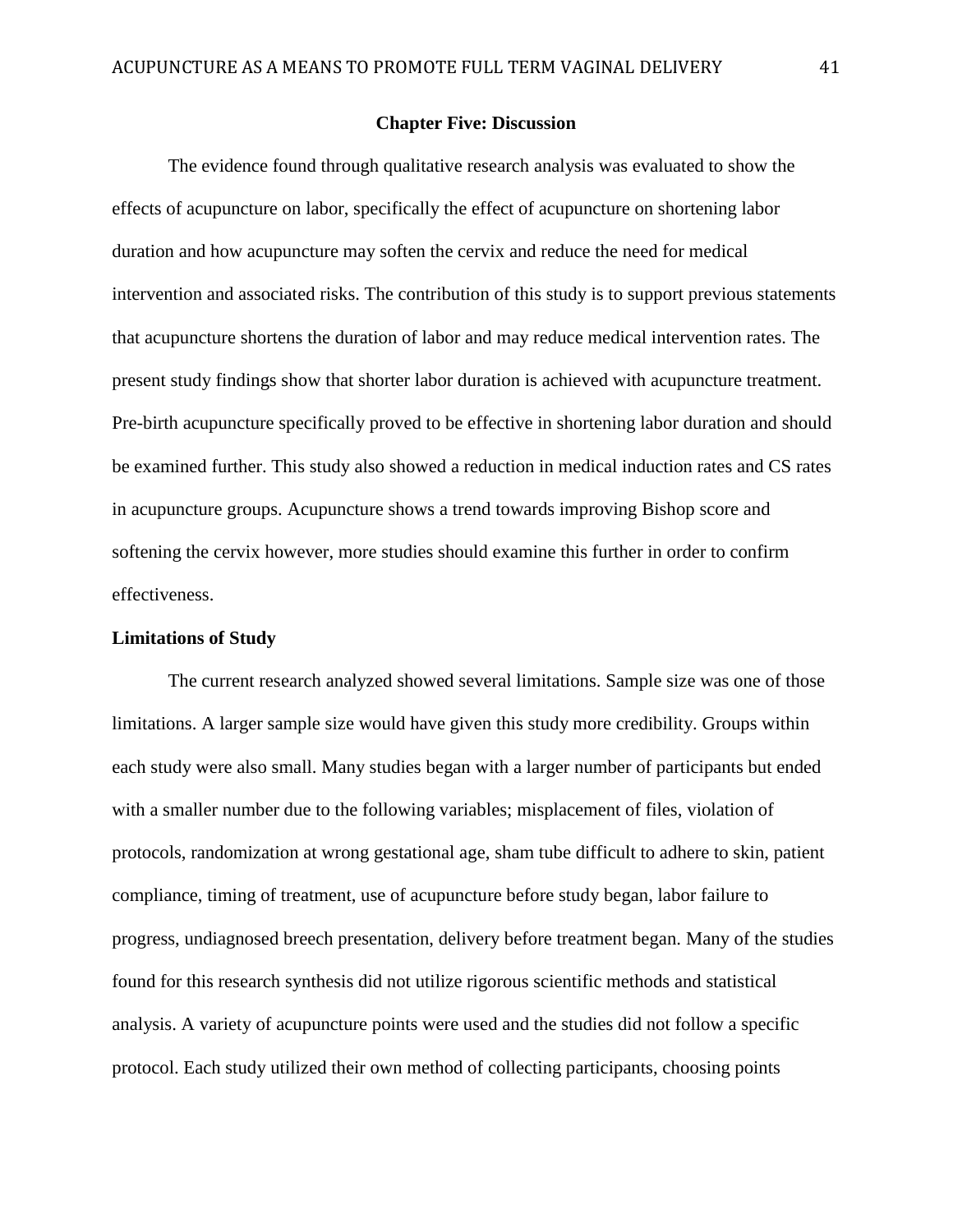selected, duration of treatment, timing of treatment related to gestation, and number of treatments which made it difficult to give a comparative view of the findings. Some studies utilized sham acupuncture groups compared to acupuncture groups, which may have affected the results and raise question of reliability. This study's findings may have changed had there been more studies to review with larger sample size that utilized rigorous scientific methods and specific protocols.

## **Future Directions of Study**

Future studies are encouraged to continue examining how acupuncture affects the physiology of labor. Larger study groups and standardized protocols will give TCM higher credibility in both the Eastern and Western medical world. Creating a specific protocol, points used, and treatment length when preparing women for labor will provide more detailed results. Researchers are encouraged to examine the effects of specific acupuncture points as well as compare different protocols and their influence on labor. Comparing acupuncture groups to usual western medical care groups will exclude any question about the reliability of sham acupuncture in future studies.

It is important for more studies to evaluate pre-birth acupuncture beginning at week 35 of gestation in hopes of providing stronger evidence of acupuncture benefits for the health of the mother and baby. The costs of pre-birth acupuncture treatments are considerably lower than the cost of medical inductions and the associated interventions that may occur as a result. A more integrated system will improve the lives of our patients and reduce medical costs overall.

Due to lack of medical malpractice insurance coverage for treating pregnant or laboring patients, many acupuncturists may choose to avoid treating pregnant patients. With studies showing no negative side effects of acupuncture on the mother or baby, more medical malpractice insurance companies should cover acupuncture treatment during pregnancy and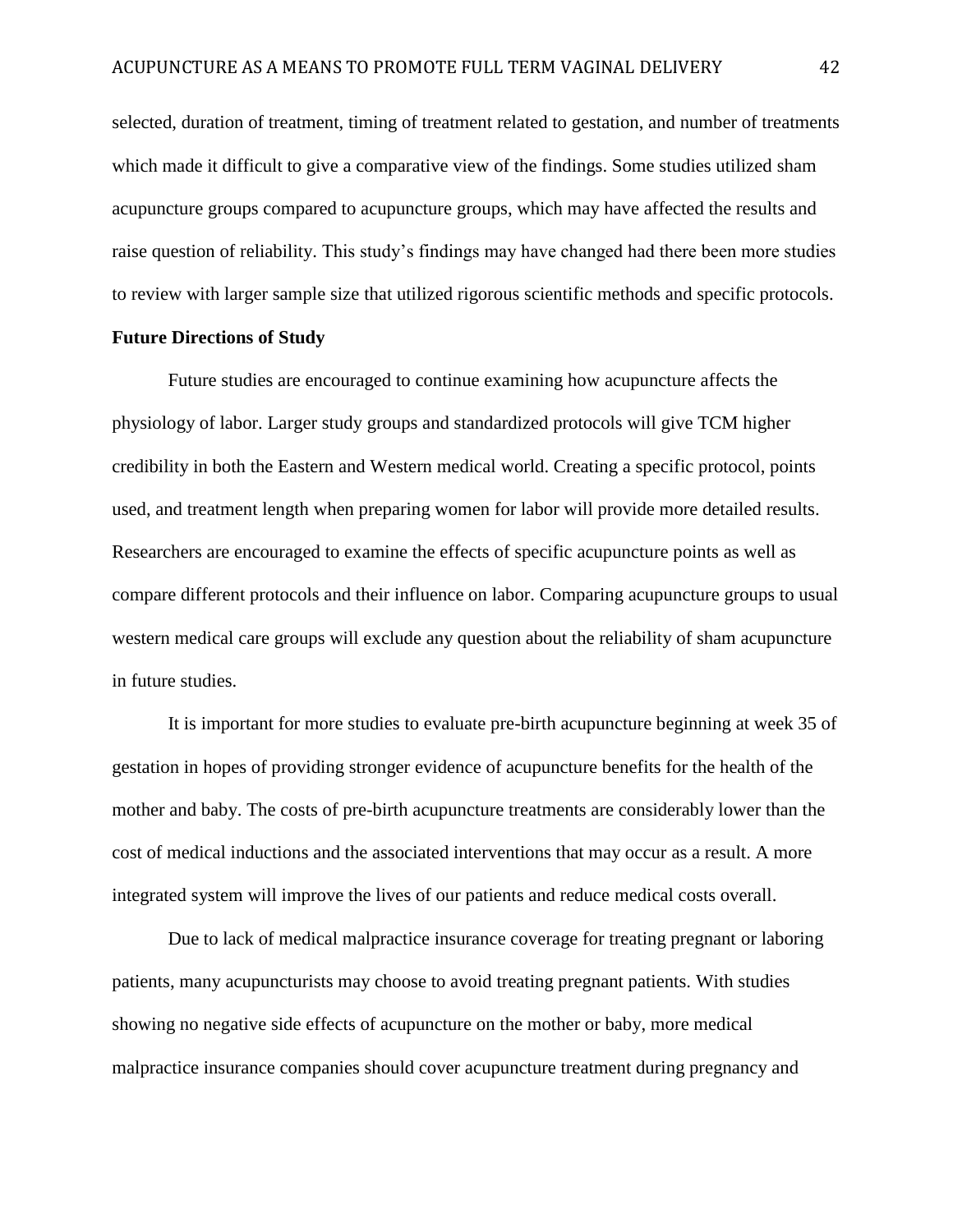labor. This would allow more acupuncturists to offer pre-birth and labor treatments without risking their practice.

## **Conclusion**

In conclusion, the research shows acupuncture to be a safe, effective, and welltolerated option for pregnant mothers as a means to promote full term vaginal delivery. As more studies show acupuncture benefits in shortening labor duration, decreasing the need for medical induction, and reducing cesarean section surgeries, mothers seeking a complimentary safe option for labor preparation now have a choice. Acupuncture has shown no negative side effects in the studies and is a very affordable option to both the medical and public population in preparing women for labor. Acupuncture shortens labor duration and medical intervention rates, allowing a healthy laboring mother to efficiently deliver a healthy baby. Public awareness about the effects of labor induction and the associated risks help women stay informed. Cesarean section surgeries not only affect mothers in the current delivery, they also affect future deliveries and the medical system. Lowering the CS rate in the United States and globally where overuse has been seen will create a better healthcare system worldwide. It is our responsibility as medical professionals to provide safe and effective treatment options to our patients and it is my hope that acupuncture awareness will continue to grow and research will continue to provide the proof of its effectiveness.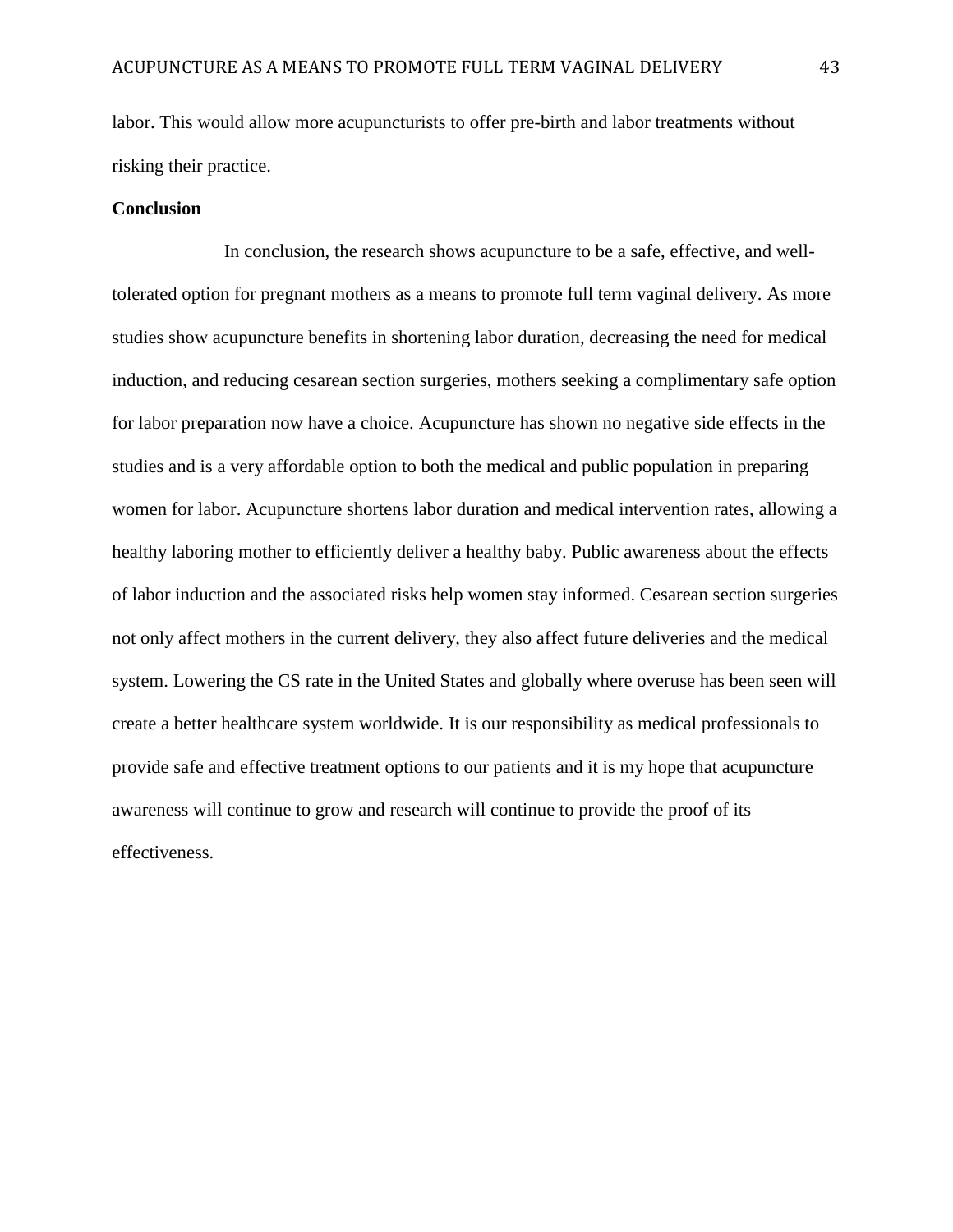## **References**

- Ajori, L., Nazeri, L., & Eliaspour, D. (2013). Effects of acupuncture for initiation of labor: a double-blind randomized sham-controlled trial. *Archives of Gynecology and Obstetrics, 287,* 887-891.
- American College of Obstetricians and Gynecologists (2004). Management of Postterm Pregnancy. *Obstetrics and Gynecology, September*.
- Bacigalupo, G., Riese, S., Rosendahl, H., & Saling, E. (1990). Quantitative relationships between pain intensities during labor and beta- endorphin and cortisol concentrations in plasma. Decline of the hormone concentrations in the early postpartum period. *Journal of Perinatal Medicine,18*, 289–96.
- Bassett, J.M., & Thorburn, G.D. (1969). Fetal plasma corticosteroids and the initiation of parturition in sheep. *Journal of Endocrinology, 44*, 285–286.
- Bernal, A.L. (2003). Mechanisms of labour biochemical aspects. *BJOG : an International Journal of Obstestrics and Gynecology, 110,* 39-45.
- Betts, Debra. (2006). Essential Guide to Acupuncture in Pregnancy and Childbirth. *Journal of Chinese Medicine*.
- Caughey, A.B., & Musci, T.J. (2004) Complications of Term Pregnancies Beyond 37 Weeks of Gestation. *The American College of Obstestricians and Gynecologists, 103(1),* January.
- Citkovitz, C., Kimenko, E., Bolyai, M., Applewhite, L., Julliard, K., & Weiner, Z. (2009). Effects of Acupuncture During Labor and Delivery in a U.S. Hospital Setting: A Case Control Pilot Study. *Journal Of Alternative & Complementary Medicine, 15*, 501-505.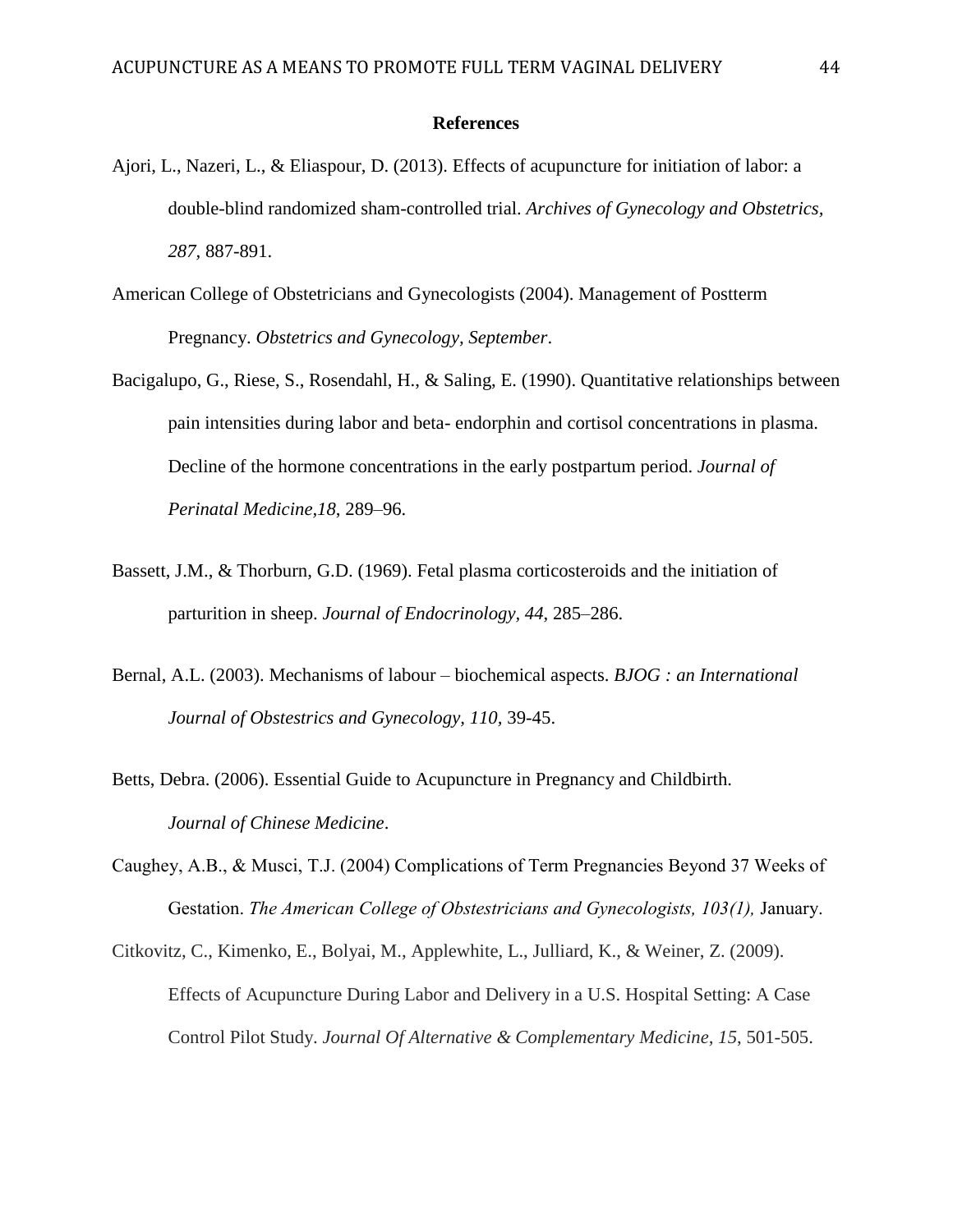- Crane, J.M. (2006). Factors predicting labor induction success: a critical analysis. *Clin Obstet Gynecol, 49,* 573.
- Dong, Y.L., Gangula, P.R.R, Fang, L., Yallampalli, C. (1996). Differential expression of cyclooxygenase-1 and -2 protiens in rat uterus and cervix during estrous cycle, pregnancy, and labor in mymetrial cells. *Prostaglandins, 52*, 13-34.
- Friedman, E.A. (1954). The graphic analysis of labor. *American Journal of Obstetrics and Gynecology, 6,* 567.
- Gaudernack, L.C., Forbord, S., & Hole, E. (2006). Acupuncture administered after spontaneous rupture of membranes at term significantly reduces the length of birth and use of oxytocin. A randomized controlled trial. Scandinavian Association of Obstetricians and Gynaecologists*, 85,*1348-1353.
- Gaudet, L.M., Dyzak, R., Aung, S., & Smith, G.N. (2008). Effectiveness of Acupuncture for the Initiation of Labour at Term: A Pilot Randomized Controlled Trial. *Journal of Obstetirics and Gynecology Canada, 30*, 1118-1123.
- Gibbens, L., Belizan, J., Lauer, J., Betran, A., Merialdi, M., & Althabe, F. (2010). The global numbers and costs of additionally needed and unnecessary cesarean sections performed per year: overuse as a barrier to universal coverage. *World Health Report.*
- Gribel, G.P.C., Coca-Velarde, L.G., & Moreira de Sa, R.A. (2011). Electroacupuncture for cervical ripening prior to labor induction: a randomized clinical trial. *Archives of Gynecology and Obstetrics, 283*, 1233-1238.
- Hantoushzadeh, S., Alhusseini, N., & Lebaschi, A.H. (2007). The effects of acupuncture during labour on nulliparous women: A randomized controlled trial. *Australian and New Zealand Journal of Obstestrics and Gynecology, 47*, 26-30.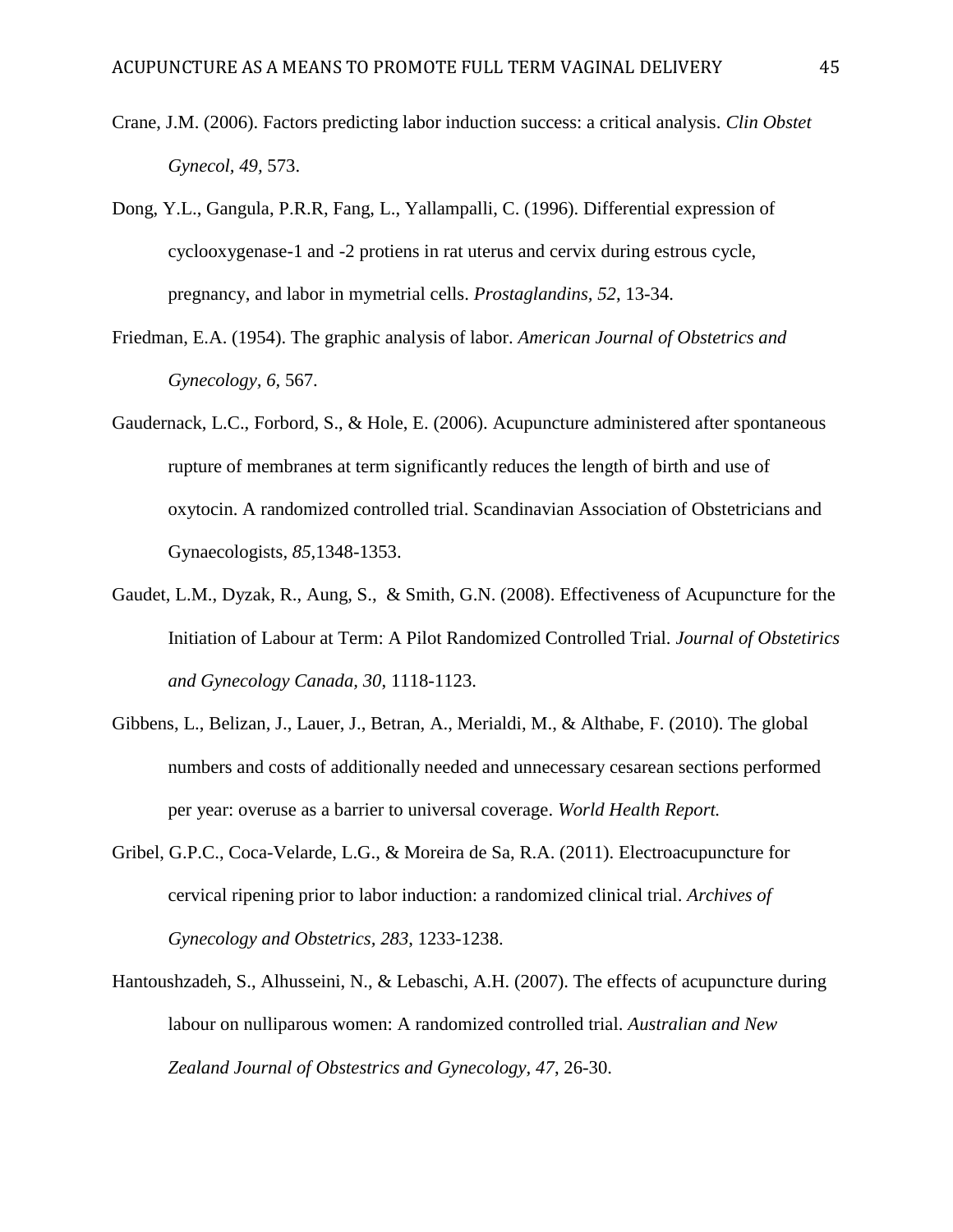- Harper, T. C., Coeytaux, R. R., Chen, W., Campbell, K., Kaufman, J. S., Moise, K. J., & Thorp, J.M. (2006). A randomized controlled trial of acupuncture for initiation of labor in nulliparous women. *The Journal of Maternal-Fetal and Neonatal Medicine, 19*, 465-470.
- Hsieh, J.C., et al. (2001). Activation of the hypothalamus characterizes the acupuncture stimulation at the analgesic point in human: a positron emission tomography study. *Neuroscience Letters, 307*, 105-108.
- Iorno, V., Burani, R., Bianchini, B., Minelli, E., Martinelli, F., & Ciatto, S. (2008). Acupuncture treatment of dysmenorrhea resistant to conventional medical treatment. *Evidence-Based Complementary Alternative Medicine, 5*, 227–230.
- Jaiying, L. et al (2008). The Safety of Electroacupuncture at Hegu (LI 4) plus Oxytocin for Hastening Uterine Contraction of Puerperants-A Randomized Controlled Clinical Observation. *Journal of Traditional Chinese Medicine, 28(3),* 163-167.
- Johansson, J., & Stener-Victorian, E. (2013). Polycystic Ovary Syndrome: Effect and Mechanisms of Acupuncture for Ovulation Induction. *Evidence-Based Complementary Alternative Medicine.*
- Kim, J.S., et al (2003) Immunohistochemical Localization of Cyclooxygenase-2 in Pregnant Rat Uterus bu Sp-6 Acupuncture. *The American Journal of Chinese Medicine, 31(3),* 481 488.
- Laughon, S.K., Zhang.J., Grewal, J., Sundaram, R., Beaver, J., & Reddy, U. (2012). Induction of Labor in a Contemporary Obstetric Cohort. *American Journal Obstetrics and Gynecology, 206 (6),* 486.1-486.9.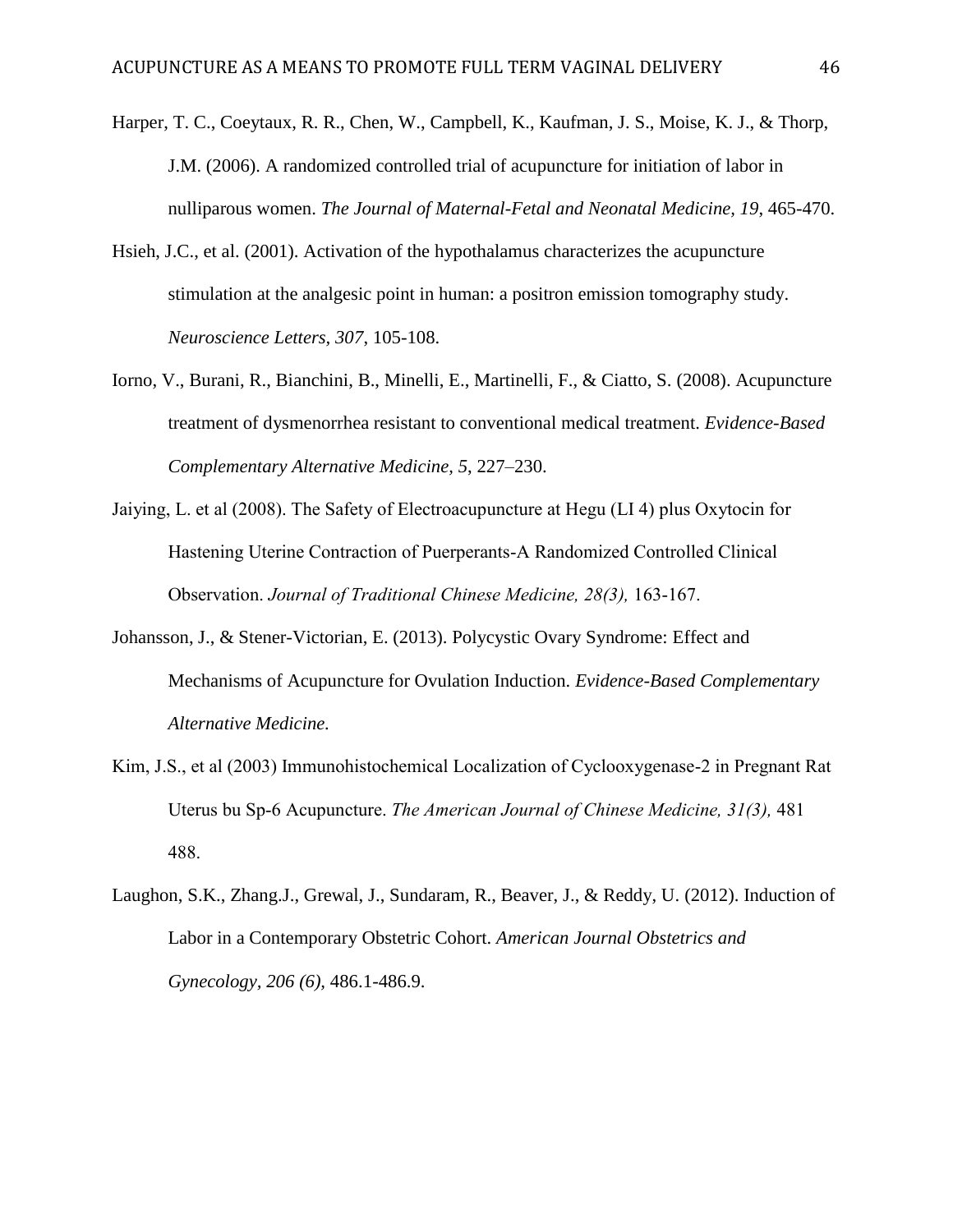- Lee, M.k., Chang, S.B., & Kang, D.H. (2004) Effects of SP6 Acupuressure on Labor Pain and Length of Delivery Time in Women During Labor. *The Journal of Alternative and Complimentary Medicine, 10(6),* 959-965.
- Liao, Y., et al. (1979). Effect of acupuncture on adrenocortical hormone production: Variation in the ability for adrenocortical hormone production in relation to the duration of acupuncture stimulation. *American Journal of Chinese Medicine, 7*, 362– 371.
- Marroquin, G. A., Tudorica, N, Salafia, C. M., Hecht, R., & Mikhail, M. (2013). Induction of labor at 41 weeks of pregnancy among primiparas with an unfavorable Bishop score. *Archives of Gynecology and Obstetrics, 288*, 989-993.
- Martin, J.A. et al. (2013). Births: Final data for 2011. *National Vital Statitics Report, 62.*
- Martin, J.A. et al. (2009). Division of vital statistics births: final data 2006. *National Vital Statitics Report, 57*,1-102.
- Osterman, M. & Martin, J. (2013). Changes in cesarean delivery rates by gestational age: United States, 1996–2011. *National Center for Health Statistics, 24*.
- Pomeranz, B. (1995). Scientific basis of acupuncture. Springer-Verlag, New York. 4-60.
- Rabl, M., Ahner, R., Bitschnau, M., Zeisler, H., & Husslein, P. (2001). Acupuncture for the cervical ripening and induction of labor at term-a randomized control trial. 113,23-24, 942-6. Abstract Retrieved from http://www.ncbi.nlm.nih.gov/pubmed/1180
- Ramnero, A., Hanson, U., & Kihlgren, M. (2002). Acpuncture treatment during labour- a randomized controlled trial. *International Journal of Obstetrics and Gynecology, 109*, 637-644, June.
- Sato, A., Sato, Y., Suzuki, A. (1994) Reflex modulation of gastric and vesicle function by acupuncture-like stimulation in anesthetized rats. *Biomed Res 15*, 59-65.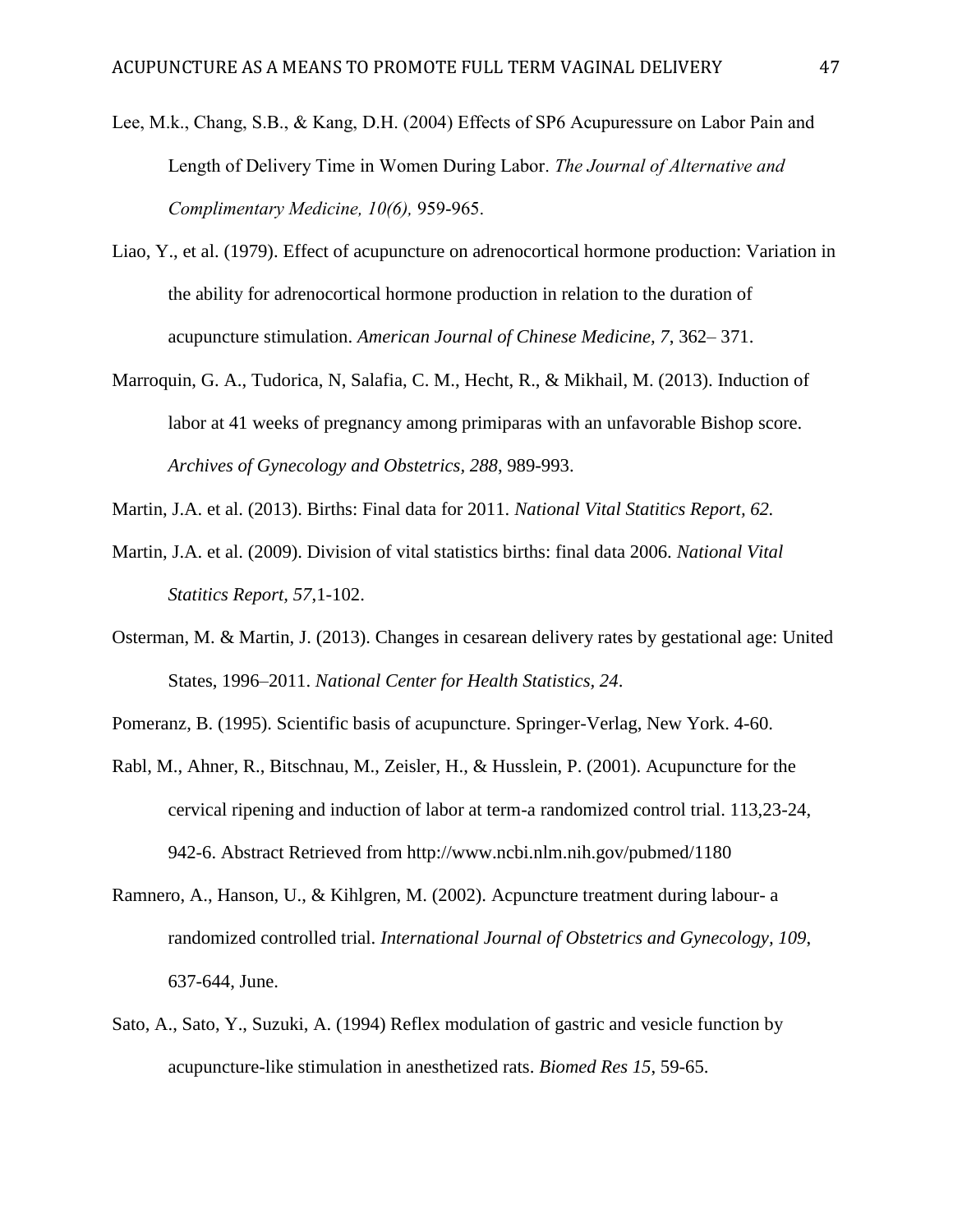- Selmer-Olsen, T., Lydersen, S., & Morkved, S. (2007). Does acupuncture used in nulliparous women reduce time from prelabour rupture of membranes at term to active phase of labour? A randomized controlled trial. *Archives of Gynecology and Obstetrics*, *86*, 1447 -1452.
- Sennstrom, M.B., et al. (2000). Human cervical ripening, an inflammatory process mediated by cytokines. *Molecular Human Reproduction, 6(4)*, 375-381.
- Sewell, J.E. (1993). Cesarean Section A Brief History. *The American College of Obstetricians and Gynecologists,* April, 1.
- Smith, C. A., Crowther, C. A., Collins, C. T., & Coyle, M. E. (2008) Acupuncture to Induce Labor, A Randomized Controlled Trial. *The American College of Obstetritricians and Gynecologists, 112(5)*, November.
- Spong, Y., Berghella, V., Wenstrom, K.D., Mercer, B.M., & Saade, G.R. (2012) Preventing the First Cesarean Delivery: Summary of a Joint Eunice Kennedy Shriver National Institute of Child Health and Human Development, Society for Maternal-Fetal Medicine, and *American College of Obstetricians and Gynecologists,* Workshop November; 120(5): 1181–1193.
- Stjernholm-Vladic et al. (2004). Factors involved in the inflammatory events of cervical ripening in humans. *Reproductive Biology & Endocrinology, 2*, 74.
- Tempfer, C. et al. (1998). Influence of Acupuncture on Maternal Serum Levels of Interlukin-8, Prostaglandin F, and Beta-Endorphin: A Matched Pair Study. Department of Gynecology and Obstetrics, University of Vienna Medical School, 92(2), August.
- Uchida, S. & Hotta, H. (2007) Acupuncture Affects Regional Blood Flow in Various Organs. *Advance Access Plublication.* June.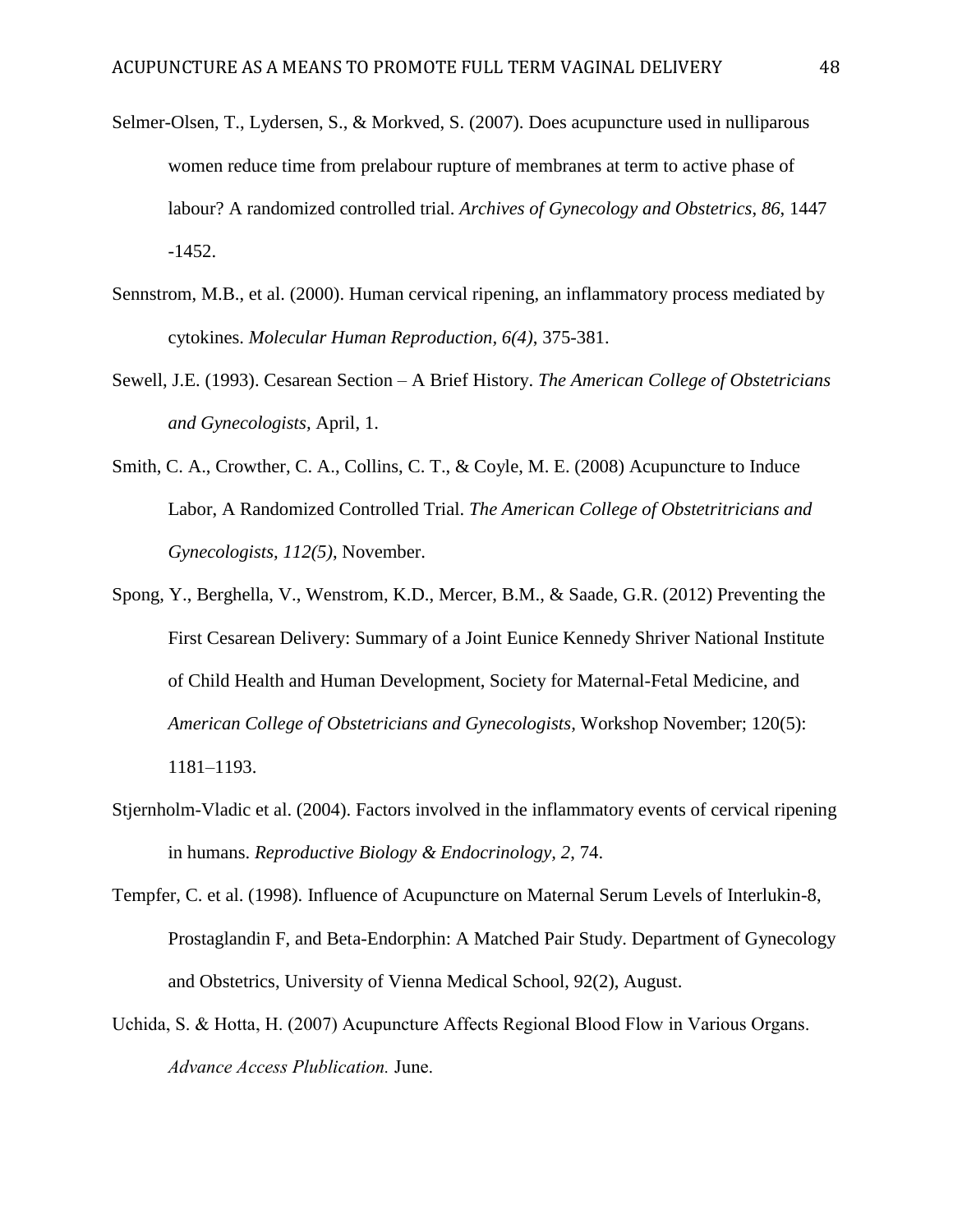- World Health Organization (1996). Acupuncture: Review and Analysis of Reports on Controlled Clinical Trials.
- Zeisler, H., Rabl, E., Joura, A., & Husslein, P. (2000). Prenatal Acupuncture and Serum Prostaglandin E2 Levels during the First Stage of Labor. Department of Obstetrics and Gynecology, University of Vienna.
- Zeisler, H., Tempfer, C., Mayerhofer, K., Barrada, M., & Husslein, P. (1998) Influence of Acupuncture on Duration of Labor. *Gynecologic and Obstetric Investigation, 46*, 22-25.
- Zhang, J., Troendle, J., Mikolajczyk, R., Sundaram, R., Beaver, J., & Fraser, W. (2010). The natural history of the normal first stage of labor. *Obstet Gynecol, 115(4),* 705.

.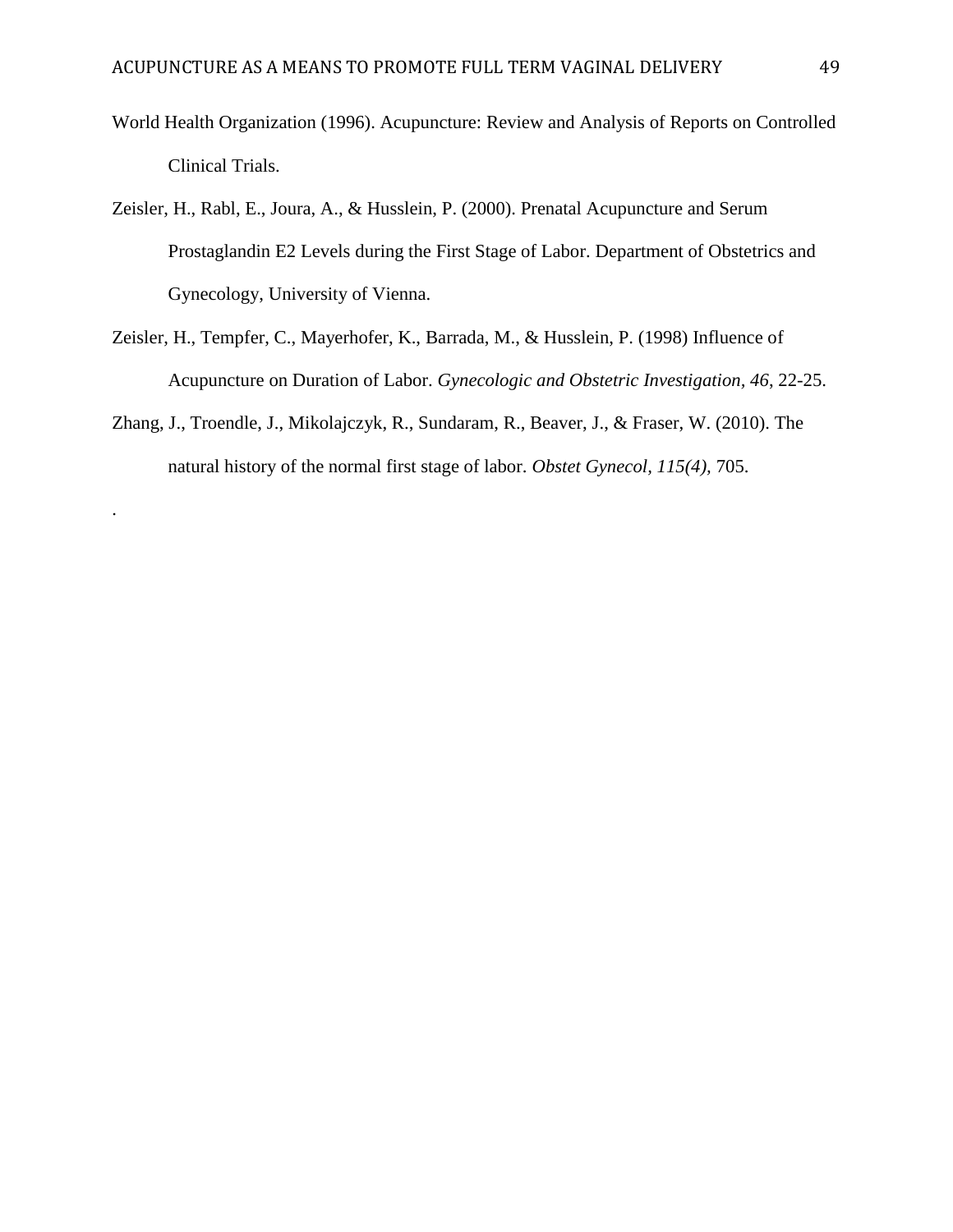## **Appendix A: IRB Approval Letter**



March 28<sup>th</sup>, 2014

Mechelle Greenspan, L.Ac. 2362 Scott Ave. Los Angeles, CA 90026

Dear Mechelle,

Your revised research proposal has been approved, with no additional recommendations effective through March 31, 2015.

Should there be any significant changes that need to be made which would alter the should there be any significant changes that need in your proposal, please consult with the IRB research procedures that you have explained in your proposal, please consult with the IRB coordinator prior to making those changes.

Sincerely,

Penny Wrinsawb, LAc.

Penny Weinraub, L.Ac. **IRB Coordinator**